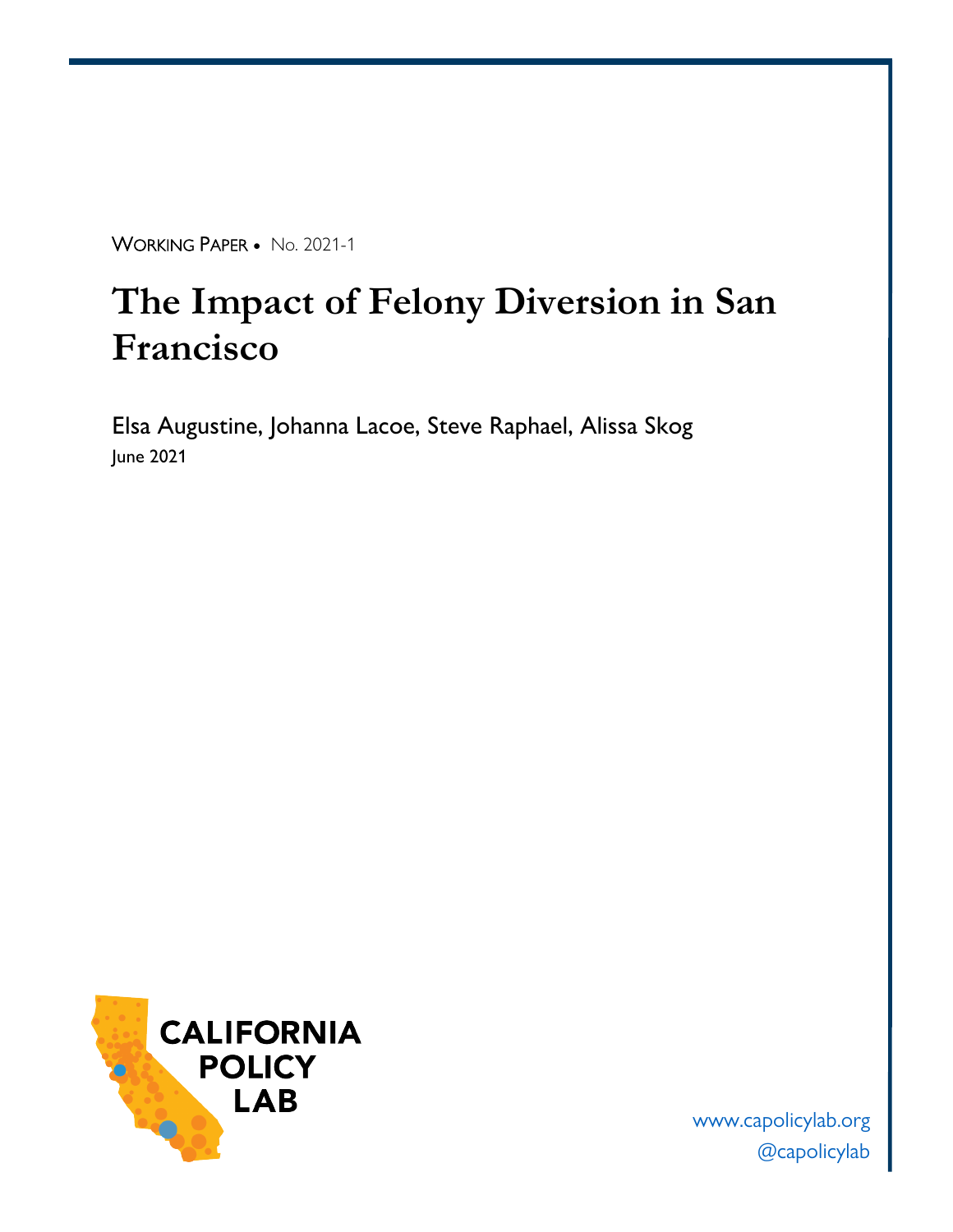#### **The Impact of Felony Diversion in San Francisco**

Elsa Augustine, Johanna Lacoe, Steven Raphael, Alissa Skog

-

June 2021

#### **Abstract**

In the traditional criminal justice system, an arrest is followed by multiple decision points determining detention, prosecution, guilt, and sentence. Many jurisdictions across the United States are exploring alternative programs and approaches that consider individual needs and assessed risks at each decision point. San Francisco County uses post-filing pretrial diversion programs as alternatives to the traditional criminal justice system for defendants based on factors including social and behavioral needs. In this paper, we estimate the impact of a referral to felony pretrial diversion programs on case outcomes and subsequent criminal justice contact. To address selection bias associated with non-random assignment into diversion programs, we exploit the random assignment of felony cases to arraignment judges and use variation among judicial diversion referral rates as an instrument for the diversion referral. We find that a referral to diversion increases the time to disposition in the current case and decreases the probability of a subsequent conviction up to five years following case arraignment. Subgroup analyses find that the benefits of diversion are concentrated among females, those who are under the age of 25, and those facing drug sales charges.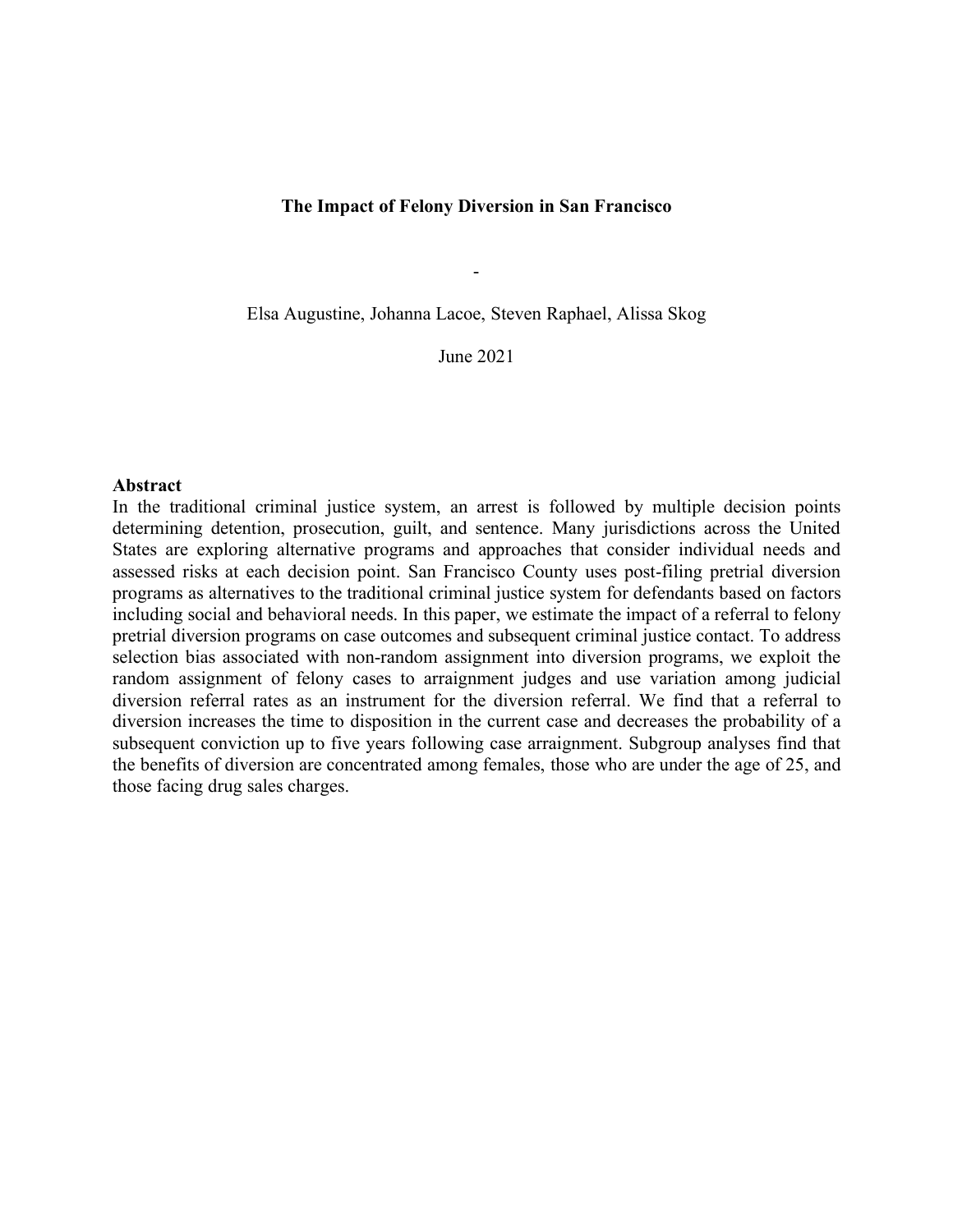#### **INTRODUCTION**

The overall footprint of the U.S. criminal justice system has expanded along all possible margins over the past three and half decades. Between 1978 and 2008, U.S. prison incarceration rates expanded from 133 per 100,000 to 506 per 100,000, before retreating to 431 per 100,000 by 2018. Similarly, the number of people in local and county jails per 100,000 increased over this period, with local jail populations comprising roughly one third of the total correctional population in the United States. The size of the population under community corrections supervision also increased, and is much larger than the combined prison and jail populations. Between 1980 and 2016, the combined population of individuals on probation or parole increased from 1.3 to 4.5 million. Expressed per 100,000 U.S. residents, correctional populations increased from 590 per 100,000 in 1980 to 1,400 per 100,000 in 2016.

These large correctional populations are costly. For those involved with the criminal justice system, incarceration deprives liberty, limits ability to work, earn, contribute to the economy, and may permanently alter available employment opportunities. Individuals under community supervision also face many restrictions to mobility and freedom of association, are subject to warrantless search, and in many jurisdictions are subject to substantial fines and fees. Needless to say, large prison, jail, probation, and parole populations are costly to tax payers.

Incarceration sentences, pretrial detention, and terms of community correctional supervision are imposed in pursuit of specific policy or public safety objectives. For example, incarceration sentences incapacitate and may deter criminal offending. Pretrial detention is often justified by concerns that a criminal defendant may flee a jurisdiction, may not show up for important court hearings, or may commit a serious offense during the pretrial period. Probation sentences are often imposed in lieu of an incarceration spell, or as an add-on to a relatively short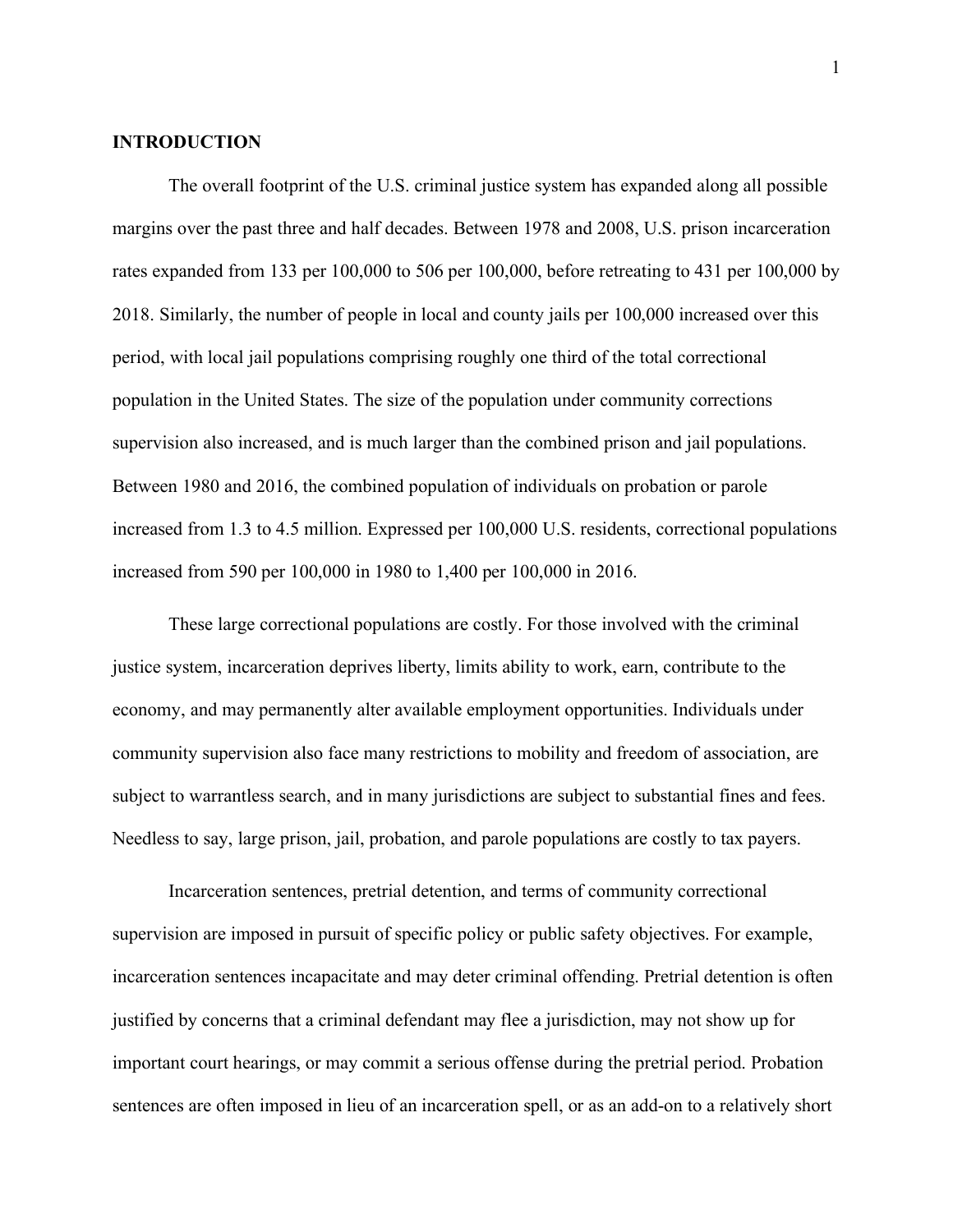jail sentence, with the aim of providing supervision without completely depriving someone of their liberty. As these examples illustrate, criminal justice sanctions and precautionary measures such as pretrial detention are often employed in an attempt to further legitimate public safety and procedural goals.

However, the expansion of criminal justice populations in the U.S. raises questions regarding whether the U.S. has overshot in levying these sanctions. Specifically, are there alternative resolutions, be it those with a restorative justice focus or perhaps interventions focused on addressing the needs of the criminal defendant that may achieve the same public safety goals but at lower overall social costs?

This paper presents estimates of the causal effects of such an intervention in one large urban jurisdiction. The City and County of San Francisco operates a network of diversion programs whereby defendants who are referred may have their criminal cases diverted from traditional case processing, effectively adjudicating the criminal case outside of the formal criminal justice system. These diversion programs focus on the needs of the defendants and range in terms of the intensity of the intervention from a low-touch pretrial diversion program to the more intensive Collaborative Courts, which include a behavioral health court, a drug court, a court dedicated to veterans, and a court targeted at transitional age felony defendants (defined as defendants18 to 25 years of age). Cases that successfully proceed through this alternative resolution system are often disposed without a criminal conviction and without future criminal justice supervision once the case is resolved. Individuals that fail to successfully complete these diversion programs see their cases returned to criminal court and processed accordingly.

Following Aizer and Doyle (2013) and Dobbie, Goldin, and Yang (2018), and others, we exploit the quasi-random assignment of felony cases to judges to identify exogenous variation in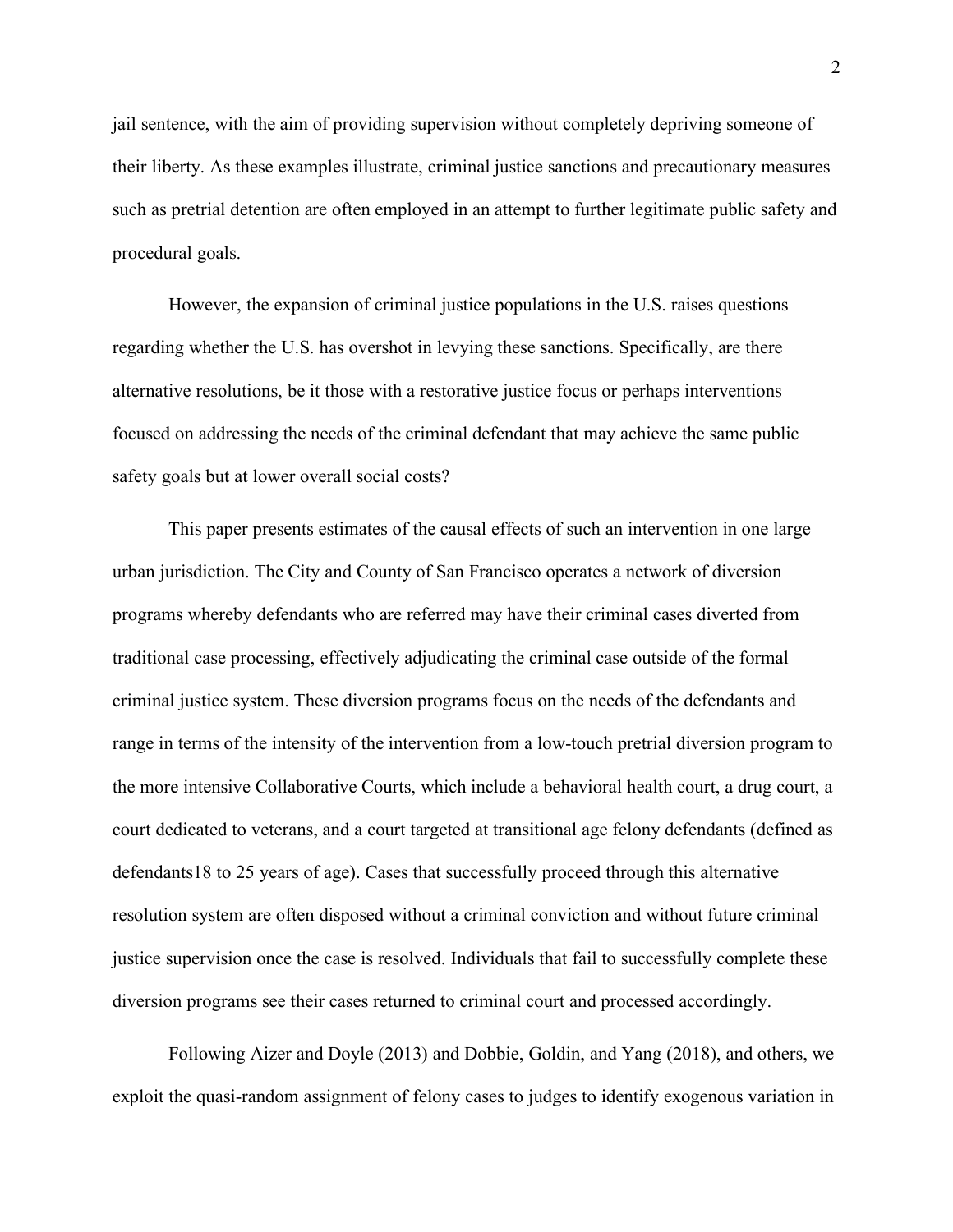the likelihood of being referred to a diversion program. Specifically, using the judge to which a specific felony case is assigned at arraignment, we tabulate the proportion of cases not inclusive of the current case where the defendant is referred to one of the Collaborative Court diversion programs.1 We document substantial heterogeneity across judges in these referral rates. Most importantly, our variable measuring judge and case-specific propensity to divert provides a strong predictor of the likelihood of diversion. We use this variable to identify exogenous variation in a referral to diversion with the aim of estimating causal effects of diversion on case disposition outcomes and several measures of subsequent criminal justice involvement.

Our analysis reveals a complex selection process into the Collaborative Court system for the jurisdiction under study. Those diverted tend to have more extensive criminal histories and are more frequently arrested for felony drug offenses, yet are more often diverted for cases that are more likely to be dismissed and less likely to result in a new conviction. Regarding measures of future criminal involvement, simple comparisons of means as well as mean differences that regression adjust for observed personal and case characteristics generally show that those who are diverted are more likely to be arrested in the future, more likely to be arrested in the future for felonies, and are more likely to experience new convictions.

When the cases in our analytical sample are stratified by the propensity of the arraignment judge to steer cases toward the Collaborative Courts, we observe balance on case characteristics, criminal history, and the personal characteristics of the defendants. Moreover, we do not observe a higher likelihood of dismissal nor a lower likelihood of conviction for individuals whose cases are heard by a judge with a higher propensity to make a diversion

<sup>&</sup>lt;sup>1</sup> From here on out, we use the term "diversion" to refer to a referral on a felony filing to Collaborative Court program.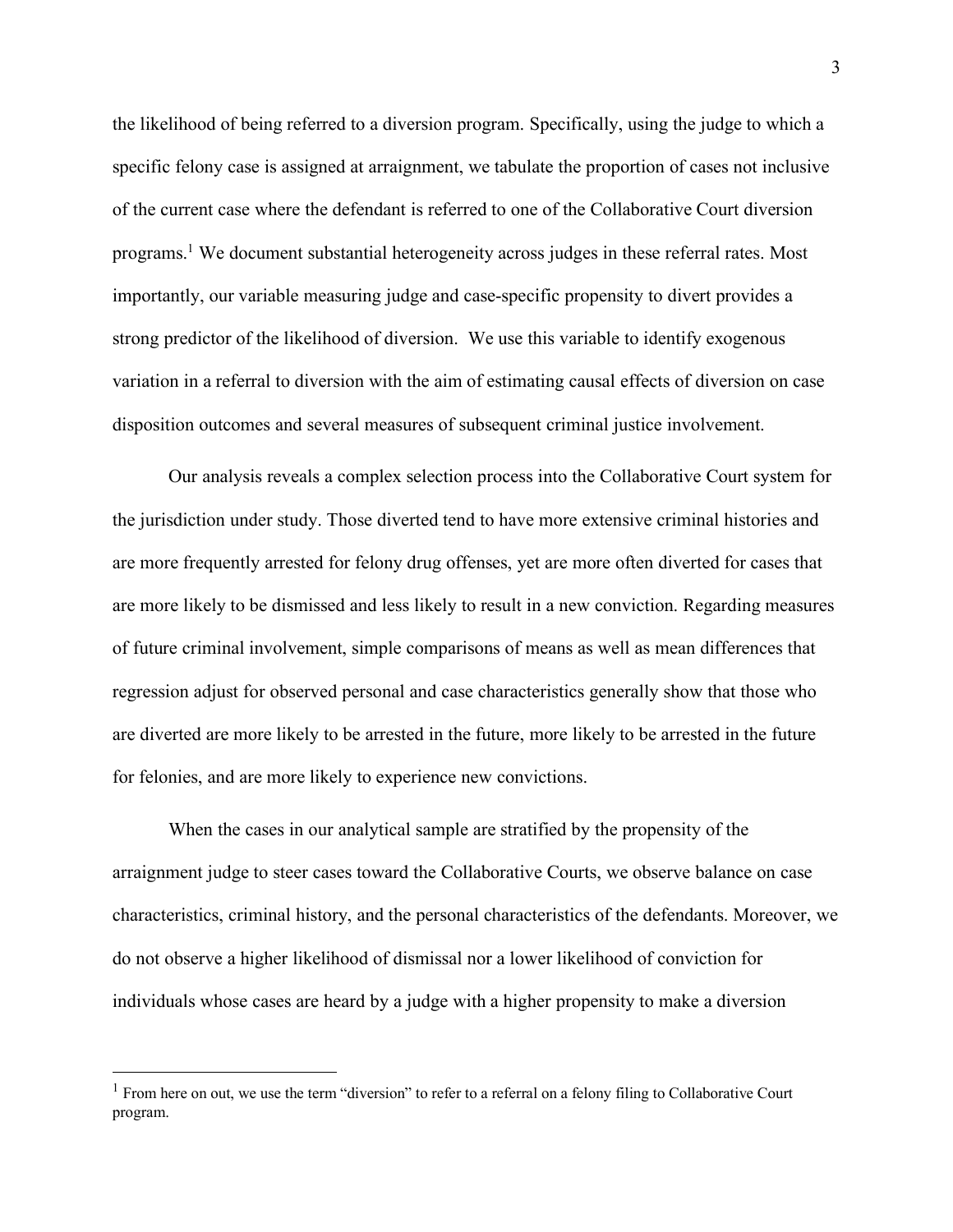referral. Our two-stage least squares (2SLS) results yield evidence of less, as well as less serious, future criminal justice involvement for those who are diverted. Point estimates pertaining to future arrests and future felony arrests are generally negative, though often imprecisely measured and not statistically significant. We find consistent evidence of a sizable and statistically significant negative effect of diversion on the likelihood of future arrests that lead to a new conviction. These findings hold for at least five years post-arraignment, suggesting that the impact of a diversion outlasts the program's duration, which is typically between one and two years.

Finally, we present estimation results for subgroups – defined by controlling offense, criminal history, race, ethnicity, age, and gender – many of which have not been previously studied in this context. While we have substantially less power in these subgroup analyses, some patterns emerge. In particular, we see the largest negative effects of diversion on future convictions for those defendants initially charged with drug offenses and offenses against a person. In addition, diversion reduces felony re-arrest rates for transitional age youth and individuals with no prior felony conviction. By gender, we observe large significant effects for women and insignificant effects for men, though given the imprecision of our estimates we cannot rule out sizable negative effects of diversion on male recidivism outcomes.

The remainder of this paper is structured as follows: first, we describe the growing literature around pretrial diversion and the San Francisco setting that is the basis for this analysis, then we outline our methodology and the administrative datasets used. Next, we present our main results and the results of subgroup analyses, and conclude by discussing the implications of our findings.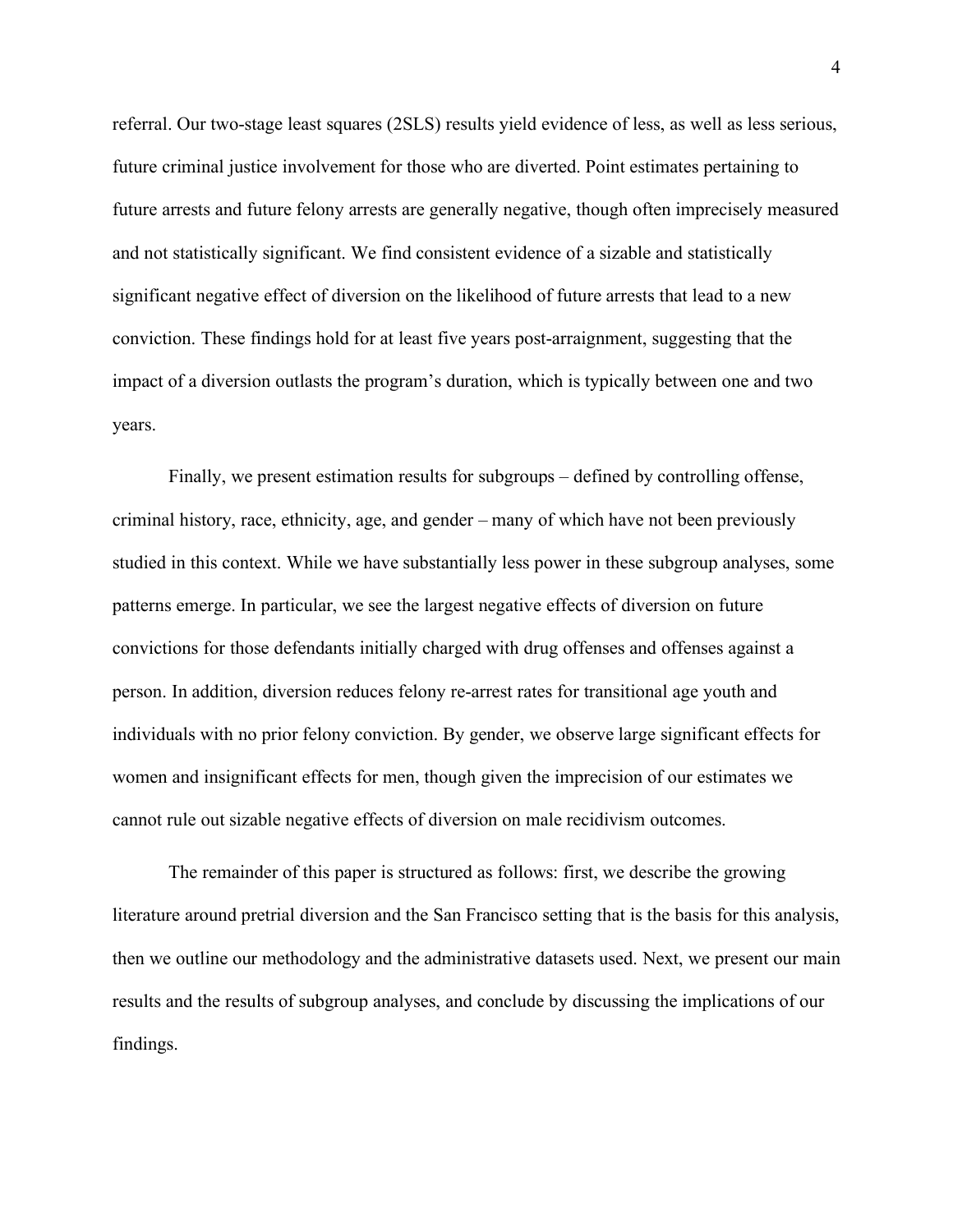#### **PRE-TRIAL DIVERSION IN THE UNITED STATES AND SAN FRANCISCO**

The National Association of Pretrial Service Agencies (2008) defines pretrial diversion programs as voluntary alternative programming to traditional case processing that may be offered to a criminal defendant where upon satisfactory completion of the alternative program would ideally result in the dropping of the criminal charges. There are thousands of different pretrial diversion programs practiced in jurisdictions throughout the United States as well as in other countries. These programs range from pre-booking diversions to service providers, deferred adjudications of guilt that combine the threat of formal conviction with traditional community corrections, to interventions targeted at the needs of specific defendants such as specialized courts devoted to defendants with mental health problems or substance abuse issues. In addition, pretrial diversion programs may be managed through community service providers, pretrial service agencies, prosecutor's officers, or through local court systems. The Center for Health and Justice at TASC (2013) conducted a national survey of jurisdiction to gauge and characterize the nature of such effort in the United States. While the programs vary widely in content and approach, the report notes that many programs focus on individuals with mental health problems and substance abuse histories and on individuals charged with their first serious offense.

Given the heterogeneity in programs that one might classify as front-end or diversion interventions, the extant literature regarding effectiveness is diffuse and better developed for some interventions relative to others. For example, there is now a sizable body of research on drug courts along with several meta-analyses of these studies spanning multiple decades. There are over 3,000 drug courts operating across the United States (U.S. Department of Justice, 2020). Drug courts typically involve either diversions occurring prior to a plea agreement or following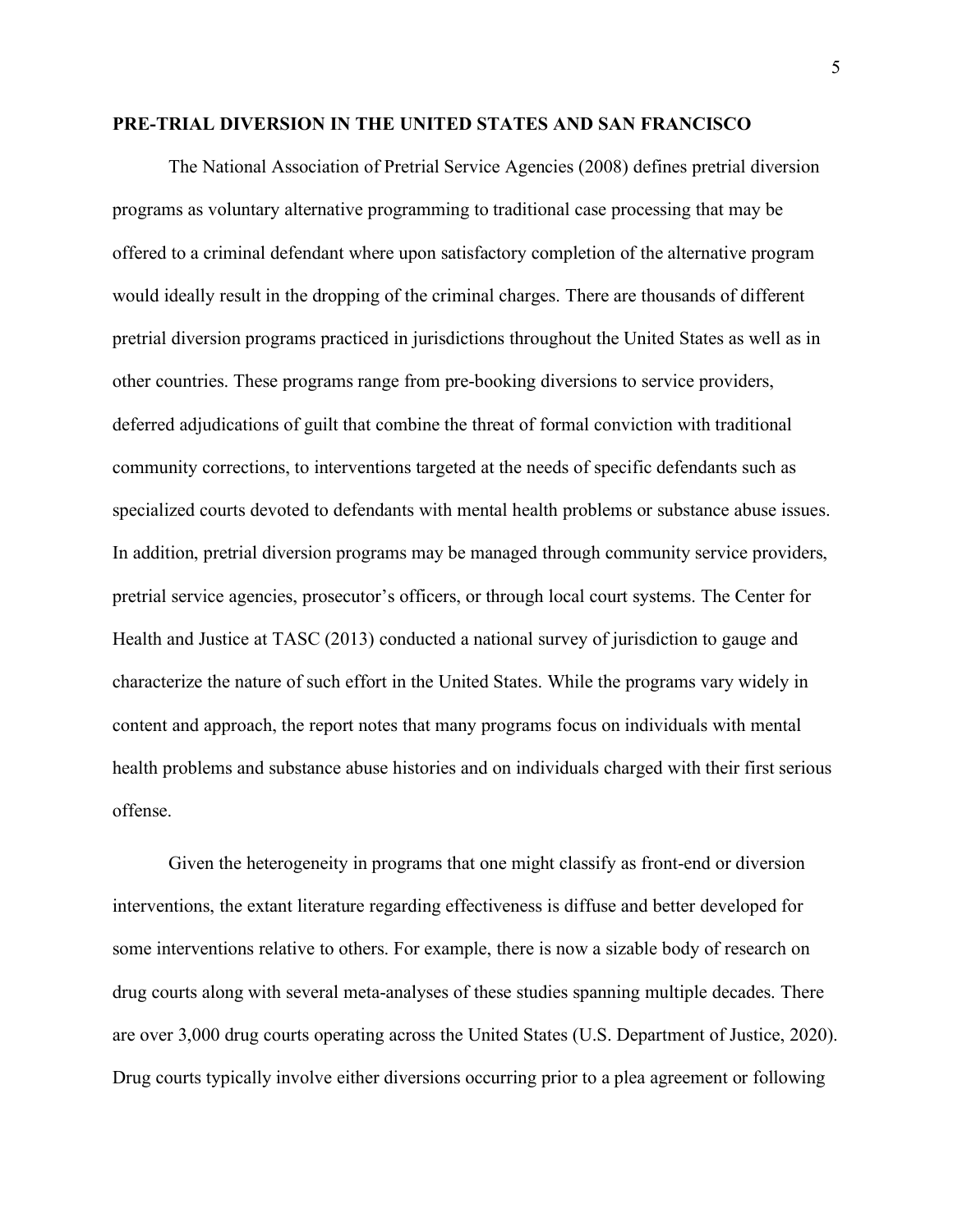conviction, with the reward for successful completion equal to either dropping the charges (for those diverted pre-plea) or a lighter sentence (for those diverted post-conviction). Drug court generally requires conditions such as participation in drug treatment, frequent drug testing, and regular court hearings to discuss developments, progress, and changes in status. Mitchell, Wilson, Eggers, and MacKenzie (2012) provide a recent meta-analysis of drug court evaluations covering both experimental and non-experimental evaluations. The authors conclude that the corpus of research on this intervention supports the conclusion that drug courts reduce recidivism by one third to one half, that the reduction persists for three years following participation, and that the effects are largest for programs that condition participation on not having a history of violence.

Short of drug court diversions, there are many other mental health focused interventions that involve quick diversion to service providers and less long-term involvement of courts and other arms of the criminal justice system. By the mid-2010s there were hundreds of mental health courts operating across the United States (Lowder et al., 2017). McNiel and Binder's 2007 study of the Behavioral Health Court in San Francisco found that participation in the program was associated with desistance from future criminal justice contact, with program graduates experiencing better outcomes than dropouts. Ray (2014) studied a mental health court serving mostly misdemeanor cases in North Carolina and found that program participation resulted in lower recidivism, while successful program completion led to even more desistance. Lowder et al. (2017) review existing evaluations of mental health courts across the county and find modest impacts on future recidivism. Cuellar, McReynolds, and Wasserman (2006) review mental health diversion programs for youth and find that one such program in Texas led to desistance from recidivism for juvenile participants. Severson and Matejkowski (2016) review existing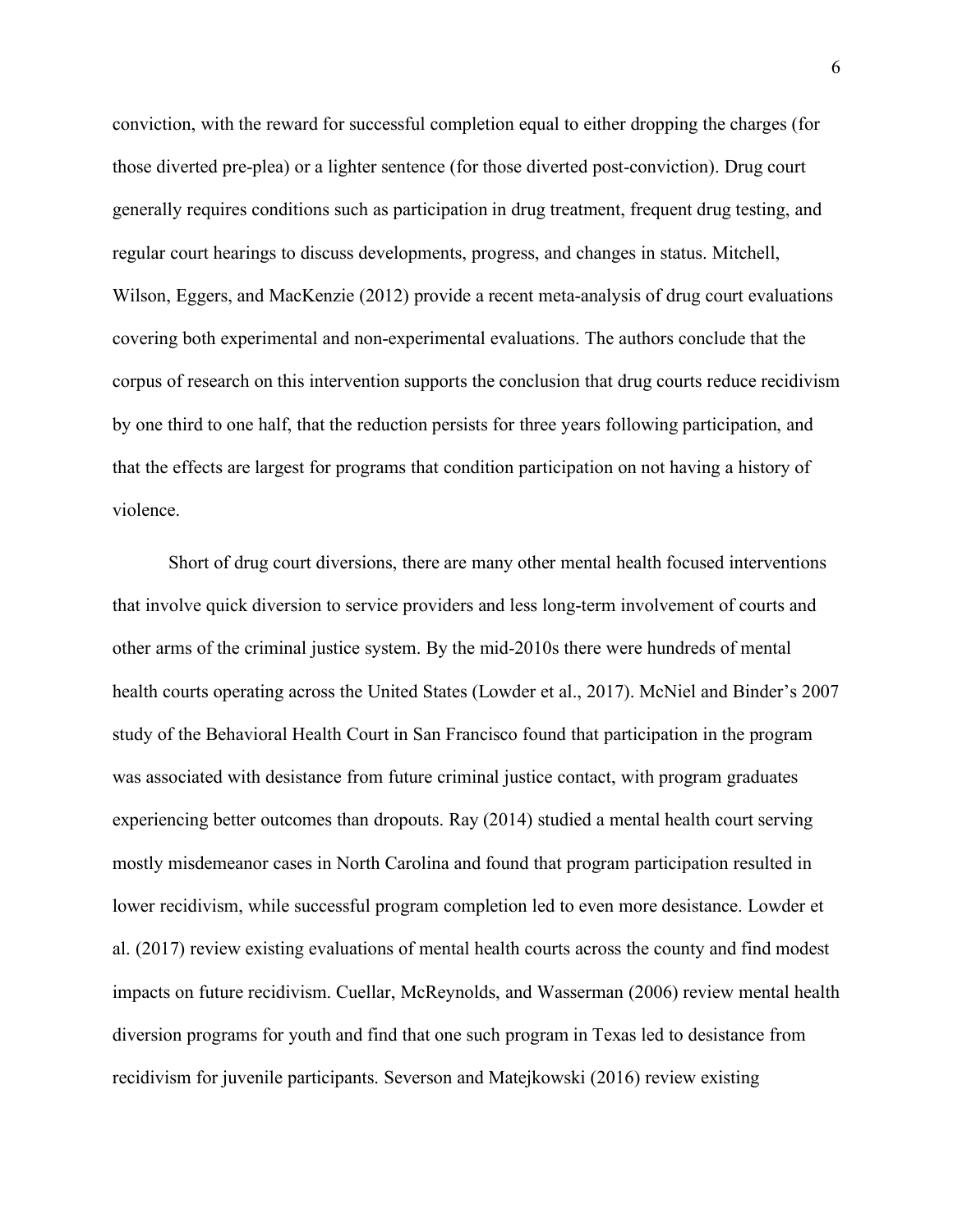evaluations of jail diversion programs including the use of crisis intervention centers prebooking, crisis intervention training for law enforcement coupled with strategic partnerships with non-law enforcement service providers, and several other early diversion programs. While they offer several examples of jurisdictions employing such interventions, to our knowledge there is little research on the effectiveness of these early diversion efforts for adults charged with felonies or the differential effectiveness of these efforts by race, ethnicity, or gender.

Prosecutorial diversion may occur either before or after the filing of criminal charges and are motivated by several goals. Prosecutorial diversion serves both a triage function (aiming to reserve prosecutorial resources for the most serious cases) as well as an attempt to address the unmet needs of individuals who are diverted that are likely contributing to criminal justice involvement. In addition, prosecutorial diversion often aims to reduce local correctional populations and reduce the incidence of stigma created by prior criminal convictions (RTI International, 2020). Rempel et al. (2018) provide the most comprehensive analysis of prosecutorial diversion programs. The authors provide a process review of 15 such programs across the country, subjecting five of the programs to a quasi-experimental evaluation based on propensity score matching of diverted individuals to non-experimental control subjects. For the five sites evaluated, the authors document lower subsequent rates of criminal justice contact among those diverted.

There are very few non-experimental studies that identify plausible exogenous variation on diversion with an eye on measuring causal effects. Mueller-Smith and Schnepel (2020) is one such study. The authors estimate the effects of deferred adjudication, the practice of placing a defendant on community corrections supervision following an intermediate plea agreement, where the defendant admits guilt yet avoids conviction if they comply with the terms of their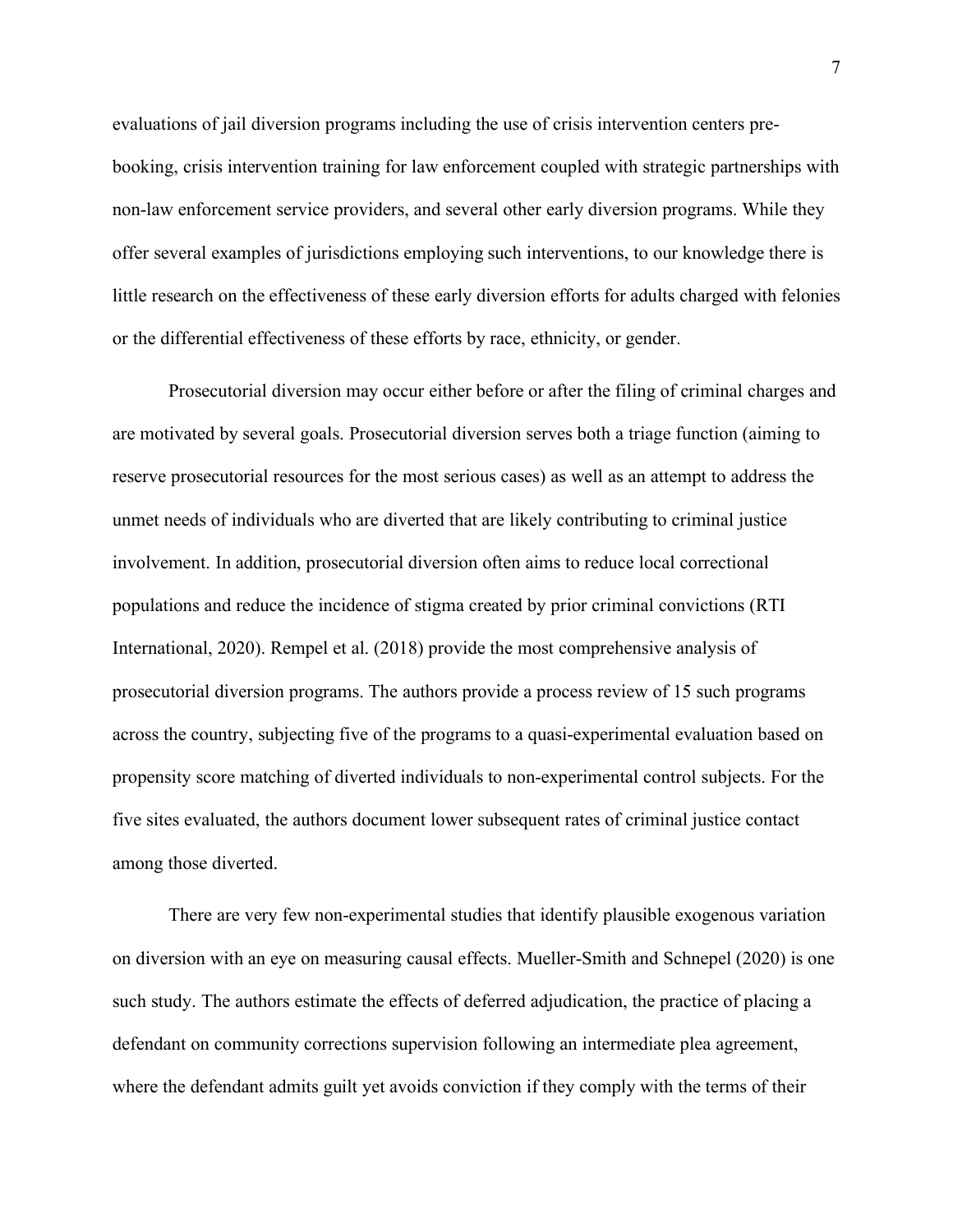agreement for a specified period of time. The authors study this practice in Harris County, Texas exploiting an exogenous decrease in the use of deferred adjudication associated with a 1990 sentencing reform and an increase in the use of these intermediate pleas due to a later failure to expand jail capacity. The authors find causal effects of deferred adjudication, with substantial long-term negative effects on future criminal cases and positive effects on quarterly earnings.

Using a methodological strategy similar in spirit to what we present below, Agan, Doleac, and Harvey (2020) use the nearly random assignment of criminal cases to arraignment assistant district attorneys (ADA) to identify exogenous variation in early decisions to not prosecute non-violent misdemeanors in one large urban jurisdiction. The authors document notable differences across ADAs in the propensity to not prosecute lower level offenses. In the jurisdiction studied, the decision to not prosecute removes the underlying arrest from the individual's criminal history record. The authors find very large effects on the number of days to case disposition, large declines in the likelihood of a misdemeanor conviction, and very large declines in the likelihood of future arrests and prosecutions up to two years post case disposition.

San Francisco began diverting defendants in the 1970s through the Pretrial Diversion program (Augustine, Skog, Lacoe, & Raphael, 2020). The Collaborative Courts, which provide post-filing diversion opportunities for individuals arrested on misdemeanor and felony offenses, began diverting cases in the 1990s. Together, the Collaborative Courts and Pretrial Diversion programs provide diversion opportunities for individuals with significantly diverse needs who are arrested for a variety of offenses. This paper focuses on the effects of a referral to diversion on a felony offense, which limits eligibility to a subset of the Collaborative Courts programs: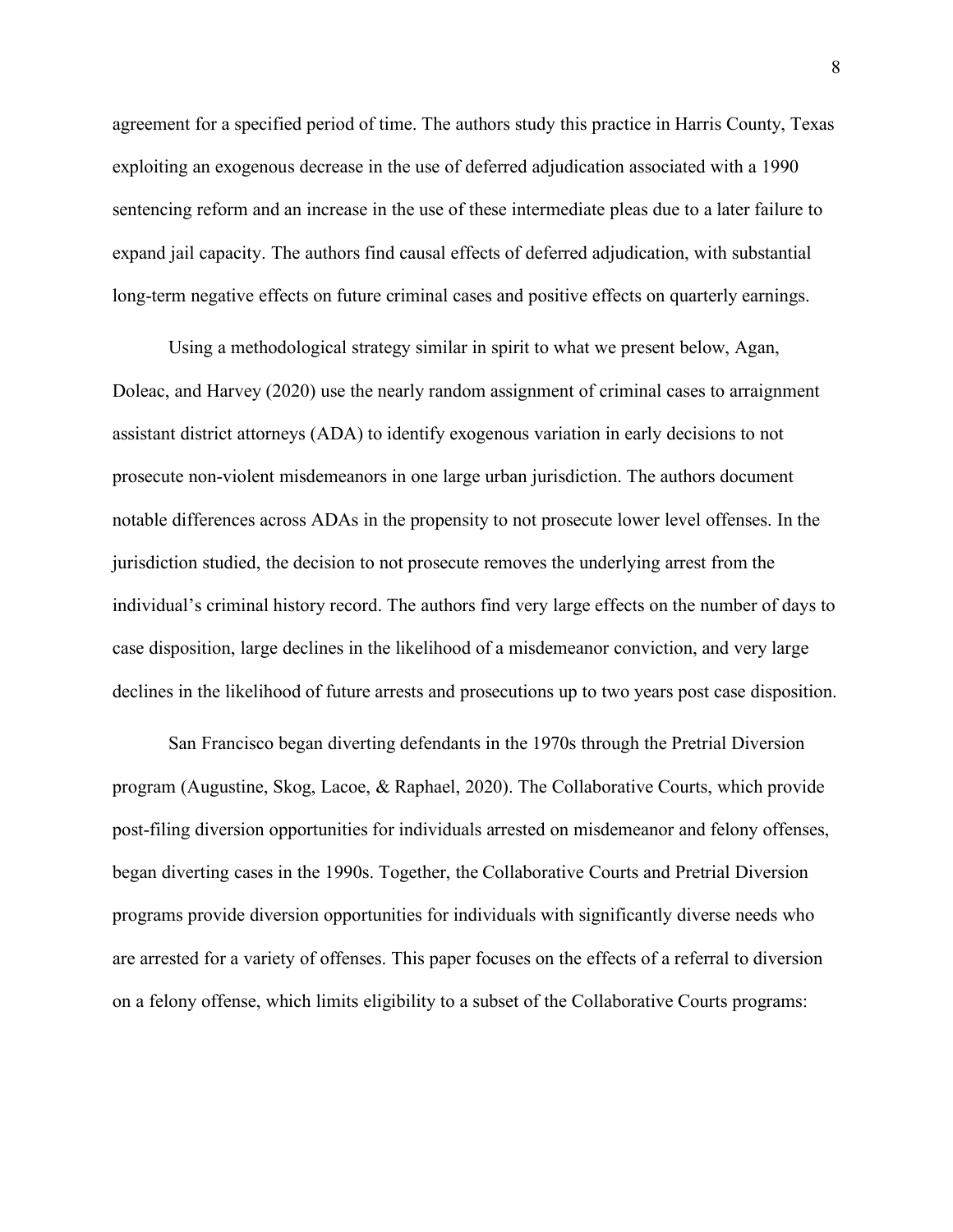Behavioral Health Court, Drug Court, Veterans Justice Court, and Young Adult Court.<sup>2</sup> The Collaborative Court programs that serve felony defendants tend to be higher-touch in nature, providing participants with tailored case management and social services, typically for more than a calendar year. Specifically, the Behavioral Health Court is a small, intensive program for individuals diagnosed with a mental illness. The Court has a capacity to serve approximately 140 individuals at a time, and requires a full year of participation. During that time, participants must comply with an individualized treatment plan, including case management, medication management, psychiatric rehabilitation, supportive living arrangements, and substance abuse treatment. The Veterans Justice Court provides intensive social service, educational, and vocational support for veterans who may also be dealing with post-traumatic stress disorders, and the Young Adult Court serves only transitional-aged youth. Finally, individuals participating in Drug Court have substance use disorders and experience either outpatient or residential treatment specifically focused on addressing substance use. Past research has demonstrated that individual courts within the Collaborative Courts lead to improved criminal justice outcomes for participants (Kilmer & Sussell, 2014; McNiel & Binder, 2007), but this is the first research that attempts to quantify the broader impact of a referral on a felony arrest to any of San Francisco's Collaborative Court diversion programs.

Criminal cases in San Francisco begin with an arrest and case referral by the police to the Office of the San Francisco District Attorney (SFDA). For cases where the SFDA chooses to file formal charges, the case can proceed through the business-as-usual adjudication process or be diverted to one of several programs. A defendant can receive a referral to a Collaborative Court

 $<sup>2</sup>$  Note that individuals arrested on a felony offense may be referred to other pretrial diversion programs, but these</sup> are the programs designed specifically for felony offenders. A small number of cases referred to the Misdemeanor Behavioral Health Court are included in this analysis (see Table 12).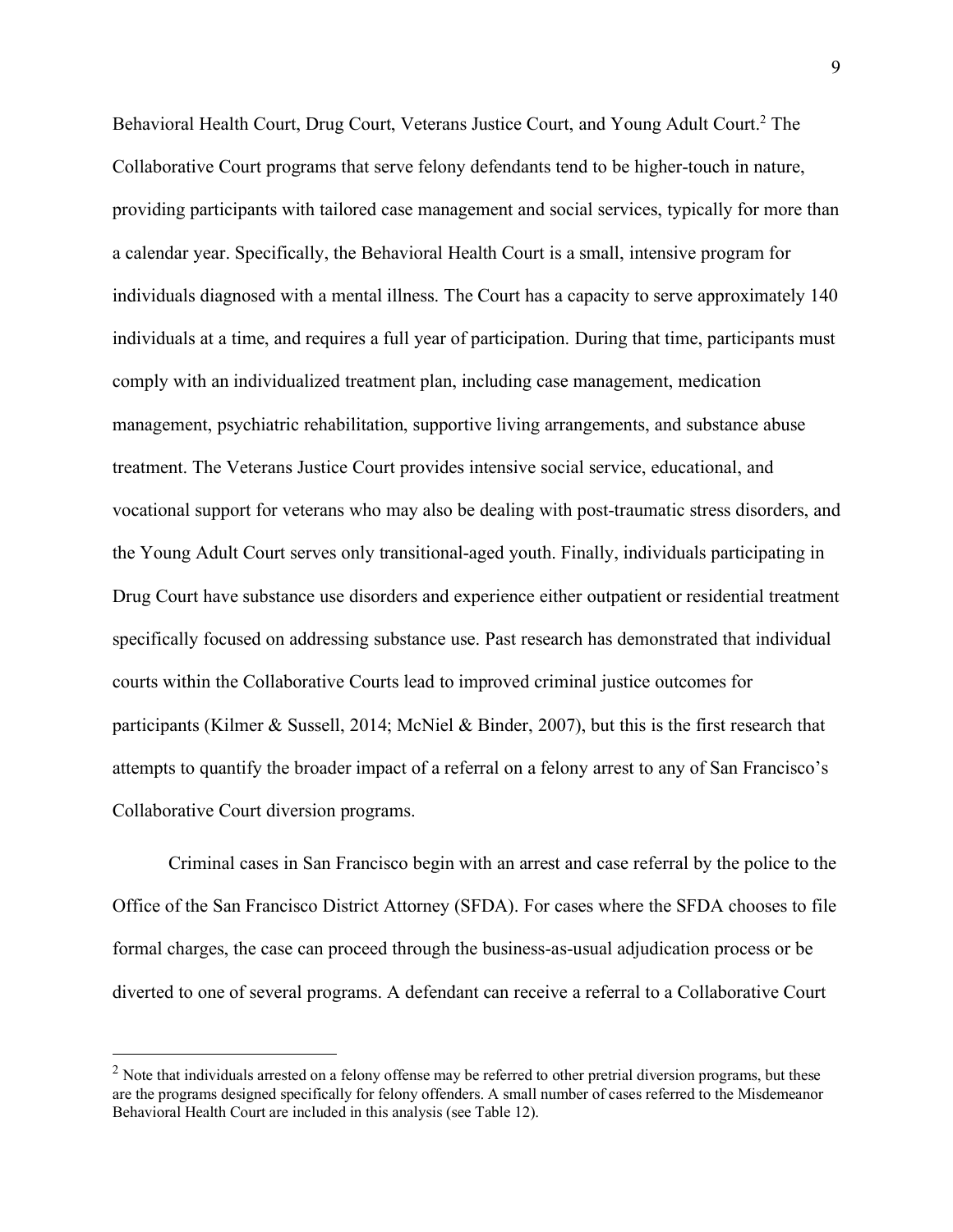program at any point during the adjudication of the case in question. However, referrals are typically made at first arraignment coinciding with the initial filing of charges. The Collaborative Courts are truly collaborative in nature—a defendant's involvement in a program is jointly determined by judges, prosecutors, the defense team, and program staff. Most first-time misdemeanor offenders are eligible for and automatically referred to Pretrial Diversion, a very light-touch alternative to a formal criminal trial. However, felony defendants are often diverted as well, usually to one of several of the specialty Collaborative Courts. In the analysis period this paper considers, new filings between 2009 and 2017, the largest recipient of felony referrals is the Drug Court, which serves individuals with diagnosed substance use disorders arrested on non-violent crimes. Other diversion programs accepting felony defendants include the county's Veteran Justice Court for US veterans, a Youth Adult Court focusing on defendants 18 to 25 years of age, and the Behavioral Health Court that works with felony defendants with diagnosed mental illness.<sup>3</sup>

The focus of this paper on felony referrals to any of the Collaborative Courts is both practically motivated by limitations imposed by the identification strategy and intentional due to the nature of San Francisco's operation of the Collaborative Courts. While we identify the first program to which an individual is referred, roughly one fifth of individuals referred to a Collaborative Court in San Francisco engage in multiple programs over the course of their case (see Appendix C). <sup>4</sup> This is indicative of the Collaborative Courts' holistic, no-wrong-door approach aimed at matching individuals to the program or programs that will best serve their needs (Augustine et al., 2020). With this in mind, we cannot evaluate the effects of any one

<sup>&</sup>lt;sup>3</sup> See Tables 1 and 12 for a breakdown of diversion referrals by program.

<sup>4</sup> All appendices are available at the end of this article as it appears in JPAM online. Go to the publisher's website and use the search engine to locate the article at http://onlinelibrary.wiley.com.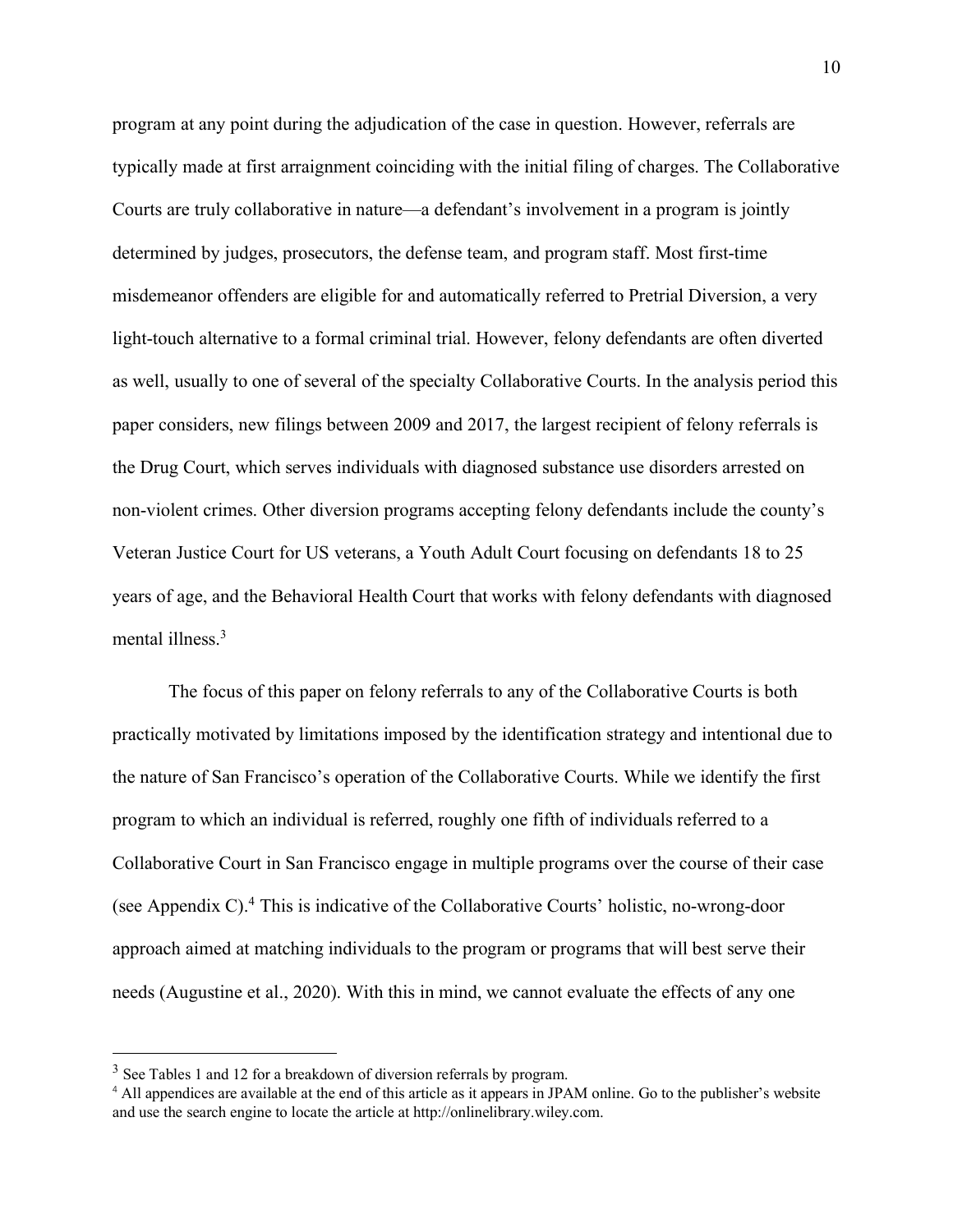specific program in the Collaborative Court system with the identification strategy that we detail below.

Collaborative Court programming varies by court and by the unique needs of the enrollee. However, there are core components to the Collaborative Courts that are consistent across the programs: each program seeks primarily to provide participants with direct services that will address their needs and help them both reduce recidivism and lead successful lives more broadly.5 The programs all provide participants with tailored, direct services intended to address the individual's social and behavioral needs: for example, Drug Court primarily provides participants with treatment for diagnosed substance abuse disorders, while Behavioral Health Court participants receive treatment and case management focused on their mental health needs. All of the Collaborative Courts provide additional support to participants, as needed, to address other needs or challenges they may face. For example, Drug Court participants may also receive mental health treatment or participate in job training. In lieu of the traditional courtroom experience, and in conjunction with the programming that a Collaborative Court participant receives, each participant has periodic meetings involving the case attorneys, program staff, and a judge dedicated to the Collaborative Courts docket to monitor progress and adjust participation criteria as needed. The length of a participant's engagement in a Collaborative Court also varies, depending on the nature of the court and the individual's needs.

Eligibility for each of the Collaborative Courts also varies and can be defined through legal criteria, assessments of defendant suitability, willingness to participate, and/or assessments of whether the individual meets certain clinical criteria. These eligibility criteria are guidelines

 $<sup>5</sup>$  Depending on the participant, this could entail recovery from a substance abuse disorder, management of a mental</sup> health condition, or achieving stable housing or employment (among others).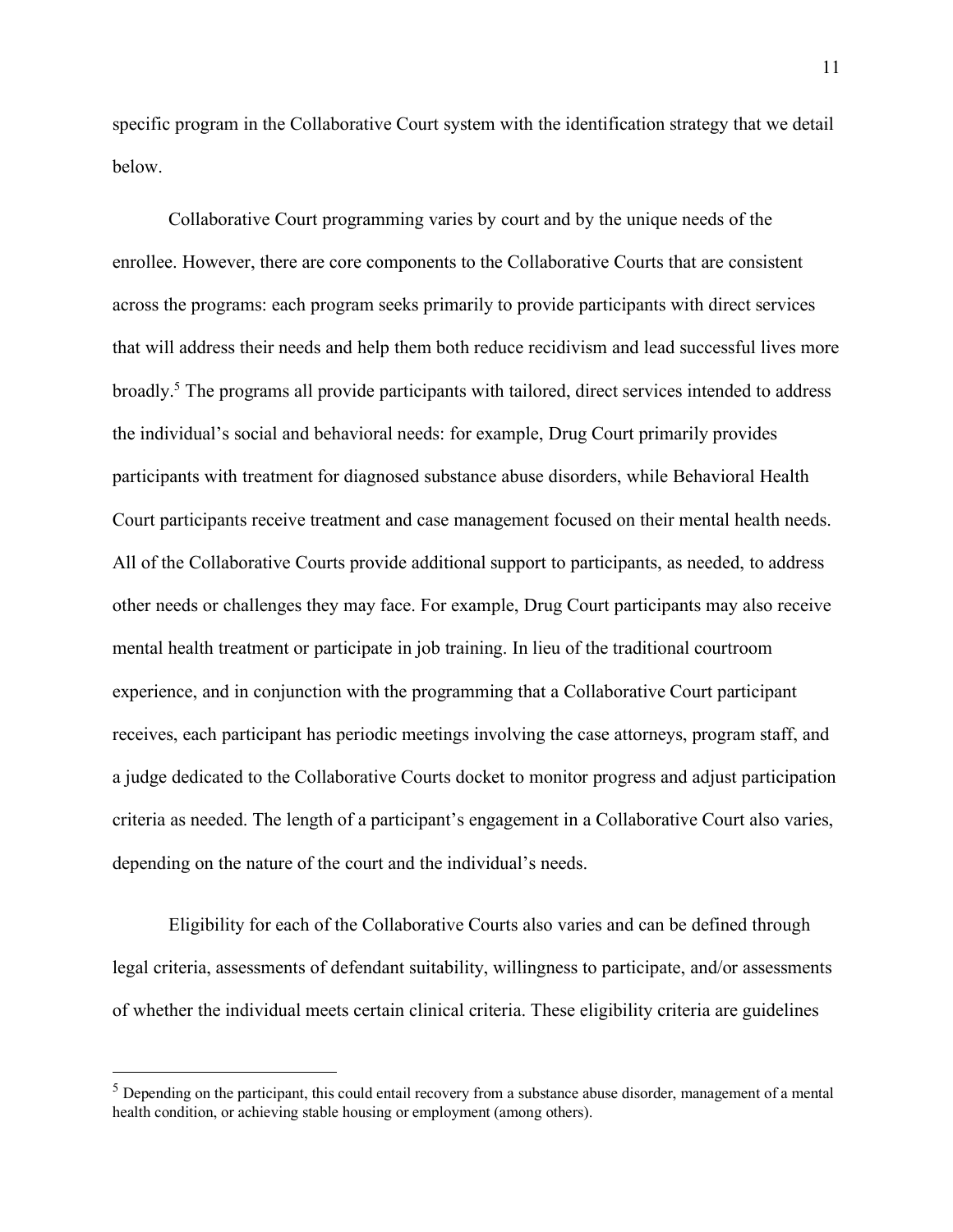for participation, and at times exceptions are made for those who do not meet eligibility criteria. In fact, our identification strategy relies on discretion in the ability to divert a defendant, in particular the influence of the arraignment judge. Roughly one quarter of new filings are referred to a diversion program annually in San Francisco. In the decade that this analysis considers, both filings and diversion referrals decreased in keeping with state and local criminal justice reforms that led to a decline both in felony filings and in the ability of prosecutors to compel people into the Collaborative Court programs.

In what follows, we present estimates of the effect of diversion of criminal cases in San Francisco similar to the work of Agan, Doleac, and Harvey (2020), leveraging the differential propensity of judges in San Francisco (along with the near random assignment of cases to judges) to refer cases to the suite of diversion programs available in the city. This method has been employed extensively in criminal justice research, as well as in other disciplines. For example, Arnold, Dobbie, and Yang (2018), Gupta, Hansman, and Frenchman (2016), and Leslie and Pope (2017) use randomly assigned judges to identify exogenous variation in the likelihood of pretrial detention and money bail decisions. Dobbie, Goldin, and Yang (2018) use judge assignment to examine the impact of pretrial detention and Aizer and Doyle (2013) examine the impacts of juvenile incarceration. Bhuller, Dahl, Løken, and Mogstad (2016) and Kling (2006) leverage randomness in judge assignment to measure the impact of imprisonment on recidivism and future employment. Outside of the sphere of criminal justice research, Dobbie and Song (2015) use the random assignment of bankruptcy filings to judges to examine the impacts of bankruptcy protection on future earnings, mortality, and foreclosure rates. Collinson et al. (2021) use random judge assignment to examine the downstream effects of an eviction.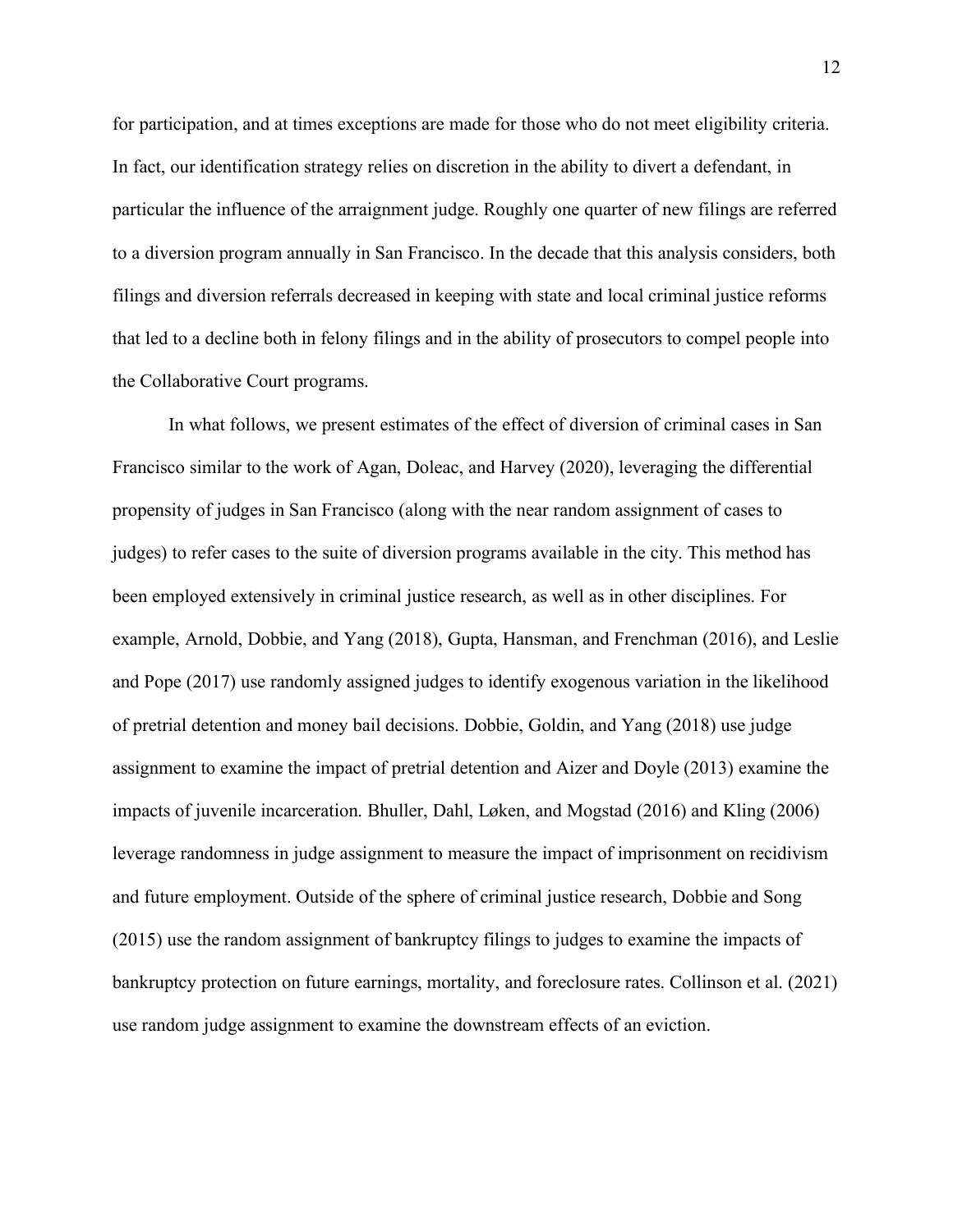#### **EMPIRICAL STRATEGY AND DESCRIPTION OF THE DATA**

#### **Identification Strategy**

We analyze administrative data for felony cases filed within the City and County of San Francisco between 2009 and 2017. We restrict the analysis to the first case observed for specific defendants during this time period. We exploit the quasi-random assignment of felony cases to judges to identify exogenous variation in the likelihood of being referred to one of the Collaborative Court programs. Specifically, we define *i* as an index for felony cases,  $6j$  as an index for specific judges,  $\vec{I}$  as the total number of felony cases heard by judge  $j$ , and  $R_{ij}$  as a dummy variable equal to one for cases where the defendant is referred to a Collaborative Court. For each case in our estimation sample, we measure the propensity of the arraignment judge to divert felony defendant *i* using the following leave-out-mean equation:

(1)

$$
Divert_{ij} = \frac{\sum_{i=1}^{j} R_{ij} - R_{ij}}{j^j - 1}.
$$

Note this diversion propensity measure will vary slightly across cases heard by the same judge though the variation is by design greater between judges relative to variation within judges.

We use the case-specific estimate of the propensity of the arraignment judge to refer to a Collaborative Court program as an instrument for actual case referrals. Defining  $Y_{ij}$  as an outcome variable of interest (either a case disposition outcome or post-arrest measure of

 <sup>6</sup> Specific felony cases are defined by separate court numbers. To calculate the leave-out mean for each court case, we use all felony cases filed over our observation period. There may be some defendants that appear more than once on separate cases. In such instances, there are separate court numbers for each case. Note, our estimation sample focuses only on the first case for each defendant, and is subsequently restricted to felony cases.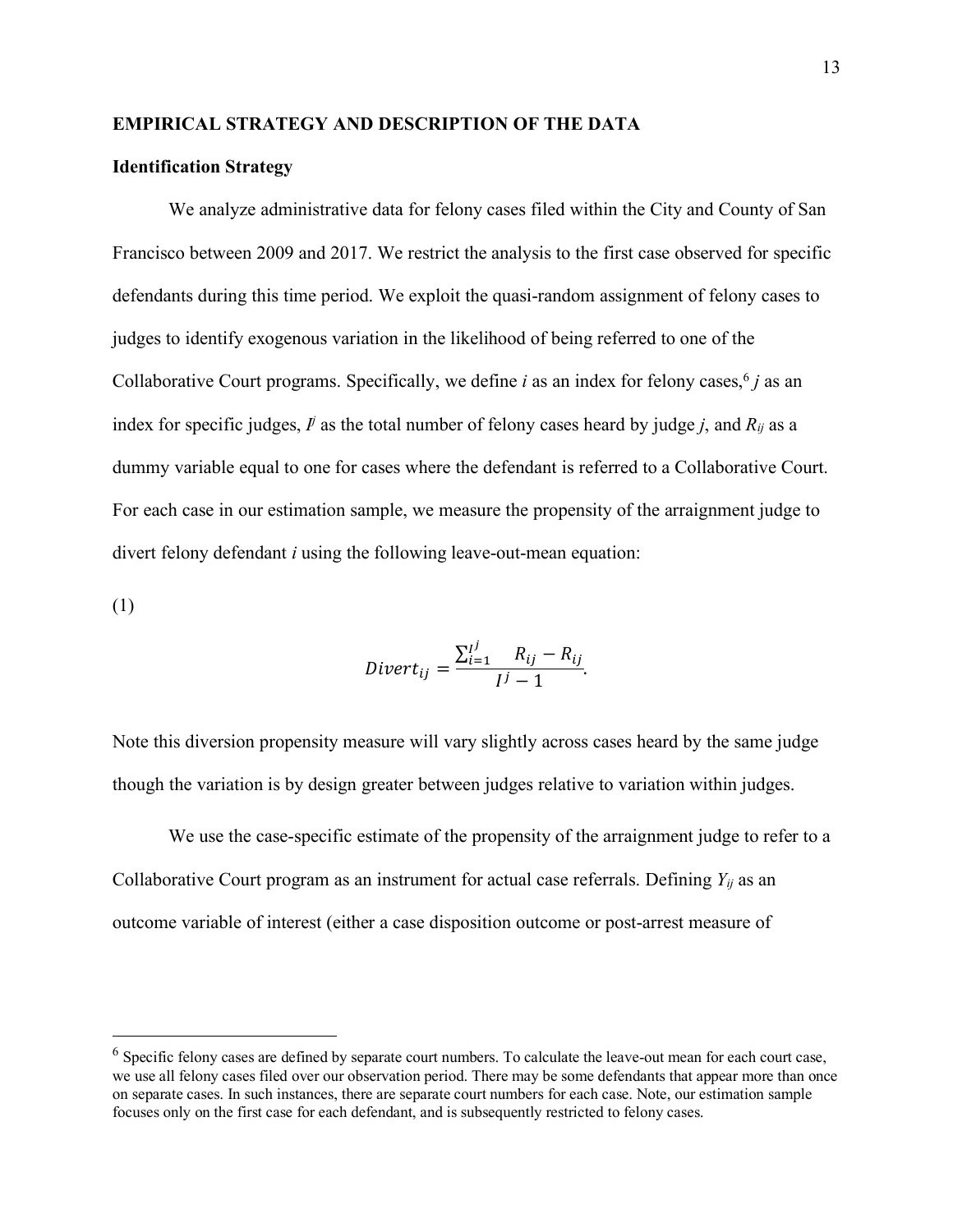additional criminal activity), our principal results rely on estimation of the following two-stageleast-squares model (2SLS):

(2) 
$$
Y_{ij} = \alpha + \beta R_{ij} + \gamma' Y e a r_{ij} + \delta' X_{ij} + \mu_{ij}
$$

$$
R_{ij} = \theta + \pi \text{Divert}_{ij} + \lambda' \text{Year}_{ij} + \varpi' X_{ij} + \varepsilon_{ij}
$$

where *Year<sub>ij</sub>* is a vector of arrest year dummies with conforming parameter vector  $\gamma$  in the second stage and  $\lambda$  in the first stage,  $X_{ij}$  is a vector of personal, criminal history, and case characteristics with conforming parameter vector  $\delta$  in the second stage and  $\sigma$  in the first stage,  $\alpha$ ,  $β$ ,  $θ$ , and  $π$  are parameters to be estimated, and  $μ$ <sub>ij</sub> and  $ε$ <sub>ij</sub> are the error terms for the second and first stage equations, respectively. We cluster the standard errors by judge in all 2SLS model estimates.

Following the primary models, we conduct subgroup analyses by defendant demographic characteristics, charge type, and criminal history, to discern whether there is variation in impacts for different groups. The subgroups were selected intentionally. First, we explore whether there is variation in the impact estimates by the type of charge that is being diverted. Evaluating the impact of participation in specific Collaborative Courts is not possible with the identification strategy outlined here, however we can investigate whether individuals diverted on felony drug charges, and are likely to be referred to Drug Court, fare better or worse than defendants diverted on other charges. Further, individuals with no prior felony conviction arguably stand to benefit the most from a successful diversion, which would keep their record clear of felony offenses. Therefore, we generate estimates for the subgroup with and without a prior felony conviction.

Given persistent racial and ethnic disparities throughout the justice system (in the United States as well as in San Francisco), we explore variation in the impact of diversion by race and ethnicity. Finally, we explore variation in the impact estimate by gender (male/female) and age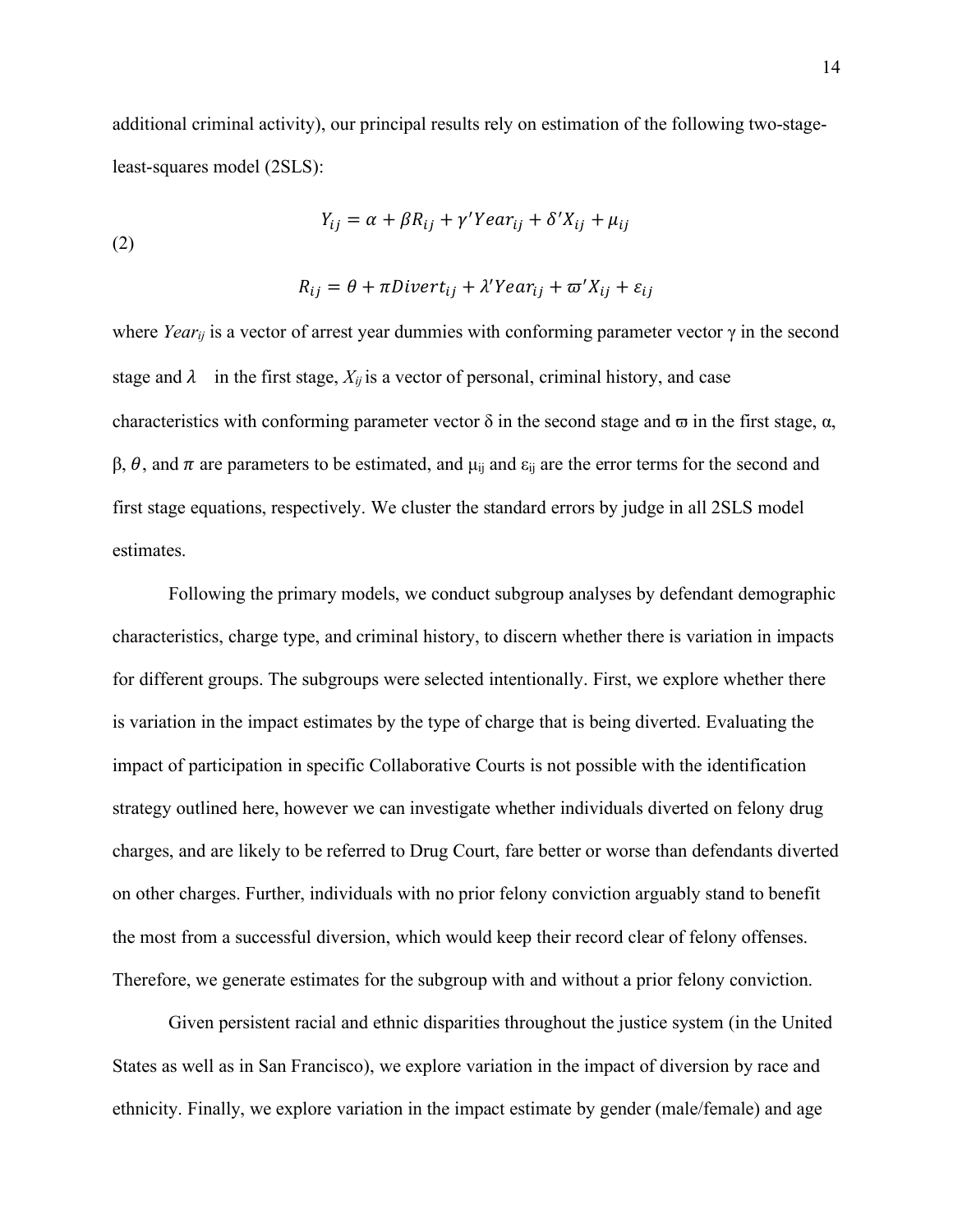(transition aged youth 18-25, or older) to understand whether courts targeting these subgroups appear more or less effective. These subgroup analyses are particularly important because, to our knowledge, there is no research to date that investigates whether there are differential effects of diversion by demographic subgroups aside from age.

#### **Outcome Measures**

Our outcome variables fall into two broad categories: case disposition outcomes and measures of future criminal justice involvement post arraignment. Regarding the case disposition outcomes, we test for an effect of diversion on the likelihood of conviction, case dismissal, and time to case disposition. We also create a summary measure indicating a generally positive disposition outcome from the point of view of the defendant (dismissal, successful diversion, not being convicted).

Regarding our measures of future criminal activity, following Bhuller, Dahl, Løken, and Mogstad (2016), we focus our attention on the period commencing with the arraignment for the controlling offense. Alternatively, one might focus instead on the period commencing with the date of case disposition. However, as we will demonstrate below, diversion greatly increases the time to disposition. For this reason, we anchor our post period to the arraignment date and explore heterogeneity of the treatment effect for various periods up to five years post arraignment.<sup>7</sup> The average diverted case disposes in less than two years. Hence, beyond a certain period it is possible to infer whether there are any treatment effects after active program participation.

 $<sup>7</sup>$  Diverted and non-diverted individuals are in custody following arraignment at similar rates, so there is little</sup> concern that post-arraignment outcomes will be affected by one group spending more time in custody in the outcome period.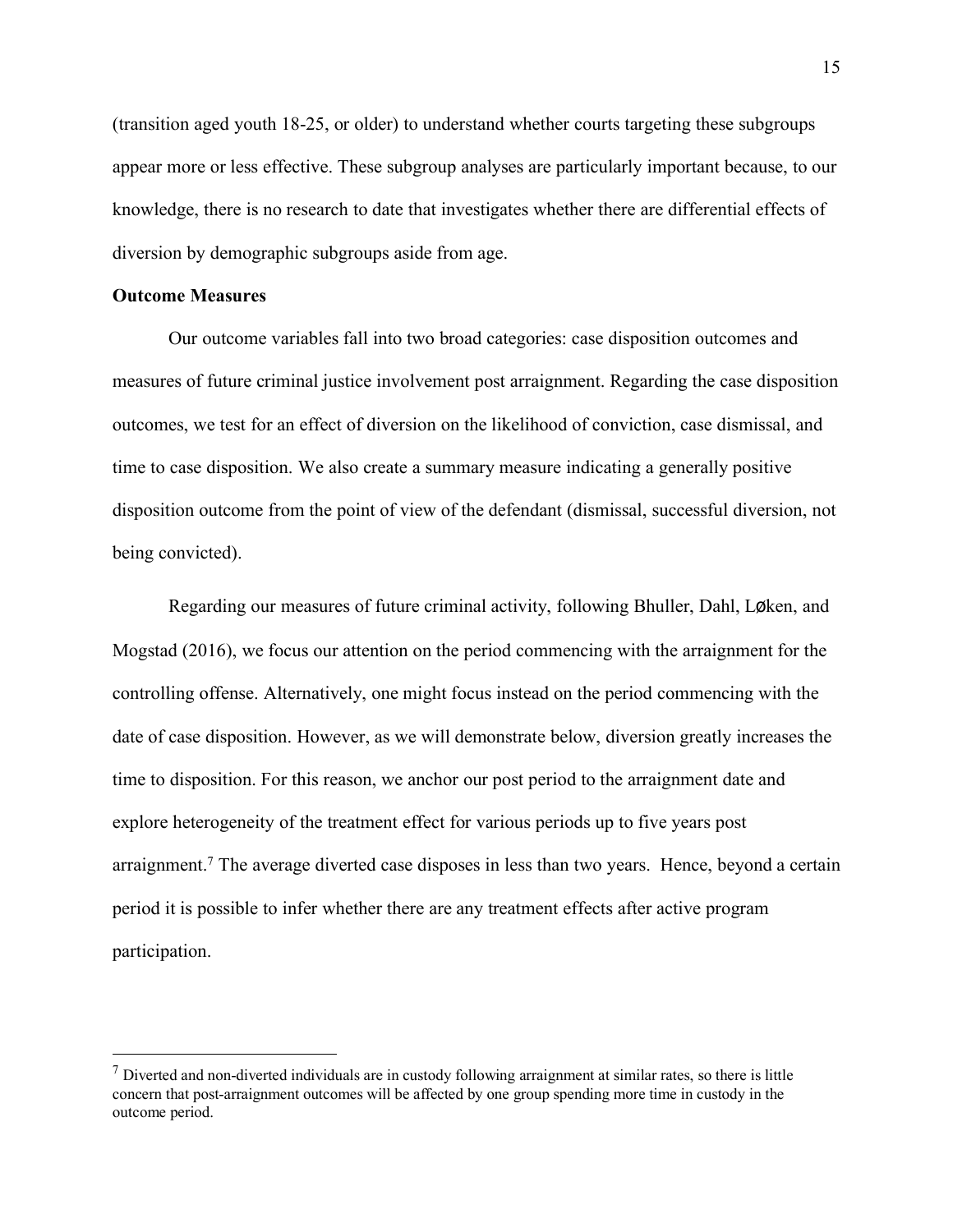We test for effects of referral to diversion on subsequent arrests, subsequent arrests for a new felony offense, and subsequent arrests that result in new convictions. Our main results focus on two sub-samples of our data: All individuals for whom we can observe two complete years of post-arraignment outcomes and all individuals for whom we can observe five complete years of post-arraignment outcomes.

Table 1 presents average values of the background characteristics included in the control vector *Xij*. The table presents averages for cases that are not diverted and cases that are diverted as well as the difference in averages. Roughly 19 percent of felony cases studied are diverted over the analysis time period, with most referrals to Drug Court and Behavioral Health Court (60 percent and 27 percent of all referrals, respectively) (Table 1). Individuals who are diverted have similar demographic profiles to those who are not diverted: they have an average age of 35 to 36 years, are overwhelmingly male, and are disproportionately Black relative to the population in the community (roughly 6 percent of the resident population of San Francisco is Black). Several of these disparities are statistically significant given the size of the sample.

#### **[Table 1 about here]**

We see notable differences in the most serious arrest charge and arrest history. Diverted defendants are more likely to be arrested for a drug offense and less likely to be arrested for a person (i.e., offense that involves a victim) felony offense. While both groups have large numbers of prior arrests and convictions, and nearly a fifth have been sentenced to prison in the past, the diverted sample has been arrested three more times on average relative to the average for the not-diverted sample.

The observable and likely unobservable difference between the diverted and not-diverted defendants hint at important selection challenges to estimating the causal effect of diversion to a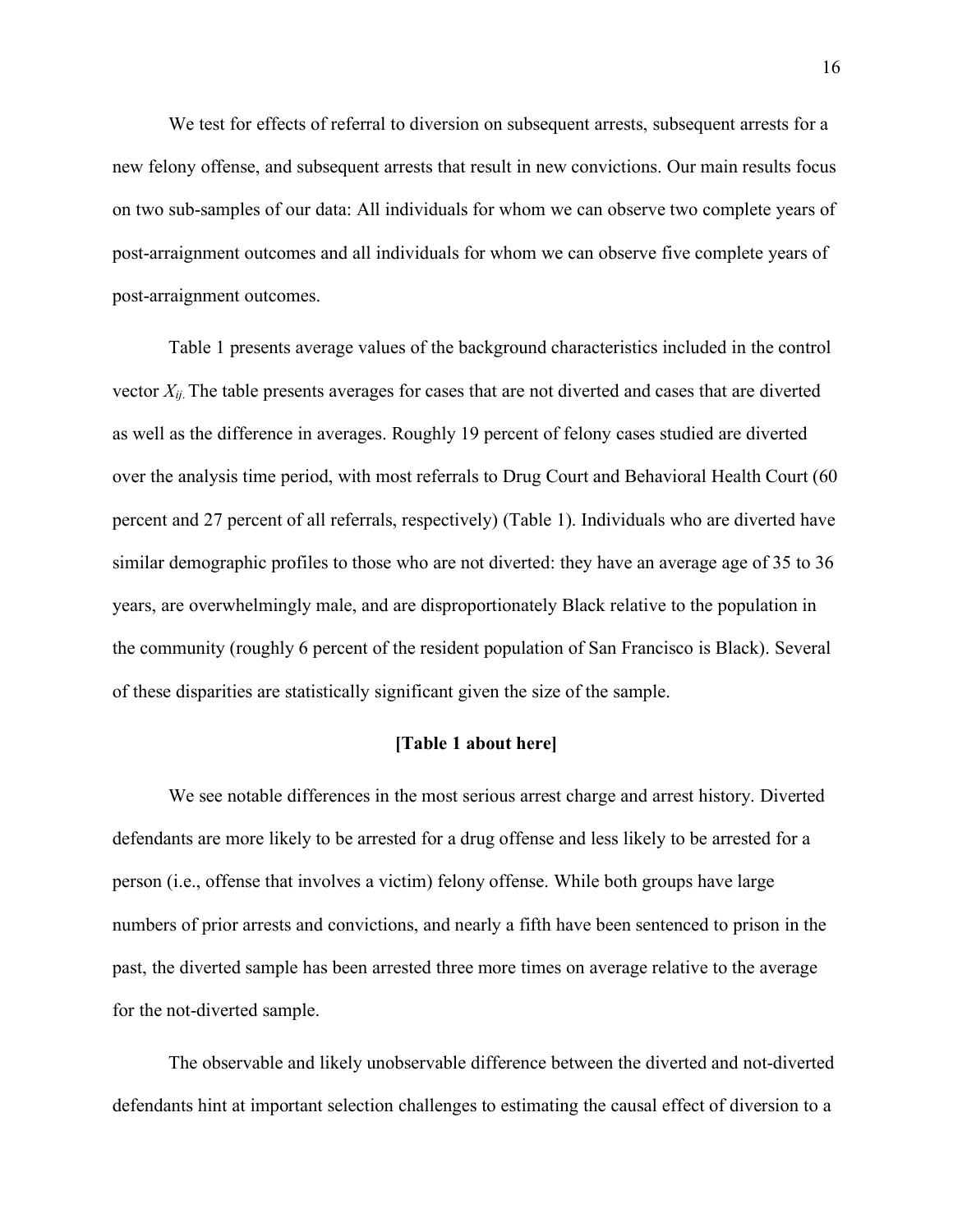Collaborative Court program on outcomes. Given higher average arrests and the higher likelihood of arrest for drug offenses, one might expect that the process for selecting individuals into the diversion program would in and of itself lead to a higher likelihood of future criminal activity among those diverted. Table 2 suggests that this is indeed the case. The first few rows present average values for the adjudication outcomes of the case in question. Those who are diverted are considerably less likely to be convicted, are somewhat more likely to have their case dismissed, and are 19 percentage points more likely to experience a generally positive outcome from the viewpoint of the defendant (not convicted, case dismissed, successful diversion). We also observe that the time to disposition on average is nearly twice as long for diverted cases relative to non-diverted cases (438 and 233 days, respectively). Regarding post-arraignment arrests, the cumulative proportion arrested in each of the six-month periods spanning the first two years following arraignment is consistently larger for diverted defendants. This is consistent with an earlier descriptive analysis of the Collaborative Court programs (Augustine et al. 2020). These patterns are likely driven by endogenous selection, therefore identifying exogenous variation in diversion is particularly important for the research question at hand.

#### **[Table 2 about here]**

#### **Data and Sample**

The data for this project comes from several sources and covers the period from March 2008 through December 2018. First, the analysis sample is constructed from the San Francisco District Attorney's case management system. These data provide information on all arrests referred to the district attorney and include information on the defendant, the list of arrest charges, and the ultimate disposition of the criminal case. The case management system data also includes a record of every court event, with information on event date, event type, prosecutor,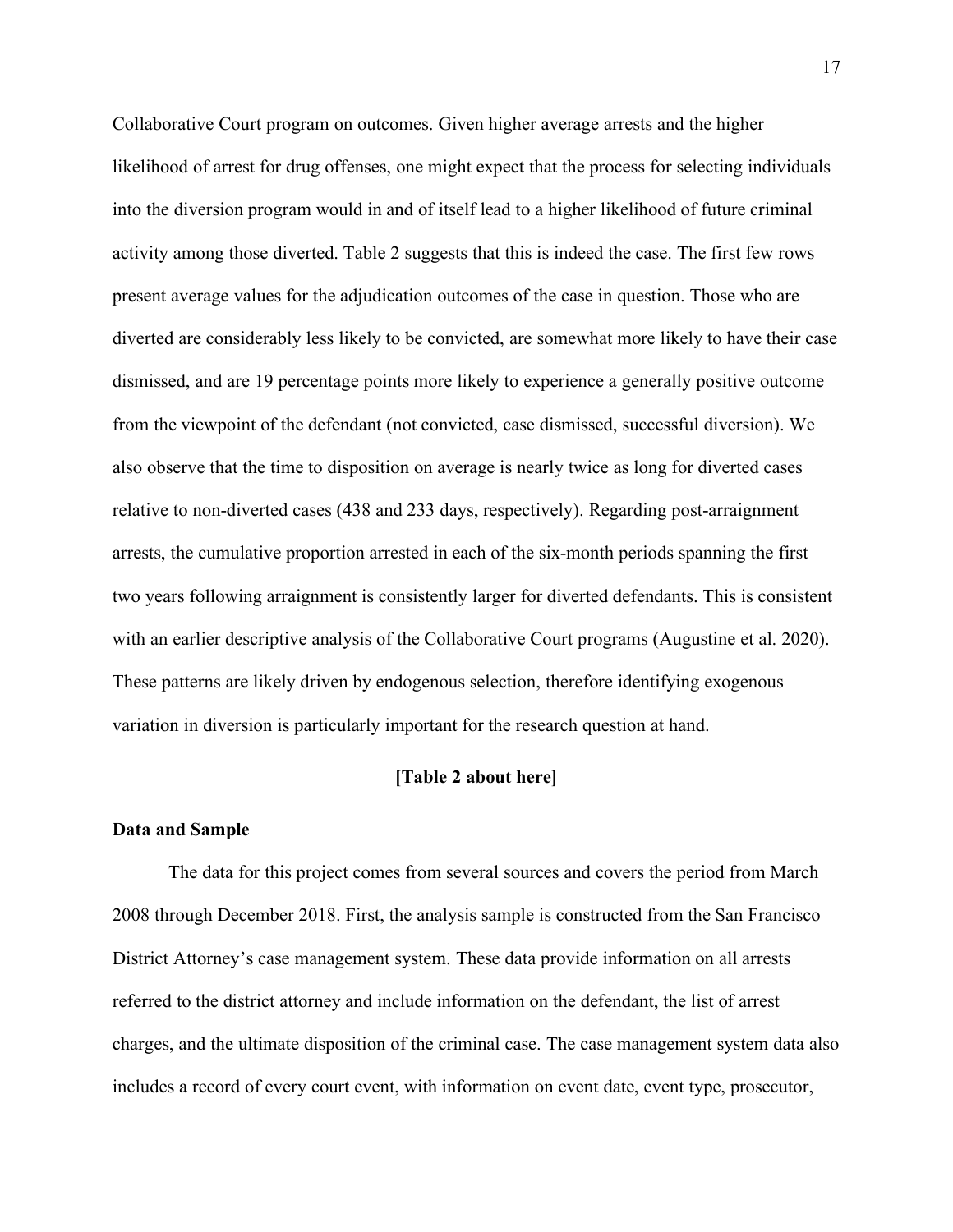defense attorney, courtroom, and event comments entered manually by the court clerk. To identify cases that are diverted to pretrial diversion programs, we use regular-expression keyword analysis of the keyed comment field.8

We define any case with a diversion reference in the event data as diverted regardless of whether the individual ever participates in a program. In a previous analysis comparing the referral and participation rates for all diversion programs, participation rates conditional on referral were shown to vary greatly across programs, with a conditional participation rate of 46 percent for Behavioral Health Court, 76 percent for Drug Court, 89 percent for Veteran Justice Court, and 69 percent for the Youth Adult Court (Augustine et. al., 2020). Our estimates should be thought of as intent-to-treat effects, since we are identifying exogenous variation in referrals to diversion. Furthermore, as our analysis is limited to individuals who are eligible for diversion on a felony case, our estimates should be considered local average treatment effects for diversion-eligible individuals. Given that the actual program an individual is referred to is based on an assessment of their needs and occurs following referral (and may change), our identification strategy cannot identify exogenous variation in the likelihood of participating in a specific program. Our analysis of all of the Collaborative Court programs that accept felony cases, however, is fitting based on the holistic nature of the programs and the frequent transfer of participants across the different programs. For instance, 20 percent of individuals referred to diversion in San Francisco were referred to more than one program, and more than half of these individuals were referred to the Drug Court – the most common program among felony referrals

<sup>&</sup>lt;sup>8</sup> We worked with the SFDA to develop keywords to identify different stages in the diversion process including: referral to a diversion program, assessment for eligibility in the diversion program, first appearance in the diversion courtroom, and any termination event from the diversion program (including successful completion, graduation, unsuccessful court termination, and self termination from the program). See Appendix A for a full list of keyword search terms. All appendices are available at the end of this article as it appears in JPAM online. Go to the publisher's website and use the search engine to locate the article at http://onlinelibrary.wiley.com.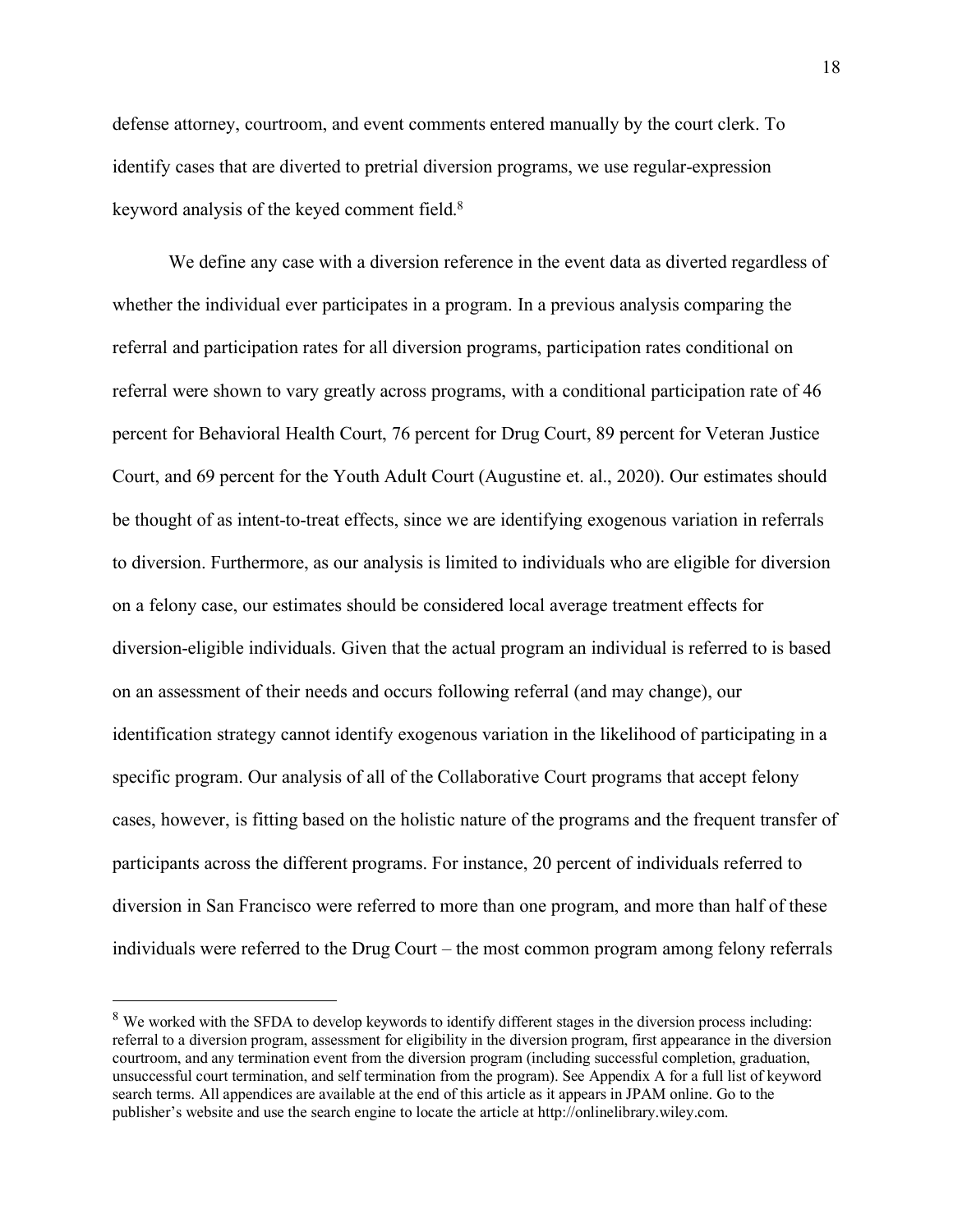(Augustine et al., 2020). The collaborative nature of the programs makes the evaluation of any single diversion program in San Francisco difficult and illuminates the importance of understanding the impact of a referral to any program, given that some of the matching of participants to programs takes place post-referral.

We use the date and courtroom along with the Superior Court of California's annual judicial assignments to determine the presiding judge at each arraignment.<sup>9</sup> When an individual case has multiple recorded arraignments, we identify the first arraignment or, if there is a referral to diversion on record, the arraignment that occurred on the same day as the referral event. We employ data from the San Francisco Sheriff's Office to determine bookings and releases at the San Francisco Jail. Finally, we draw upon data from the California Department of Justice's records of arrests and prosecutions (RAP) to determine statewide criminal history and subsequent statewide criminal justice involvement. We define subsequent contact in two ways: first, subsequent arrests, and second, arrests that lead to convictions that occur after the initial case is arraigned. Due to data availability, all measures of subsequent contact are limited to contact with the criminal justice system in the state of California.

Our sample is restricted to the first observed arrest for a specific defendant resulting in charges filed by the San Francisco District Attorney between 2009 and 2017. We limit our sample to felony cases, starting with 27,064 unique individuals and cases. We exclude defendants whose age is missing from all data sources (159 records dropped), and drop all cases that are based on arrests for charges including domestic violence, murder, and sex crimes that are

<sup>&</sup>lt;sup>9</sup> Historic judicial assignments beginning with the 2009 assignments were provided by the District Attorney's Office. Current judicial assignments are available at the San Francisco Superior Court's website, https://www.sfsuperiorcourt.org/general-info/judicial-assignments. Importantly, cases are often heard in other courtrooms (with different judges) after arraignment. In our sample, only one third of cases have the same judge from arraignment to disposition.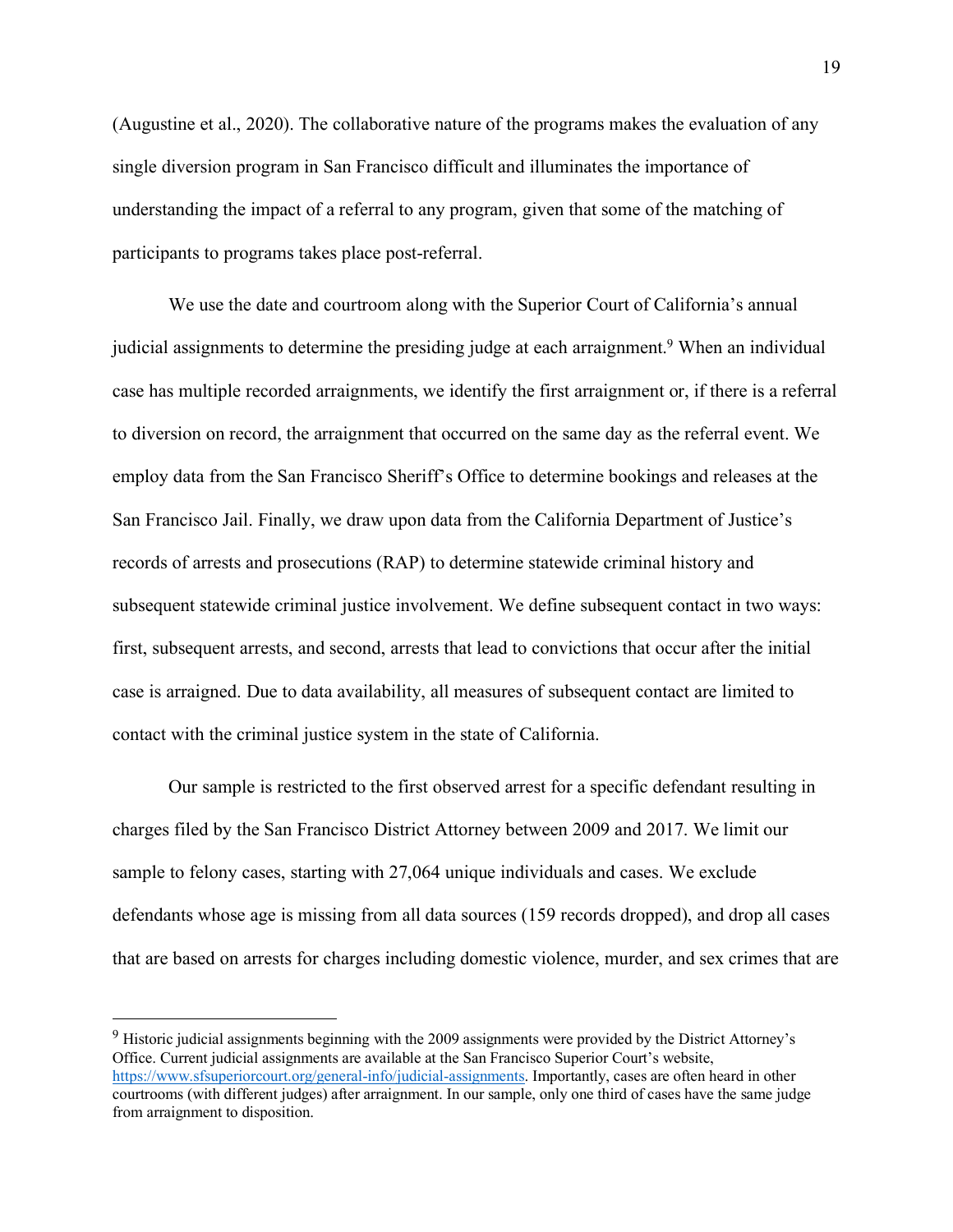categorically ineligible for diversion to the Collaborative Courts (dropping 1,695 records). We also exclude cases with fewer than three events recorded in the court event data (dropping 2,596 records), have a visiting judge preside at arraignment (1,350 records), and cases where the arraignment judge is not recorded (2,038 records). Lastly, we restrict our sample to cases based on an arrest before 2018 and that are arraigned at least one year before our outcome data ends (dropping 2,268 records). The final analysis sample consists of 16,958 records.

#### **RESULTS**

In this section, we report our principal results. We document the first stage relationship between our judge propensity measure and the likelihood of being referred to diversion and present evidence supportive of our assumption that the leave-out-mean instrument is exogenous. Next, we present results showing the causal effects of diversion on case adjudication outcomes. Finally, we present estimates of the effect of diversion on future criminal justice involvement.

# **Documenting the First Stage**

Table 3 presents results from two linear probability models. The first model presents the results from a bivariate regression where the dependent variable is a dummy variable indicating the case was referred for diversion and the key explanatory variable is the leave-out-mean propensity measure for the judge arraigning the case. The second regression adds the covariates presented in Table 1 to the specification. Here, we only present the coefficient on the instrument to conserve space. Standard errors are clustered by judge in both models.

#### **[Table 3 about here]**

The instrument is a strong predictor of the likelihood of a referral, with t-statistics on the coefficient of approximately 29 in the bivariate regression and 15 in the multivariate regression.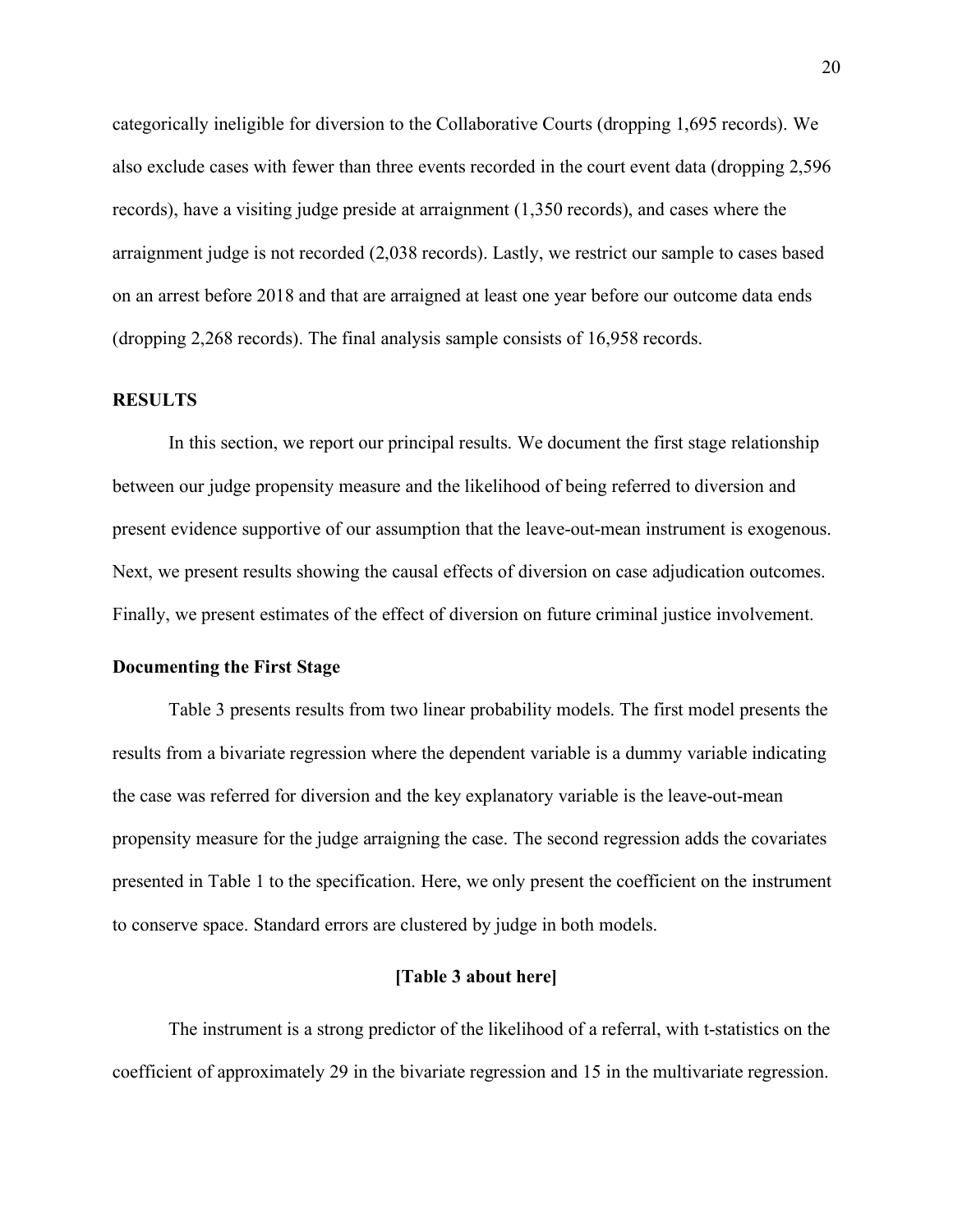The instrument easily clears the conventional F-test statistic threshold for a strong instrument. Interestingly, adding covariates to the first-stage regression does not appreciably alter the coefficient on the leave-out mean, suggesting that the instrument is uncorrelated with observable personal characteristics of the defendants as well as the observable case characteristics. <sup>10</sup>

In Table 4, we further explore whether the measure of judicial propensity to refer is correlated with observable characteristics of the individual or case. The table presents average defendant and case characteristics after stratifying the analytical sample into cases with below median values of the judge leave-out mean and cases with above median values. The table reveals general balance on covariates when we stratify the sample by values of our instrument. While there are a few significant differences among the covariates, we generally see that cases assigned to judges with a low propensity to refer to the Collaborative Courts are quite similar to those who are assigned to high propensity judges, a pattern consistent with random assignment of cases to judges. Moreover, there is a sizable (7 percentage points) and statistically significant difference in the referral rate between the cases controlled by the high prosperity-to-refer and low-propensity-to-refer judges.

#### **[Table 4 about here]**

<sup>&</sup>lt;sup>10</sup> Following Dobbie, Goldin, and Yang (2018) and Bhuller, Dahl, Løken, and Mogstad (2016) we ensure that the monotonicity assumption is met by confirming that the first stage relationship between the judge leave-out measure and the likelihood of case referral to diversion is positive and statistically significant for all subgroups (based on criminal history, arrest offense, age, gender, and race and ethnicity). We also find a positive correlation between judge leave-out means when calculated separately for individual subgroups (tables and figures available from authors upon request). To ensure that the exclusion restriction is satisfied, we create a sample of non-diverted cases dropped from our sample due to eligibility or data quality reasons. We regress all outcomes included in this analysis on the judge leave-out measure and find that there is no significant relationship between a judge's propensity to refer cases to diversion and subsequent case or criminal justice outcomes (See Appendix B). All appendices are available at the end of this article as it appears in JPAM online. Go to the publisher's website and use the search engine to locate the article at http://onlinelibrary.wiley.com.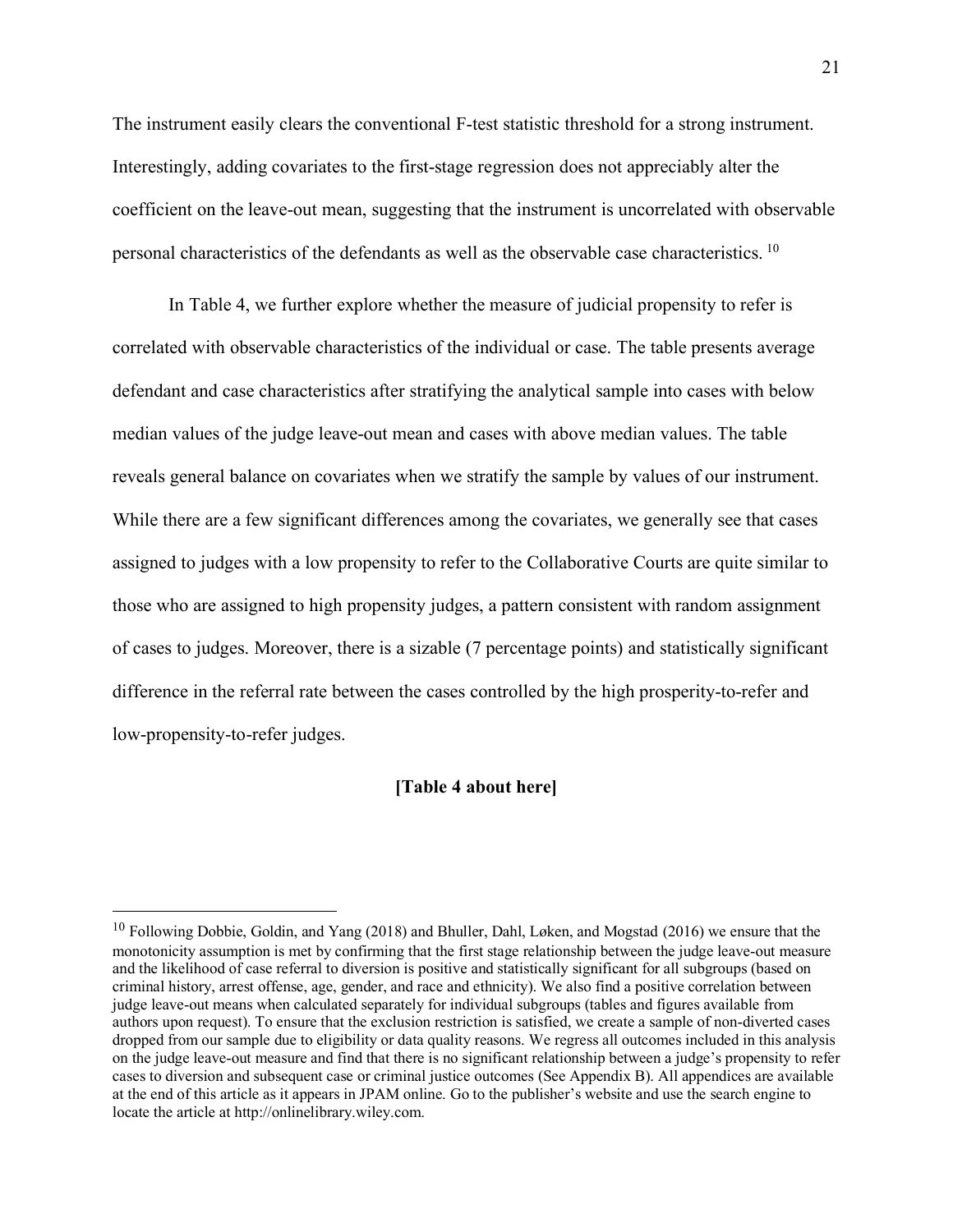To formally test for covariate balance, Table 5 presents the results from two regressions. The first regresses our instrumental variable on a complete set of arrest year dummy variables. There is a clear time trend in the likelihood of a referral associated with changes in state law and local enforcement that decreased filing rates and reduced the use of diversion referrals post 2014 (Augustine et al., 2020). Hence, year effects are nearly statistically significant when the collective significance of this set of covariates is formally assessed. The second regression adds the full covariate list to the specification. While the F-test on the overall model for the second regression yields a P-value below 0.05, a test of the joint significance of these additional variables yields an F-test of 1.17 with a corresponding P-value of 0.137. Hence, the instrument provides a strong predictor of referral to the Collaborative Court programs that appears to be uncorrelated with case and personal characteristics that likely would impact the willingness of judges to make a referral.

#### **[Table 5 about here]**

#### **The Impact of the Diversion on Case Disposition Outcomes**

Table 6 presents estimates of the effect of diversion on four case disposition outcomes: whether the case results in a conviction, whether the case is dismissed, the time between arrest and case disposition, and a summary indicator of a broadly positive outcome from the point of view of the defendant (charges dismissed, found not guilty, or diversion deemed successful). The first two columns present results from ordinary least squares (OLS) models with and without covariates, where the reported estimates and standard errors pertain to the coefficients on the referral indicator variable. The third and fourth columns present results from 2SLS models where the judge leave-out mean variable is used as an instrument for referral to the Collaborative Courts. Standard errors are clustered by judge in all models. Beginning with the OLS results,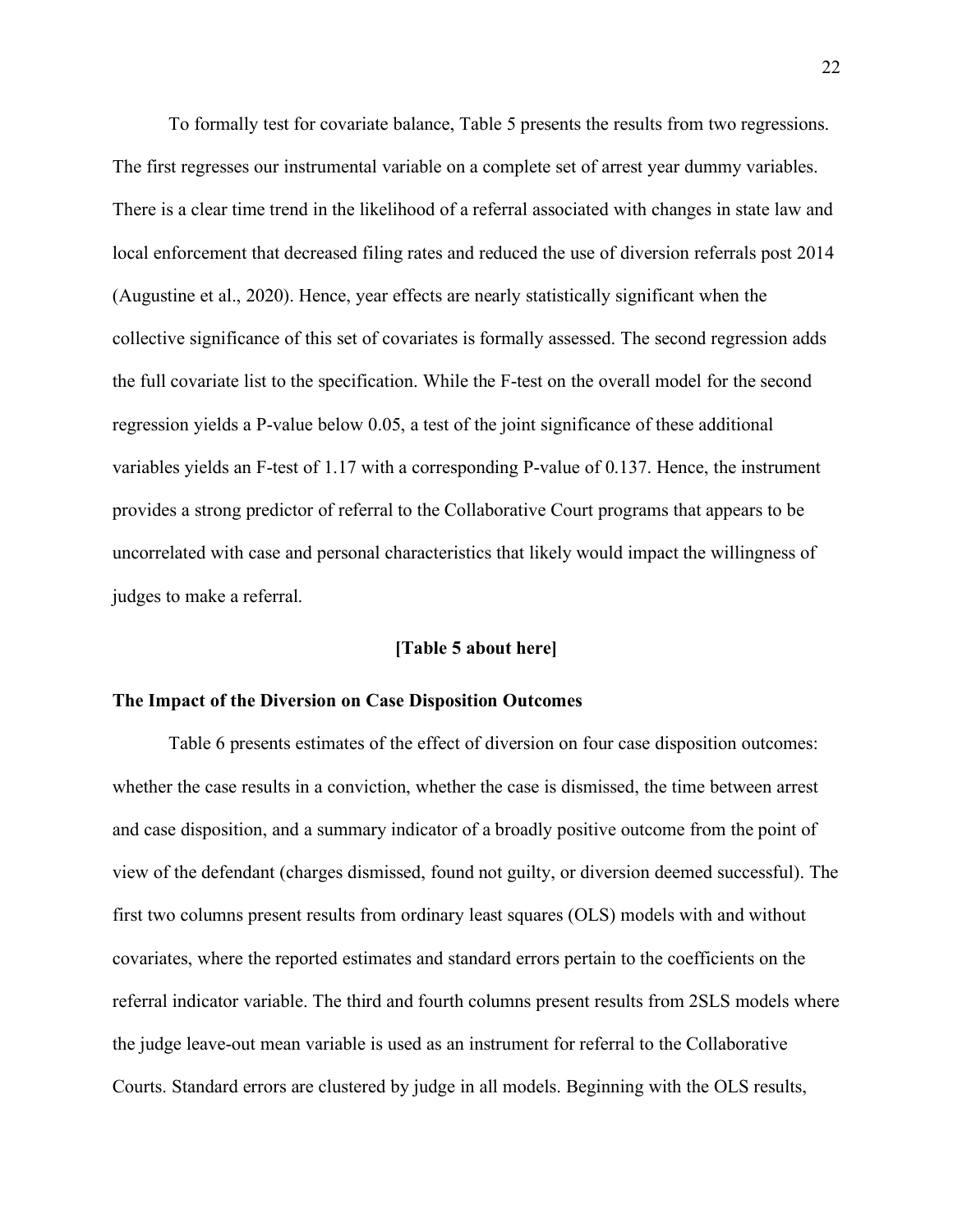those who are diverted are substantially less likely to be convicted, by 29 percentage points in the bivariate model and 24 percentage points in the multivariate model. Both estimates are significant at the five percent level of confidence. Time to disposition is significantly and substantially longer, by roughly 200 days, for those cases referred for diversion. Moreover, those who are diverted are roughly 15 to 19 percentage points more likely to experience a broadly positive outcome.

#### **[Table 6 about here]**

The 2SLS models yield conflicting results, suggesting that either the OLS estimates are driven by endogenous selection into diversion or that the local average treatment effect of diversion for those cases where the likelihood of referral is sensitive to the assigned judge differs from the average treatment effect. We find no evidence of an impact of diversion on the likelihood of being convicted for the controlling offense. While the standard errors in the 2SLS models are substantially larger relative to the OLS models, we have enough power to measure effect size on conviction of the magnitude observed in the OLS regressions. The coefficient estimates for conviction are smaller in magnitude, positive in the bivariate 2SLS model and negative in the 2SLS model with covariates. Similarly, we observe no impact of diversion on the likelihood that the case is dismissed as well as the likelihood of an overall positive outcome. We do however see significant effects of diversion on time to disposition, with 2SLS estimates of being referred to diversion of 289 days in the bivariate model and 326 days in the full 2SLS model inclusive of covariates (both estimates statistically significant at the five percent level).

The results in Table 6, along with the difference in means between diverted and nondiverted cases presented in Table 1, suggest a complex selection process into Collaborative Court programs. Table 1 shows that individuals who select into diversion tend to have deeper arrest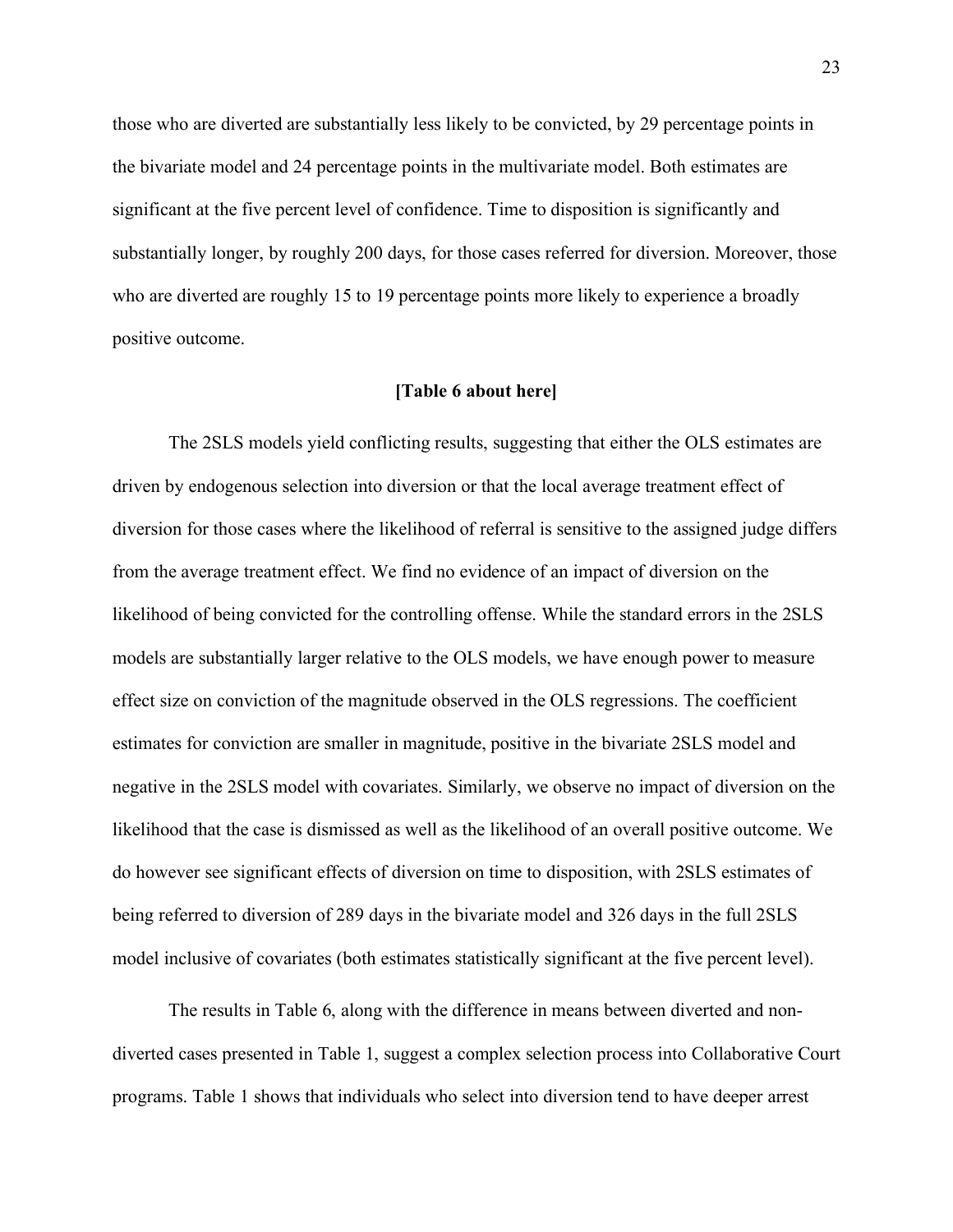histories and are more likely to be arrested for drug possession and intent-to-sell offenses. Given their past outcomes, individuals who are diverted are relatively more likely to be involved with the criminal justice system in the future, independent of any impact of the Collaborative Court interventions. However, the patterns in Table 6 (lower conviction rates in OLS but no effect in the 2SLS models) suggest that cases that are diverted tend to be cases where the likelihood of conviction is low, despite the extensive criminal histories of the average felony defendant referred to one of the diversion programs. Combined, these two selection mechanisms generate lower average conviction rates and more frequent recidivism outcomes, creating the possibly false impression that diversion is more lenient and results in greater recidivism. However, when we use plausibly exogenous variation in referral to a Collaborative Court program, we see no such evidence of greater leniency, but evidence that diversion involves a much lengthier case disposition process. This does not necessarily suggest that diverted individuals are spending more time in contact with the justice system, as not-diverted individuals may be experiencing incarceration or supervision under probation or parole post-disposition while diverted individuals are engaged in pre-disposition diversion programming, at times followed by post-disposition incarceration or supervision.

#### **The Impact of Diversion on Future Arrests and Convictions**

Table 7 presents OLS and 2SLS estimates of the effect of diversion on several measures of future criminal justice involvement. For these models, we restrict the sample to cases where we can observe two full years of outcomes following the arraignment generating the felony case. We test for cumulative effects through the second year post arraignment and investigate three alternative dependent variables at one and two years post arraignment: any new arrest, any new felony arrest, and any arrest generating a new conviction. Beginning with the ordinary least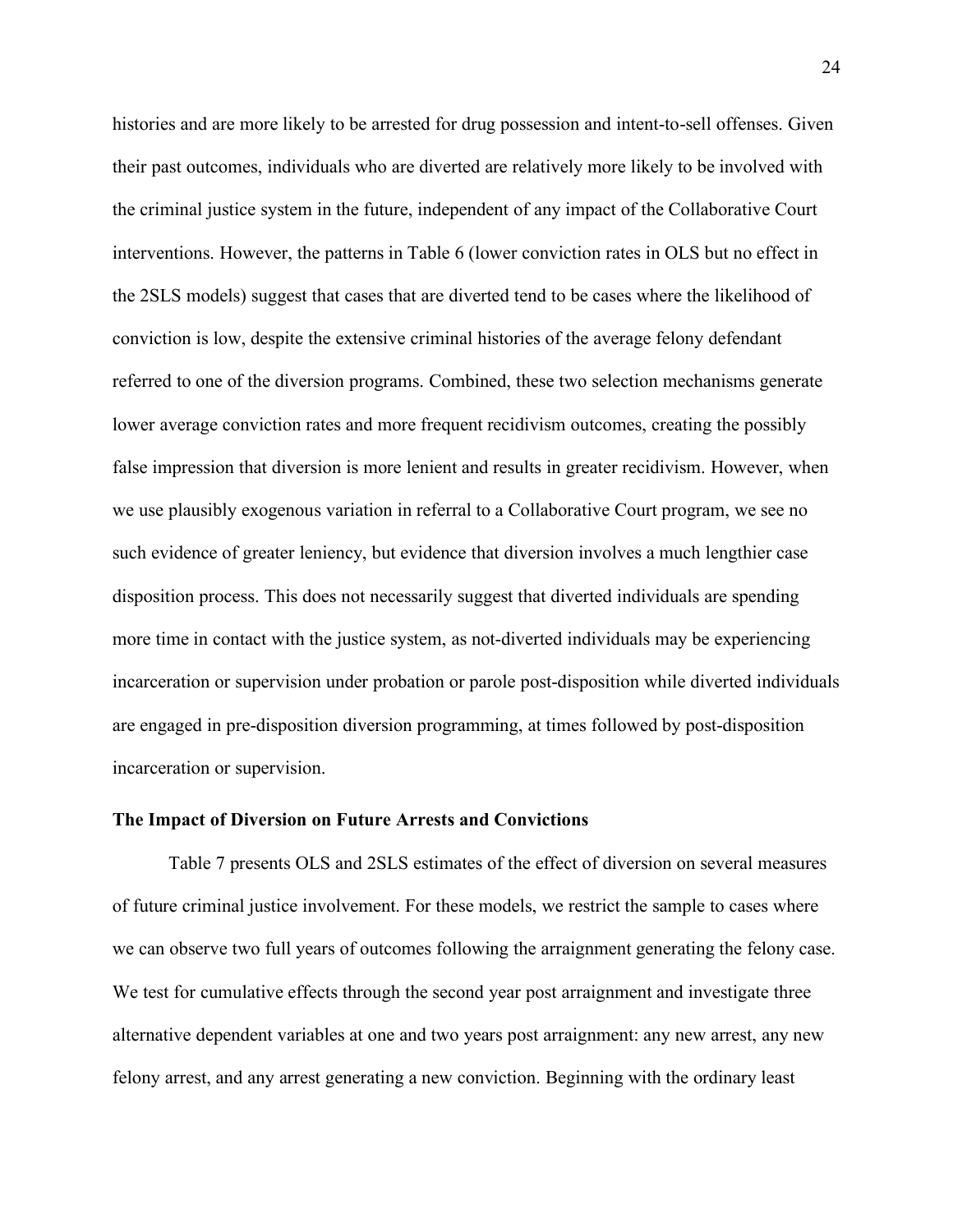squares results, the bivariate and multivariate models suggest that individuals who are diverted are five to six percentage points more likely to be rearrested, are six to seven percentage points more likely to experience a felony arrest, and are four percentage points less likely to have a new arrest leading to a conviction during the first year after arraignment. All of these point estimates are significant at the five percent level of confidence. We see even larger estimated effects of diversion on cumulative arrests through the second year, with the diverted seven percentage points more likely to be arrested and eight percentage points more likely to experience a felony arrest relative to those who are not diverted. We also see lower conviction rates two years postarraignment, though the differences are smaller than in the first year alone.

#### **[Table 7 about here]**

The 2SLS results contrast sharply with the OLS results. First, in the first post arraignment year all of the arrest coefficients are negative, though none are statistically significant. Second, we observe a large negative effect of diversion on the likelihood of a new arrest resulting in a new conviction in year one, with effect sizes of 19 percentage points in the bivariate 2SLS model and 13 percentage points in the multivariate 2SLS model (both significant at the five percent level). Through the second year, again we find no effect of diversion on new arrests for either the any-arrest outcome or the felony-arrest outcome. However, we still see suppression of arrests generating a new conviction. This reconviction effect is statistically significant at the ten percent level in the multivariate 2SLS model and is roughly 10 percentage points in magnitude.

Figure 1 explores these results in more detail, focusing on six month periods for the two years following the initial arraignment and graphing the cumulative effect of diversion on the likelihood of arrest and reconviction within six months, one year, one and a half years, and two years of the initial arraignment generating the felony case. In addition to plotting the point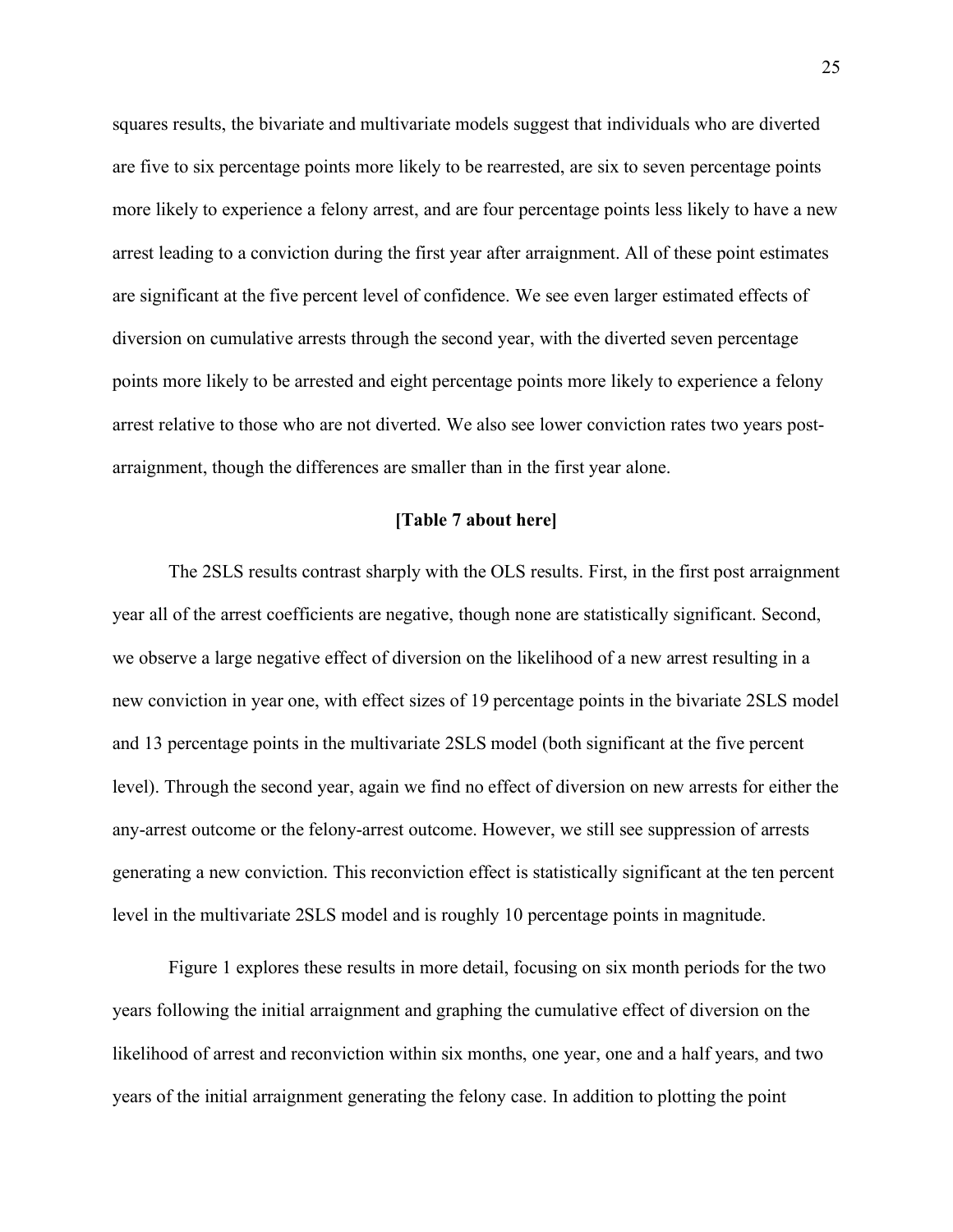estimate for each outcome and time period, the figure also shows the 90 percent and 95 percent confidence intervals for each estimate. We observe cumulative effects on a new conviction that are significant at the five or ten percent level for all but the third estimate, while none of the cumulative arrest estimates are significant.

#### **[Figure 1 about here]**

Figure 2 reproduces this analysis but for a smaller subsample for which we can observe five full years of post-arraignment outcomes. Similar to our findings for the two-year sample, we see negative effects on the likelihood of an arrest that generates a new conviction in each period with all of the individual point estimates significant at the five percent level. By the end of the five-year period, we observe a cumulative decline in the likelihood of new conviction of nearly 20 percentage points. For arrests, the cumulative effect is negative through all periods though not statistically significant at the ten percent level.

# **[Figure 2 about here]**

#### **SUBGROUP ANALYSIS**

Our final set of results tests for separate causal effects by subgroup. We present estimates of the effect of a diversion referral on case outcomes and then focus on the sub-sample where we have two years of observable outcome data and present cumulative estimates of the effect of diversion up to two years post arraignment for new arrests, a new felony arrest, and an arrest generating a new conviction. Table 8 presents estimates for sub-samples defined by the nature of the original offense (drug possession, drug sales, other offenses, person offense, and property offenses). Table 9 presents results for subgroups defined by race and ethnicity. Table 10 presents results by gender and for transitional age youth under the age of 26 and older adults. Finally,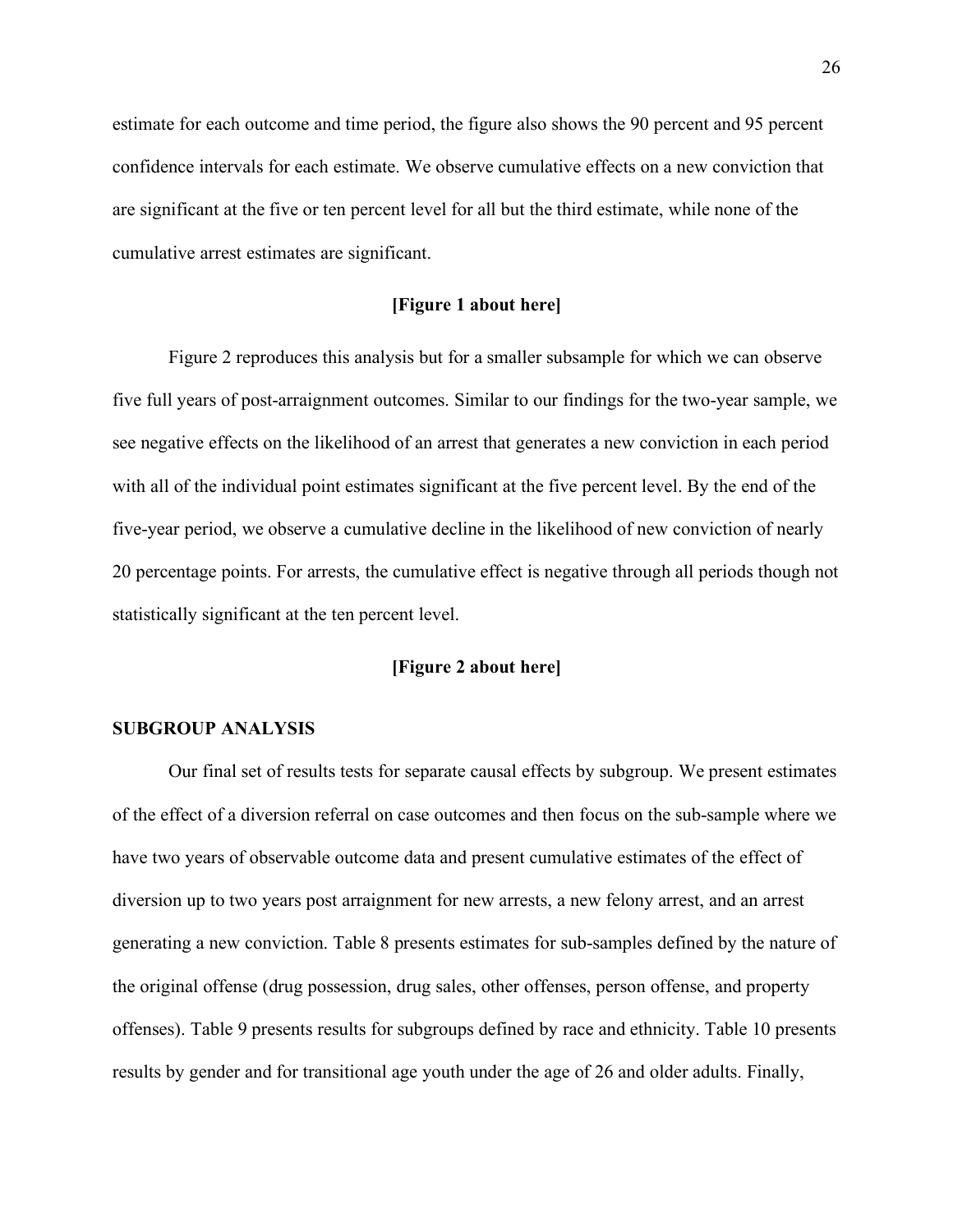Table 11 presents results for individuals with and without prior felony convictions. These subgroups were selected for analysis because individuals with different demographic profiles and criminal histories experience contact with the criminal justice system in significantly different ways, and therefore stand to experience a diversion referral differently in ways that may be obscured by analyses on the full sample. Similarly, splitting the analysis by original offense is motivated by the fact that the characteristics of the original offense may reveal something about the underlying needs of the individual participants, which specific diversion programs intend to address. Given that eligibility for the unique Collaborative Courts is based in part on details of the arrest offense, splitting individuals on original offense allows for potential disentanglement of the impacts of the different Collaborative Court programs.

All of the subgroup analysis tables are structured similarly. The variable in the stub lists the dependent variable in a 2SLS model inclusive of all covariates where the judge leave-outmean provides the instrument for the diversion referral dummy. The column heading identifies the subgroup. For each subgroup we present four measures of case outcomes (conviction, dismissal, time between arrest and disposition, and a measure of a positive case outcome), two estimates for arrests, two estimates for felony arrests, and two estimates for arrests generating a new conviction (all at one year and two years post-arraignment). We should caution in advance that the sample sizes for many of these subgroups are considerably smaller than our overall sample size. Hence, our estimates are considerably less precise and for many subgroups we do not have sufficient power to rule out sizable effects of diversion.

Beginning with Table 8, the results for subgroups defined by controlling offense charge suggests notable heterogeneity by initial offense. Our findings are concentrated on individuals arrested for a drug sales offense or a person offense (i.e., an offense with a victim). We find that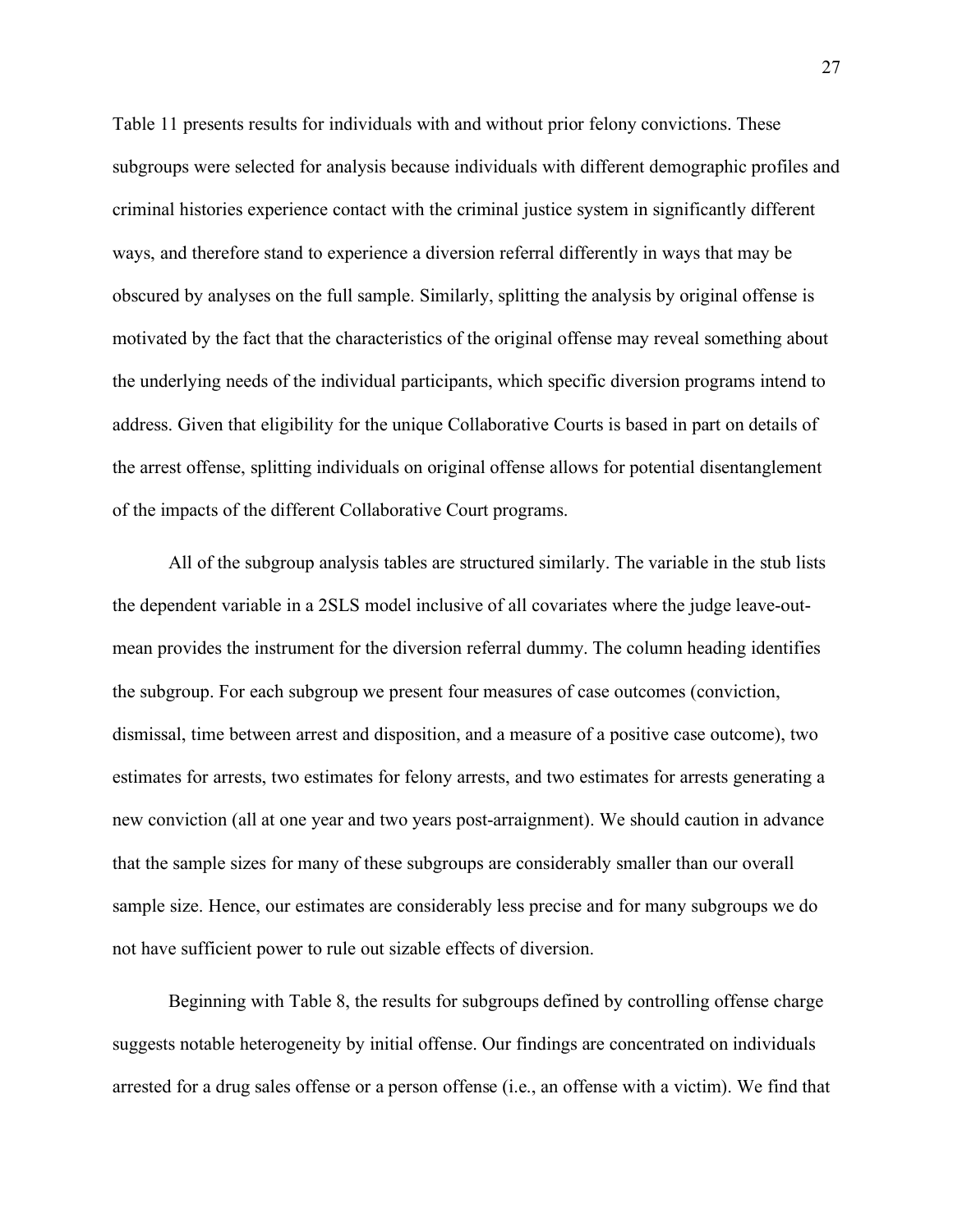these groups are less likely to be convicted for their initial case, and we observe sizable declines in the likelihood of arrests that generate new convictions in the two years following the arrest for the controlling offense. There are no measurable impacts for those arrested for other offenses or for property offenses. Due to the limitations of our identification strategy, these findings cannot be extrapolated to infer the varying impacts of the different Collaborative Court programs, but rather may suggest what defendants could fare best in any of the programs when presented at arraignment.

#### **[Table 8 about here]**

Table 9 presents a comparable analysis for subgroups defined by race and ethnicity. We find that individuals identified as Latinx who are referred to diversion are 32 percentage points less likely to have their initial case result in a conviction, while White individuals are 20 percentage points less likely to have their case result in a dismissal than their non-diverted counterparts. We observe no significant effects for any racial or ethnic subgroup for arrests, though the standard errors are quite large. Regarding arrests resulting in new convictions, the point estimates are generally negative for all groups and most years, with several significant coefficient estimates for Asian defendants and Latinx defendants.

### **[Table 9 about here]**

Separate estimates by gender and for transitional age youth compared to older defendants show no significant effects for any of the initial case outcomes, with the exception of a significant negative impact on the likelihood that a case will end in a dismissal for male defendants (Table 10). Women make up less than 20 percent of diverted and non-diverted samples (Table 1) and are referred to the different diversion programs at similar rates to males (Table 11). There are stark differences in results for men and women, with significant and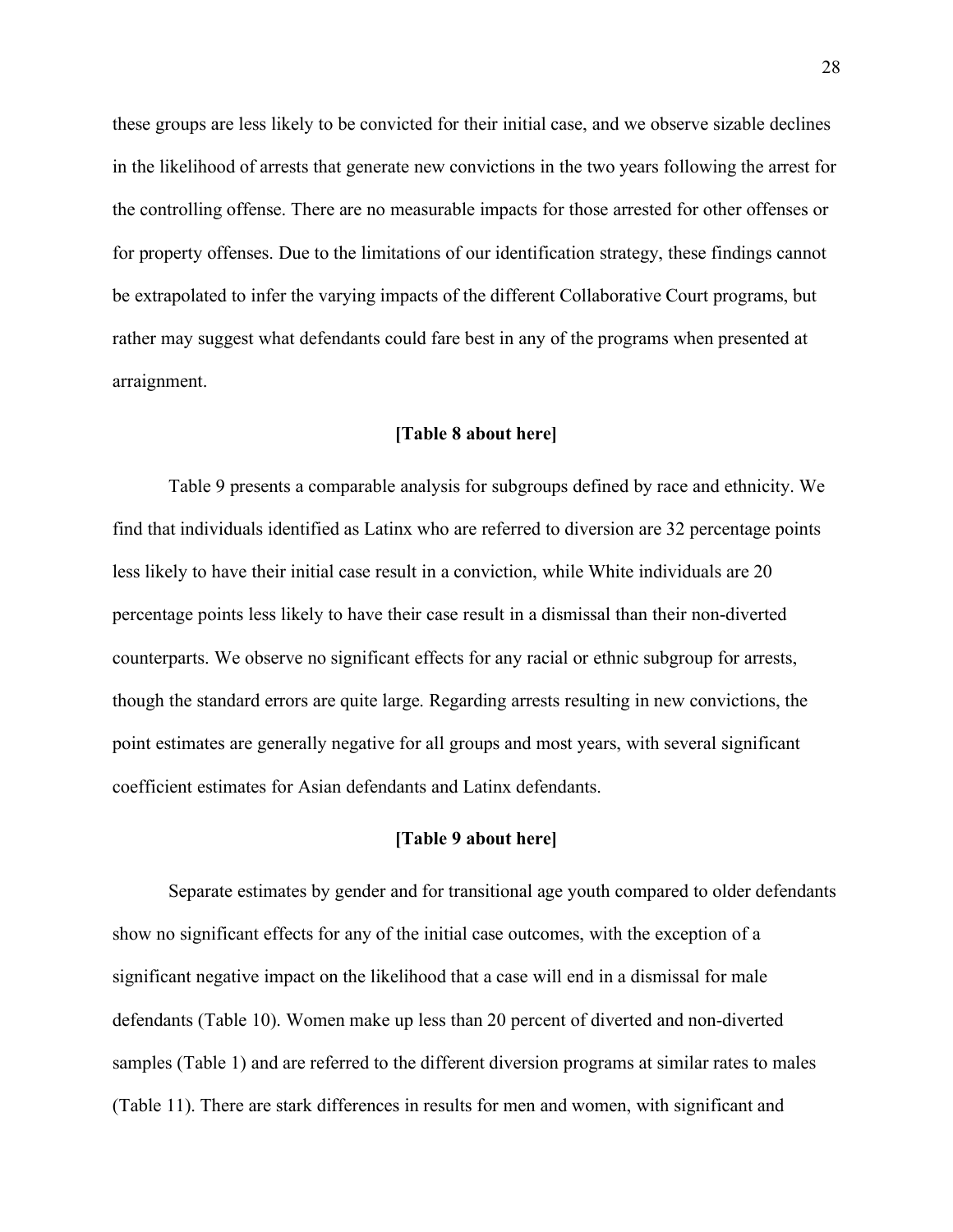sizable negative effects of diversion on arrests, felony arrests, and arrests leading to new convictions for women in all years. For men, there is a positive significant effect on arrests in the second year post arraignment (significant at the 10 percent level), no evidence of an impact on felony arrests, and insignificant negative coefficients for the new conviction outcomes. When we split the sample by age, we find that diverted transitional age youth, who make up 27 percent of the diverted sample, are significantly less likely to have a new felony arrest in the two years following arraignment, while older defendants are significantly less likely to have an arrest leading to a new conviction following arraignment, similar to the full sample findings (Table 10). In keeping with overall trends, Drug Court is the most common program that transitional age youth are referred to, but they are referred to Young Adult Court second most frequently (28 percent of referrals) and are less likely to receive a Behavioral Health Court referral (only 17 percent of referrals, compared to 27 percent overall) (Table 11).

#### **[Table 10 about here]**

#### **[Table 11 about here]**

Finally, Table 12 presents estimates for individuals with and without a prior history of felony convictions, each group making up roughly half of the sample (Table 1). The impacts of a diversion referral on initial case outcomes are negligible, with the only significant results being that individuals with no prior felony convictions are less likely to have their initial case dismissed. However, we find that individuals with no prior felony convictions are 15 percentage points less likely to have a new felony arrest only in the first year following arraignment, while the impacts of a referral on subsequent convictions observed on the full sample appear to be concentrated among individuals with prior convictions on their records. They are 18 to 20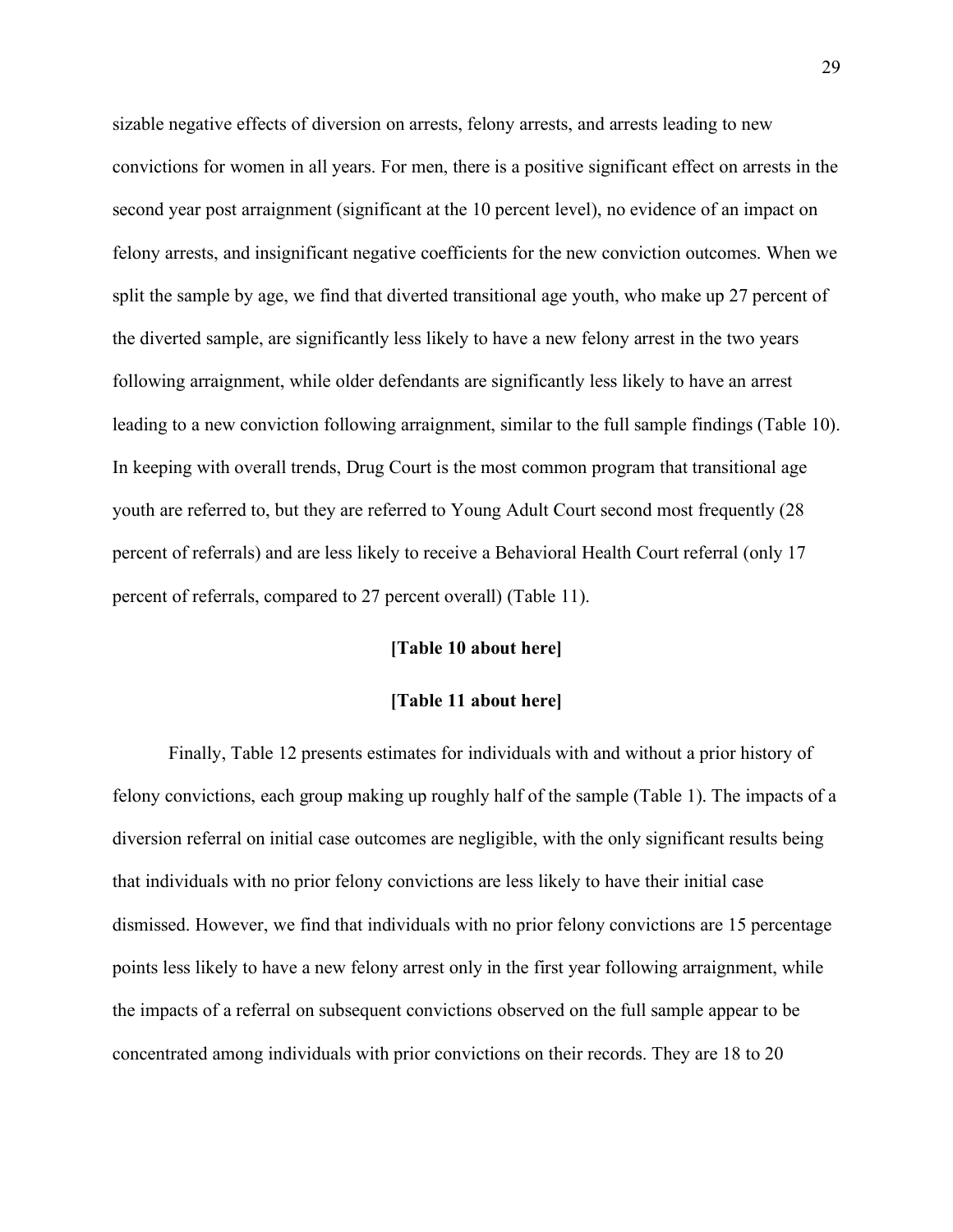percentage points less likely to have an arrest leading to a new conviction in the two years following their arraignment (significant at five percent confidence) (Table 11).

#### **[Table 12 about here]**

#### **CONCLUSION AND POLICY IMPLICATIONS**

This paper exploits the random assignment of felony cases to arraignment judges in San Francisco to instrument for a given case's likelihood of referral to a post-filing pretrial diversion program. This method addresses the substantial selection process occurring in who is referred to diversion, which makes results from a simple comparison of means or regression-adjusted OLS misleading, and allows us to analyze the impacts of a referral on a felony arrest to a Collaborative Court diversion program.

We find that a felony referral to a diversion program substantially increases case length, measured as days between case arraignment and disposition, by close to one year. This may reflect the length of time that individuals spend engaged in the diversion program prior to their cases' disposition, and is potentially counterbalanced by a cessation of contact with the justice system upon case disposition rather than disposition being followed by a probation term. We find no other detectable effect on case outcomes. Second, we find that a referral to a felony diversion program has no impact on subsequent arrest rates, but reduces the likelihood of a new arrest leading to a subsequent conviction in the five years following arraignment on the initial case. This suggests that any average differences between subsequent arrest rates of individuals referred to diversion and those who are not is driven by selection into these programs, rather than any causal relationship between diversion and new arrests. It also suggests that the effects of a diversion on subsequent contact persist beyond the duration of participation in the diversion program.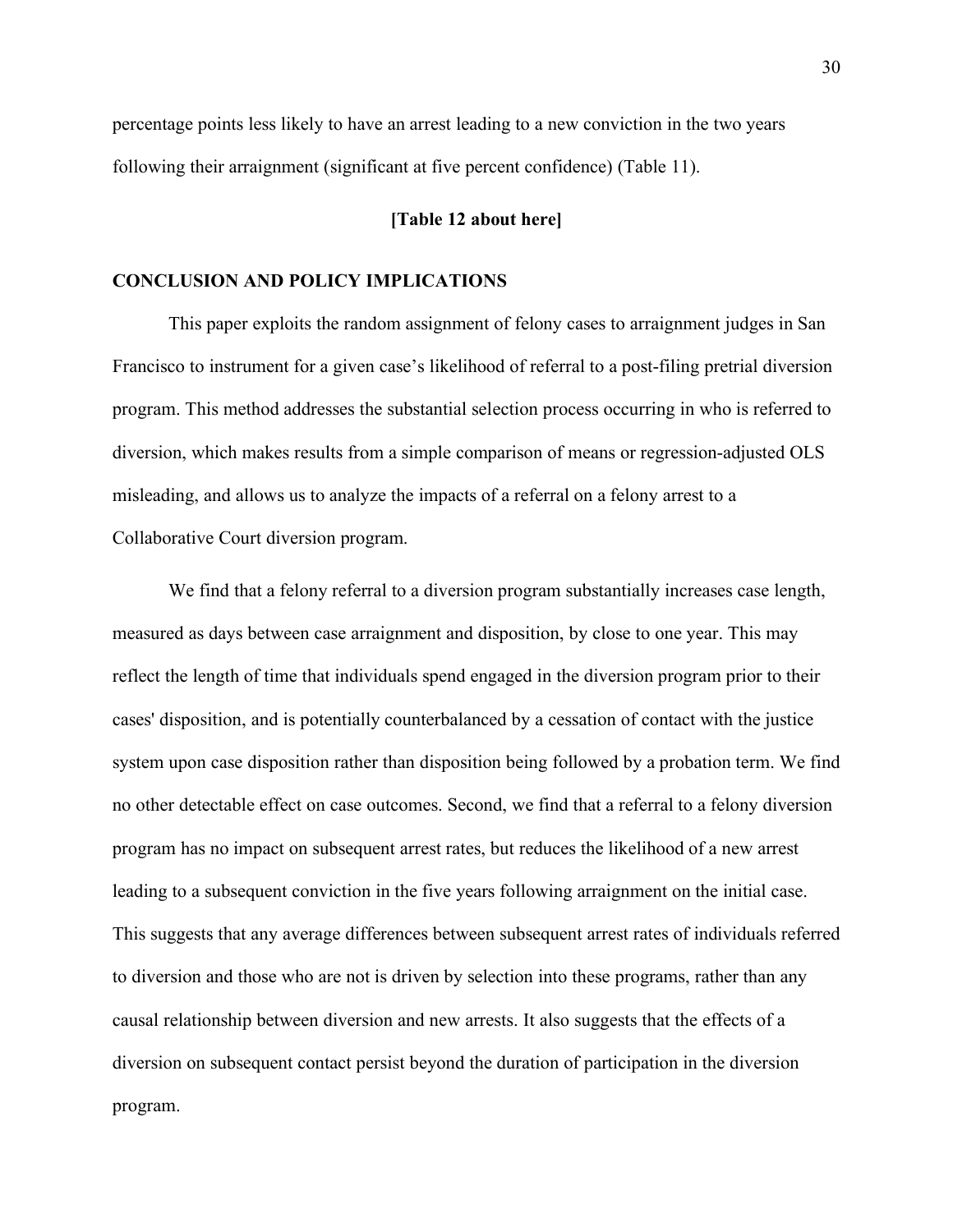Subgroup analyses demonstrate that diversion programs work particularly well for young and female defendants, two groups that make up minor shares of the overall sample of nondiversion and diversion referrals in San Francisco. The results for transitional age youth show that diversion programs are preventing youth arrested on felony charges from subsequent felony arrests. This finding is generalized to participants in all diversion programs studied, not just the Young Adult Court designed specifically for this population. If these trends persist in a manner consistent with prior research into the efficacy of diversion programs designed for youth (Cuellar, McReynolds, & Wasserman, 2006; Seroczynski, Evans, Jobst, Horvath, & Carozza, 2016), these findings imply that diversion is changing the tide for some young adults who, after receiving a diversion referral, remain free of future contact with the justice system. Transitional age youth tend to have higher rates of criminal justice contact and recidivate more than older adults (Durose, Cooper, and Snyder, 2014), so any intervention found to interrupt this trend is promising for policymakers.

Women are another group that fare extremely well in diversion programs: women who are referred to a Collaborative Court experience significantly less subsequent contact with the justice system across all outcomes measured. There is no evidence that male and female participants in the Collaborative Courts are receiving differential treatment, and no evidence that women are more likely to receive a referral to a diversion program. While we are not able to discern why these programs yield better outcomes for women at this time, this is an area that, to our knowledge, has been under-studied to date and is worth further examination.

While it is difficult to put a dollar amount on a lower conviction rate among people referred to diversion, past estimates of program costs provide some insight into the relative costs of diversion versus traditional criminal court processing. The Drug Court and Behavioral Health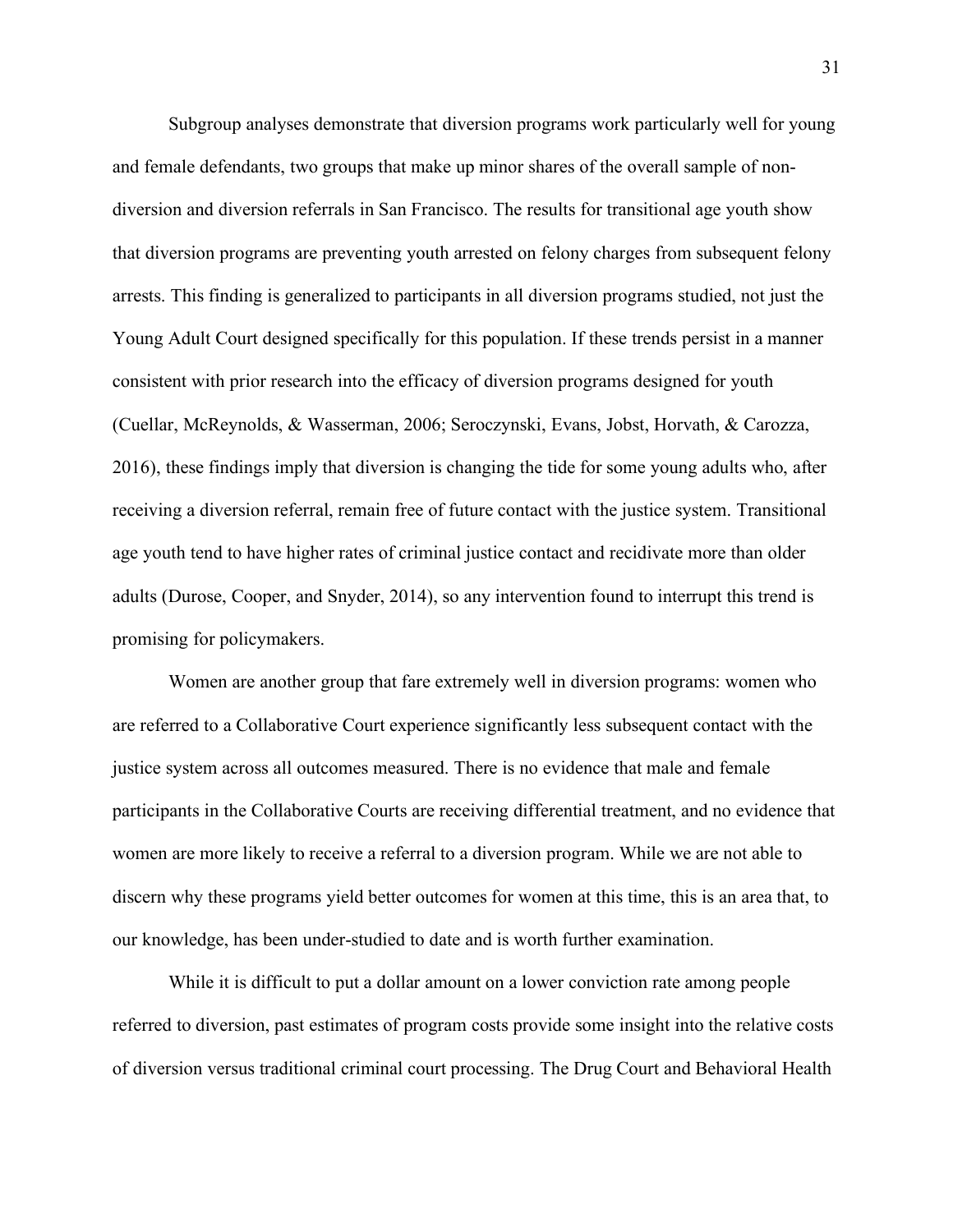Court are the most intensive Collaborative Court programs, and most costly. Previous costbenefit analyses estimate a per person program cost for Drug Court of \$9,757 and for Behavioral Health Court of \$12,101 (Carey & Waller, 2008; Lindberg, 2009). In contrast, these studies estimate a per person costs of traditional court processing of \$16,379. The Behavioral Health Court evaluation found higher upfront costs for additional jail days while individuals awaited placement and treatment costs, that were more than offset in later years by less interaction with the criminal justice system and lower mental health service utilization (Lindberg, 2009). The Drug Court evaluation estimated savings among participants due to fewer subsequent court cases and jail days (Carey & Waller, 2008). Our study leverages a stronger identification strategy, and finds more concentrated, and somewhat more modest recidivism impacts.

This paper presents net positive benefits of felony diversion in San Francisco, a previously under-studied practice, with no increase in arrests and a decrease in arrests leading to future convictions. San Francisco's practices are unique even as diversion becomes an increasingly common practice in the United States. The county diverts high risk individuals with felony offenses and long criminal histories, and treats the Collaborative Courts as a holistic treatment that can address participants' complex needs, offering programming beyond the typical drug courts and mental health courts that are increasingly common in the United States. However, as case filing and diversion referral rates in San Francisco have declined in recent years, this study provides some insight into groups for whom alternatives to traditional prosecution may be particularly beneficial, such as young adults and women, individuals with no prior felony record, and felony drug offenders. As the criminal justice community considers modifications to diversion programs and expansions to alternatives to prosecution more broadly, it may be wise to focus resources on such groups that stand to potentially benefit greatly.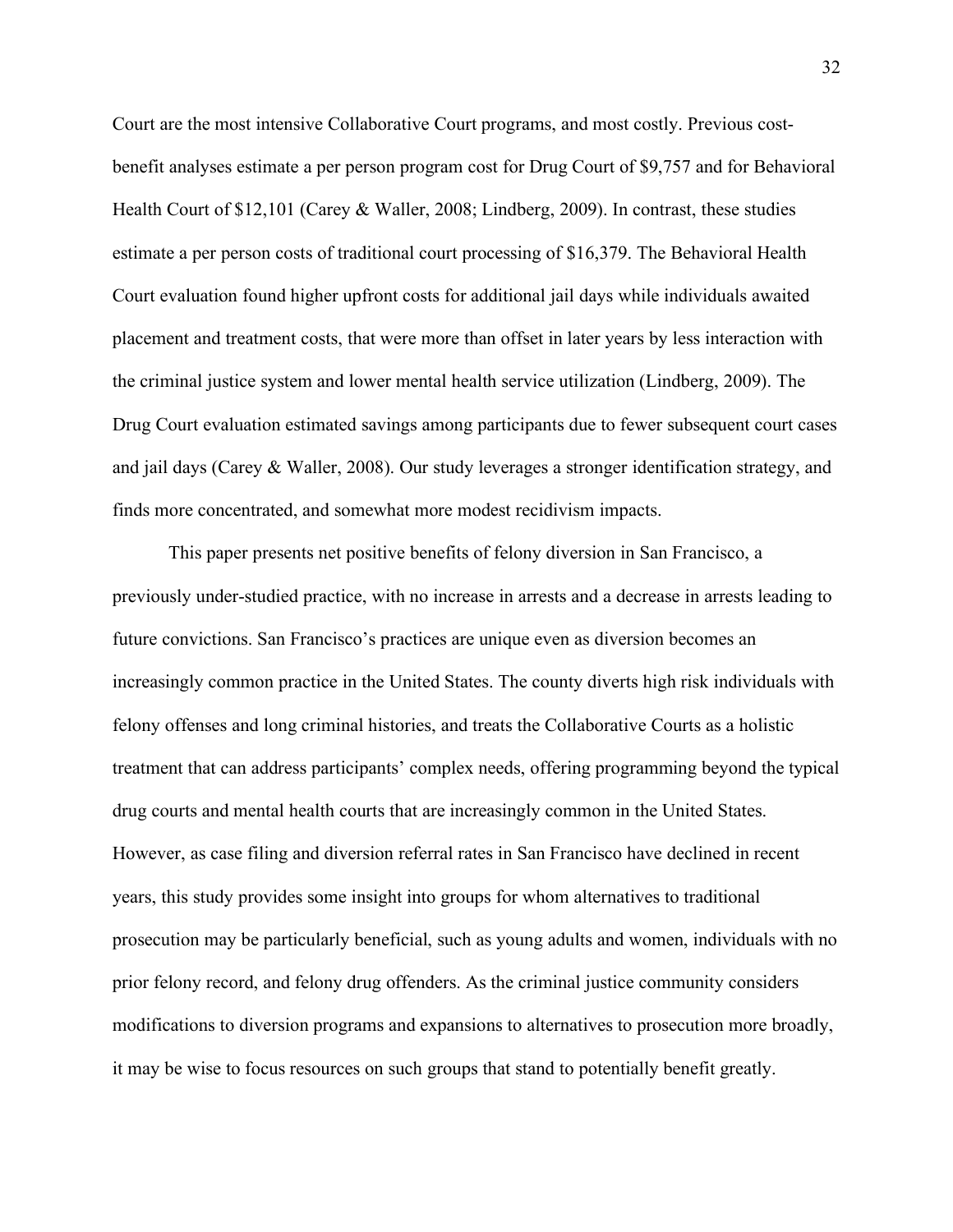However, despite these promising results, this paper does not tell the full story of the impact of diversion. Future research will characterize the impact of felony diversion on physical health, behavioral health, and housing outcomes to understand how effectively these programs meet the multiple needs that they are designed to address.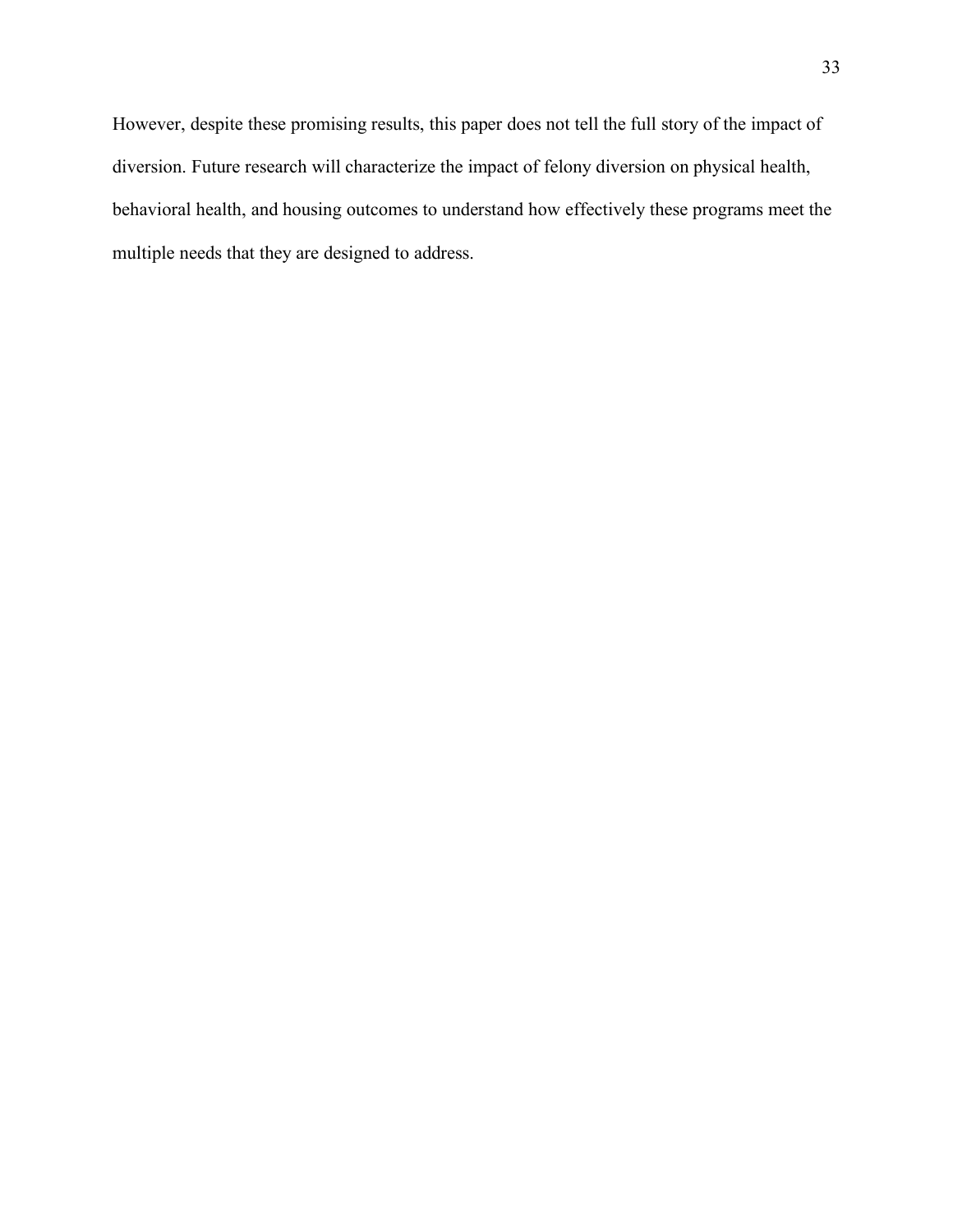#### **REFERENCES**

- Aizer, A., & Doyle, Jr., Joseph J. (2013). Juvenile incarceration, human capital and future crime: Evidence from randomly-assigned judges. Working Paper No. 19102. National Bureau of Economic Research. Available at https://doi.org/10.3386/w19102.
- Arnold, D., Dobbie, W., & Yang, C. S. (2018). Racial bias in bail decisions. The Quarterly Journal of Economics, 133, 1885–1932. Available at https://doi.org/10.1093/qje/qjy012.
- Augustine, E., Skog, A., Lacoe, J., & Raphael, S. (2020, July). Alternatives to prosecution: San Francisco's Collaborative Courts and pretrial diversion. California Policy Lab. Available at https://www.capolicylab.org/alternatives-to-prosecution-san-franciscos-collaborativecourts-and-pretrial-diversion/
- Bhuller, M., Dahl, G. B., Løken, K. V., & Mogstad, M. (2016). Incarceration, recidivism and employment. Working Paper No. 22648. National Bureau of Economic Research. Available at https://doi.org/10.3386/w22648.
- Carey, S. M., & Waller, M. (2008). California drug courts: Costs and benefits PHASE III: DC-CSET statewide launch, Superior Court of San Francisco County drug court site-specific report. Submitted to California Administrative Office of the Courts, September 2008.
- The Center for Health and Justice at TASC. (2013). No entry: A national survey of criminal justice diversion programs and initiatives. Chicago, IL. Available at https://www.centerforhealthandjustice.org/tascblog/Images/documents/Publications/CHJ% 20Diversion%20Report\_web.pdf.
- Collinson, R., Humphries, J.E., Madar, N., Reed, D., Tannenbaum, D., & Van Dijk, W. (2021). Eviction and poverty in American cities: Evidence from Chicago and New York. Manuscript under review.
- Cuellar, A. McReynolds, L., & Wasserman, G. (2006). A cure for crime: Can mental health treatment diversion reduce crime among youth? Journal of Policy Analysis and Management, 25, 197-214. Available at https://doi.org/10.1002/pam.20162.
- Dobbie, W., Goldin, J., & Yang, C. S. (2018). The effects of pretrial detention on conviction, future crime, and employment: Evidence from randomly assigned judges. American Economic Review, 108, 201–240. Available at https://doi.org/10.1257/aer.20161503.
- Dobbie, W., & Song, J. (2015). Debt relief and debtor outcomes: Measuring the effects of consumer bankruptcy protection. American Economic Review, 105, 1272–1311. Available at https://doi.org/10.1257/aer.20130612.
- Durose, M. R., Cooper, A. D., & Snyder, H. N. (2014). Recidivism of prisoners released in 30 states in 2005: Patterns from 2005 to 2010. Available at https://www.bjs.gov/content/pub/pdf/rprts05p0510.pdf.
- Gupta, A., Hansman, C., & Frenchman, E. (2016). The heavy costs of high bail: Evidence from judge randomization. SSRN Scholarly Paper ID 2774453. Social Science Research Network. Available at https://doi.org/10.2139/ssrn.2774453.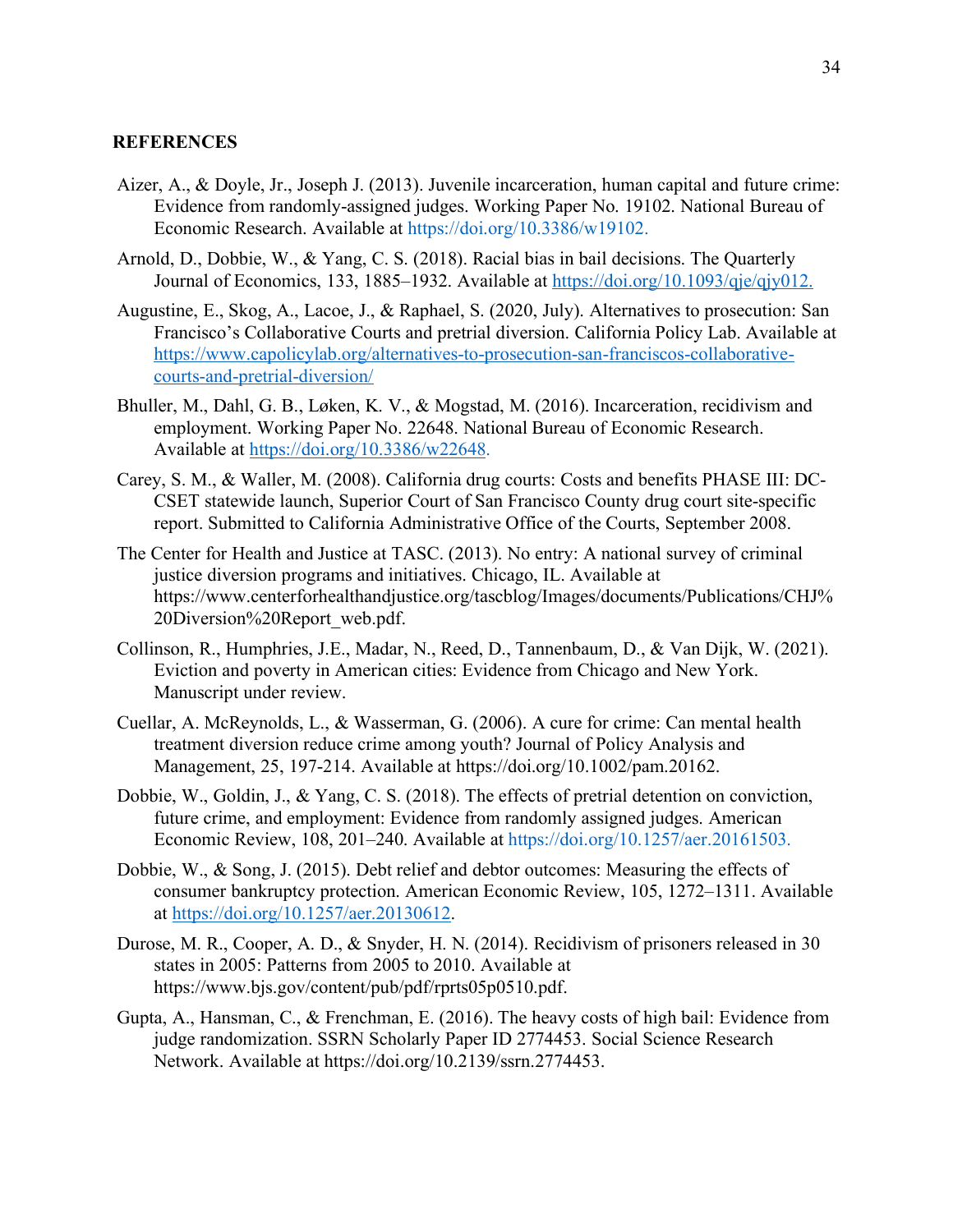- Kilmer, B., & Sussell, J. (2014). Does San Francisco's Community Justice Center reduce criminal recidivism? RAND. Available at https://www.sfsuperiorcourt.org/sites/default/files/pdfs/RAND%20study%20of%20the%20 CJC.pdf?1546646436995.
- Kling, J. R. (2006). Incarceration length, employment, and earnings. American Economic Review, 96, 863–876. Available at https://doi.org/10.1257/aer.96.3.863.
- Leslie, E., & Pope, N. G. (2017). The unintended impact of pretrial detention on case outcomes: Evidence from New York City arraignments. Journal of Law and Economics, 60, 529–557.
- Lindberg, A. J. (2009). Examining the program costs and outcomes of San Francisco's Behavioral Health Court: Predicting success. Prepared for the Office of Collaborative Justice Programs Superior Court of California, San Francisco County.
- Lowder, E. M., Rade, C. B., & Desmarais, S. L. (2017). Effectiveness of mental health courts in reducing recidivism: A meta-analysis. Psychiatric Services, 69, 15–22. Available at https://doi.org/10.1176/appi.ps.201700107.
- McNiel, D. E., & Binder, R. L. (2007). Effectiveness of a mental health court in reducing criminal recidivism and violence. American Journal of Psychiatry, 164, 1395-1403. Available at https://www.courtinnovation.org/sites/default/files/EffectivenessMentalHealthCourt.pdf
- Mitchell, O., Wilson, D. B., Eggers, A., & MacKenzie, D. L. (2012). Assessing the effectiveness of drug courts on recidivism: A meta-analytic review of traditional and non-traditional drug courts. Journal of Criminal Justice, 40, 60–71.
- Mueller-Smith, M., & T. Schnepel, K. T. (2020). Diversion in the criminal justice system. The Review of Economic Studies, 88, 883-936. Available at https://doi.org/10.1093/restud/rdaa030
- National Association of Pretrial Service Agencies. (2008). Performance standards and goals for pretrial diversion/intervention. National Association for Pretrial Service Agencies, Washington, D.C.
- Ray, B. (2014). Long-term recidivism of mental health court defendants. International Journal of Law and Psychiatry, 37, 448–454. Available at https://doi.org/10.1016/j.ijlp.2014.02.017.
- Rempel, M., Labriola, M., Hunt, P., Davis, R. C., Reich, W. A., & Cherney, S. (2018). NIJ's multisite evaluation of prosecutor-led diversion programs. New York, NY: Center for Court Innovation. Available at https://nij.ojp.gov/library/publications/nijs-multisiteevaluation-prosecutor-led-diversion-programs-strategies-impacts.
- RTI International. (2020). Prosecutorial Literature Review-Bibliography. BJA Report NCJ# 255610. Available at https://innovativeprosecutionsolutions.org/wpcontent/uploads/2020/09/Literature-Review-on-Prosecutor-Led-Diversion.pdf.
- Seroczynski, A., Evans, W., Jobst, A., Horvath, L., & Carozza, G. (2016). Reading for Life and adolescent re-arrest: Evaluating a unique juvenile diversion program. Journal of Policy Analysis and Management, 35, 662-682. Available at https://doi.org/10.1002/pam.21916.
- Severson, M. and Matejkowski, J. (2016). Review of the literature on jail diversion programs and summary recommendations for the establishment of a mental health court and crisis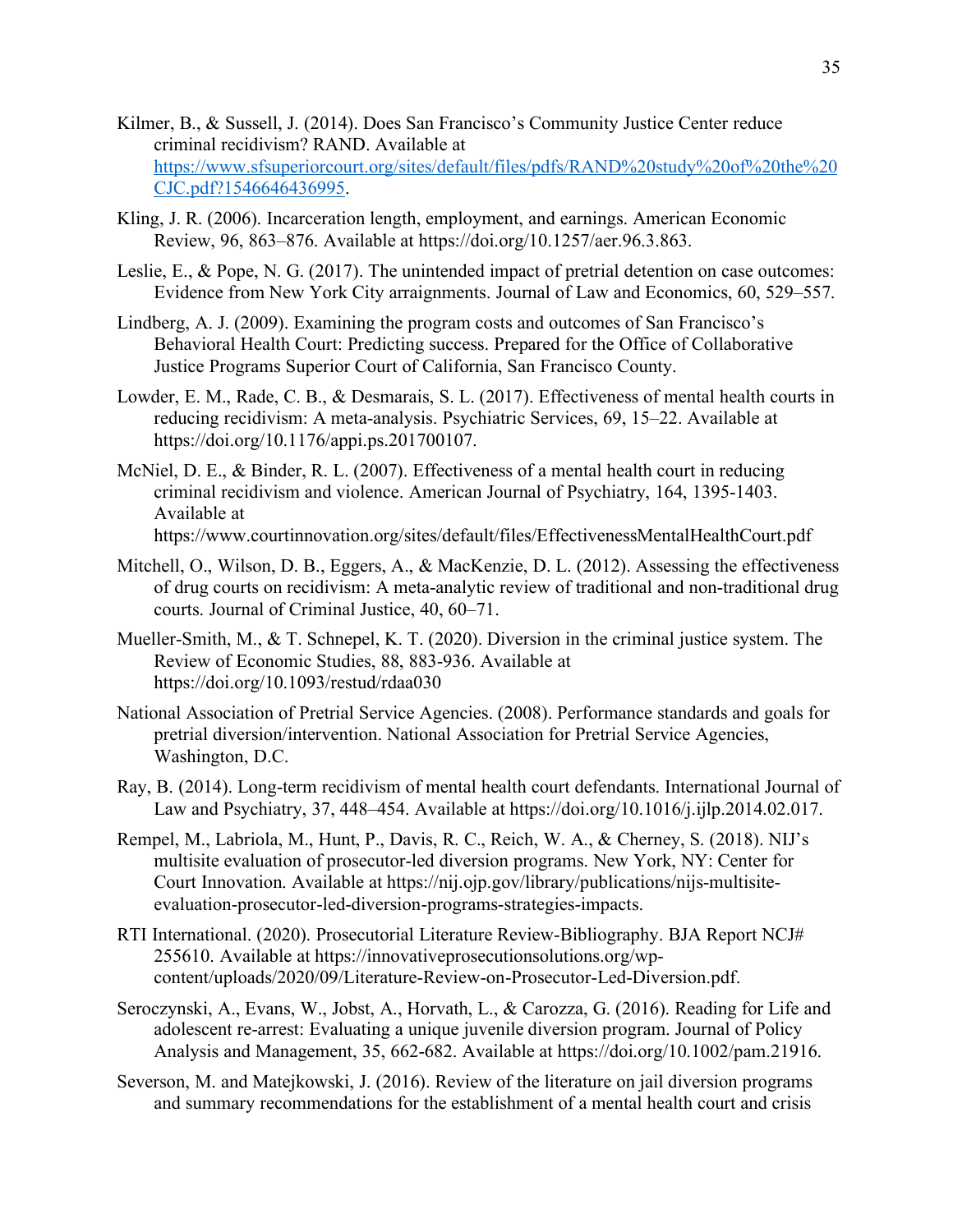center within Douglas County, Kansas. Working paper, University of Kansas, School of Social Welfare.

U.S. Department of Justice. (2020). Drug Courts. Available at https://www.ojp.gov/pdffiles1/nij/238527.pdf.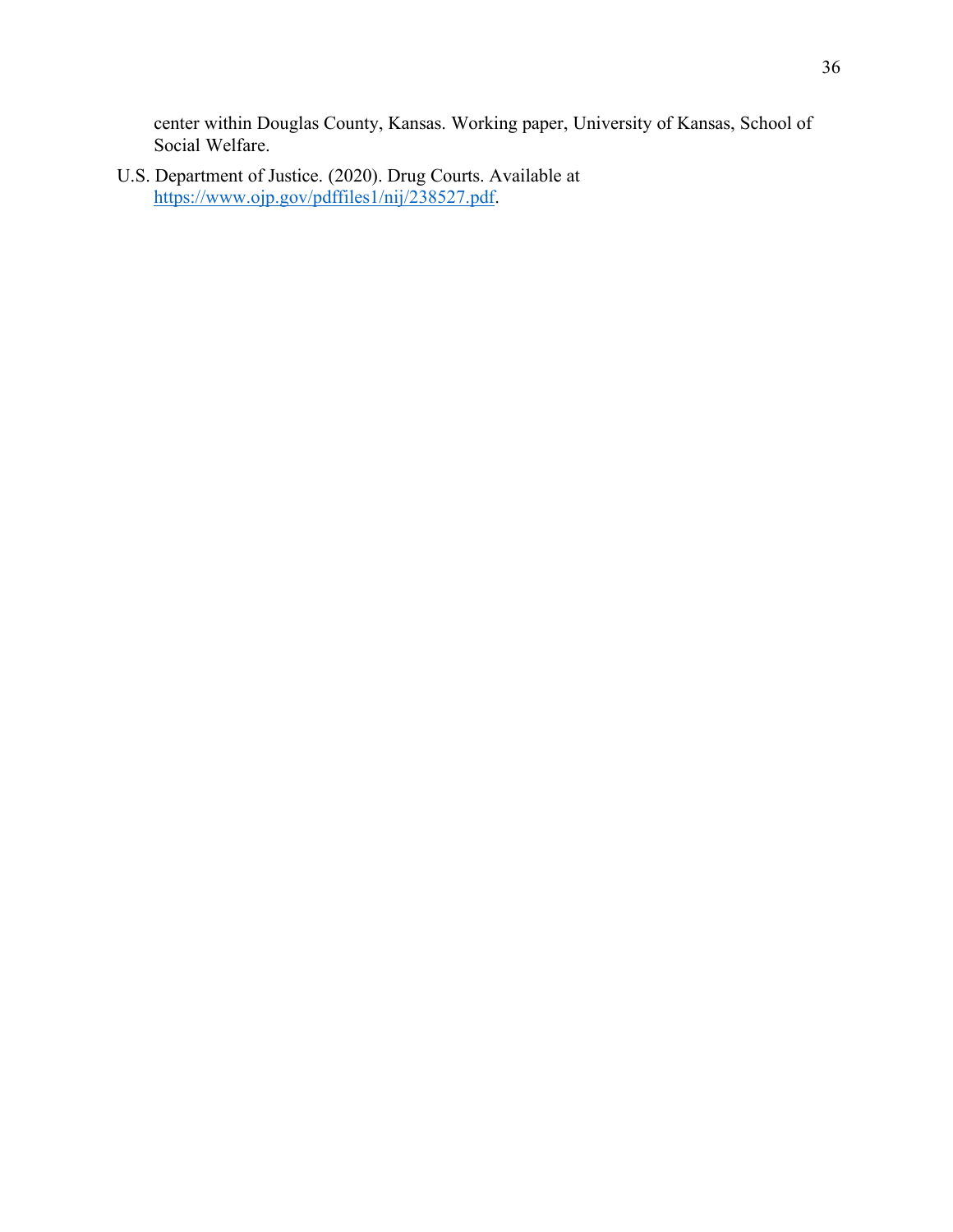# **TABLES AND FIGURES**



**Figure 1.** Impact of Diversion Referral on Cumulative Subsequent Outcomes

Notes. Cohort that can be followed for two years post-arraignment. Lines denote 95 percent (thick) and 90 percent (thin) confidence intervals.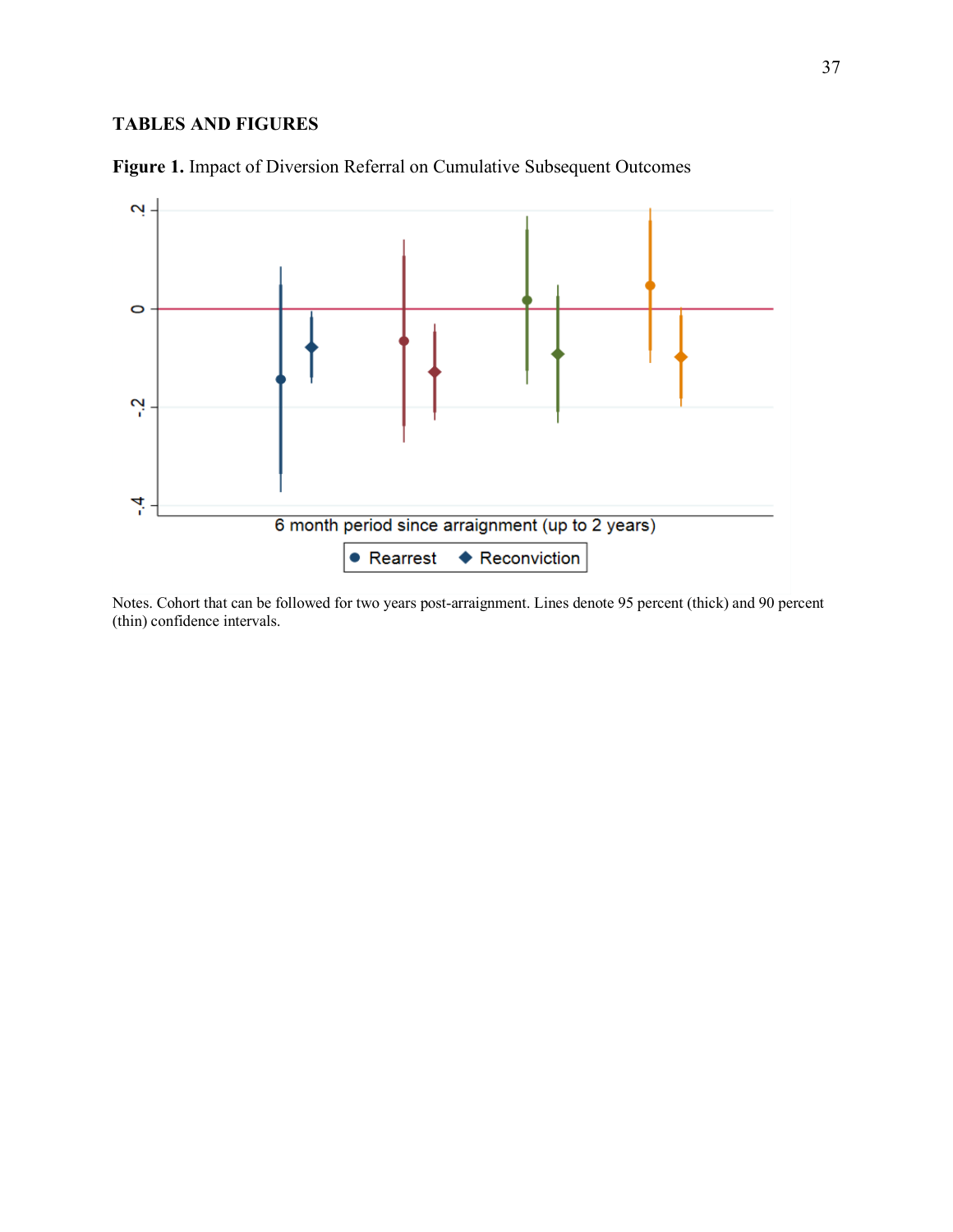

**Figure 2.** Impact of Diversion Referral on Cumulative Subsequent Outcomes

Notes. Cohort that can be followed for five years post-arraignment. Lines denote 95 percent (thick) and 90 percent (thin) confidence intervals.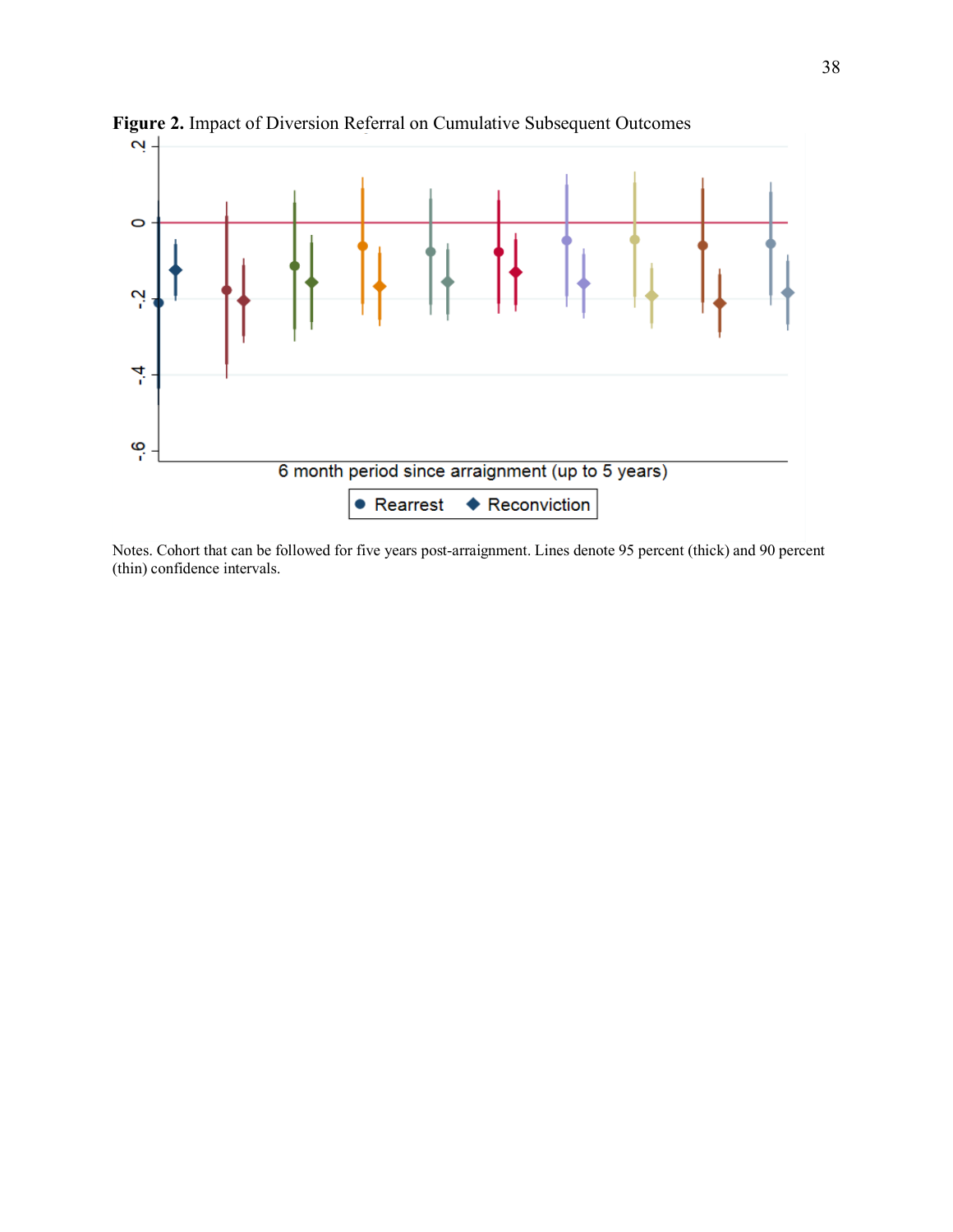|                                     | Not Diverted | Diverted | Difference in     |
|-------------------------------------|--------------|----------|-------------------|
|                                     |              |          | means             |
| Demographics                        |              |          |                   |
| <b>Black</b>                        | 0.43         | 0.40     | 0.03 <sup>a</sup> |
| Latinx                              | 0.17         | 0.15     | 0.02 <sup>a</sup> |
| <b>API</b>                          | 0.08         | 0.07     | 0.01              |
| Male                                | 0.84         | 0.81     | 0.03 <sup>a</sup> |
| Age at Arrest                       | 34.73        | 35.88    | $-1.15^a$         |
| Out of state                        | 0.02         | 0.02     | 0.00              |
| Most serious felony arrest charge   |              |          |                   |
| Drug Possession                     | 0.14         | 0.24     | $-0.10^a$         |
| Drug Sales                          | 0.21         | 0.25     | $-0.04a$          |
| Other                               | 0.10         | 0.03     | 0.07 <sup>a</sup> |
| Person                              | 0.31         | 0.24     | 0.06 <sup>a</sup> |
| Property                            | 0.25         | 0.24     | 0.01              |
| Criminal History                    |              |          |                   |
| Match to DOJ data                   | 0.89         | 0.90     | $-0.01$           |
| Prior arrests                       | 12.55        | 15.31    | $-2.76a$          |
| Prior convictions                   | 3.52         | 3.59     | $-0.07$           |
| Prior prison term                   | 0.23         | 0.20     | 0.03 <sup>a</sup> |
| Prior probation                     | 0.69         | 0.65     | 0.03 <sup>a</sup> |
| Prior jail sentence                 | 0.69         | 0.65     | $0.04^{a}$        |
| Prior felony arrests                | 0.85         | 0.86     | $-0.01$           |
| Prior felony convictions            | 0.51         | 0.49     | 0.02 <sup>a</sup> |
| Diversion program referrals         |              |          |                   |
| <b>Behavioral Health Court</b>      |              | 0.27     |                   |
| Drug Court                          |              | 0.61     |                   |
| Misdemeanor Behavioral Health Court |              | 0.01     |                   |
| Veterans' Justice Court             |              | 0.04     |                   |
| Young Adult Court                   |              | 0.08     |                   |
| N                                   | 14,230       | 2,730    |                   |

**Table 1.** Average Personal and Case Characteristics of Individuals Not Diverted and Individuals Diverted to a Collaborative Court Program

a. Difference statistically significant at the one percent level of confidence.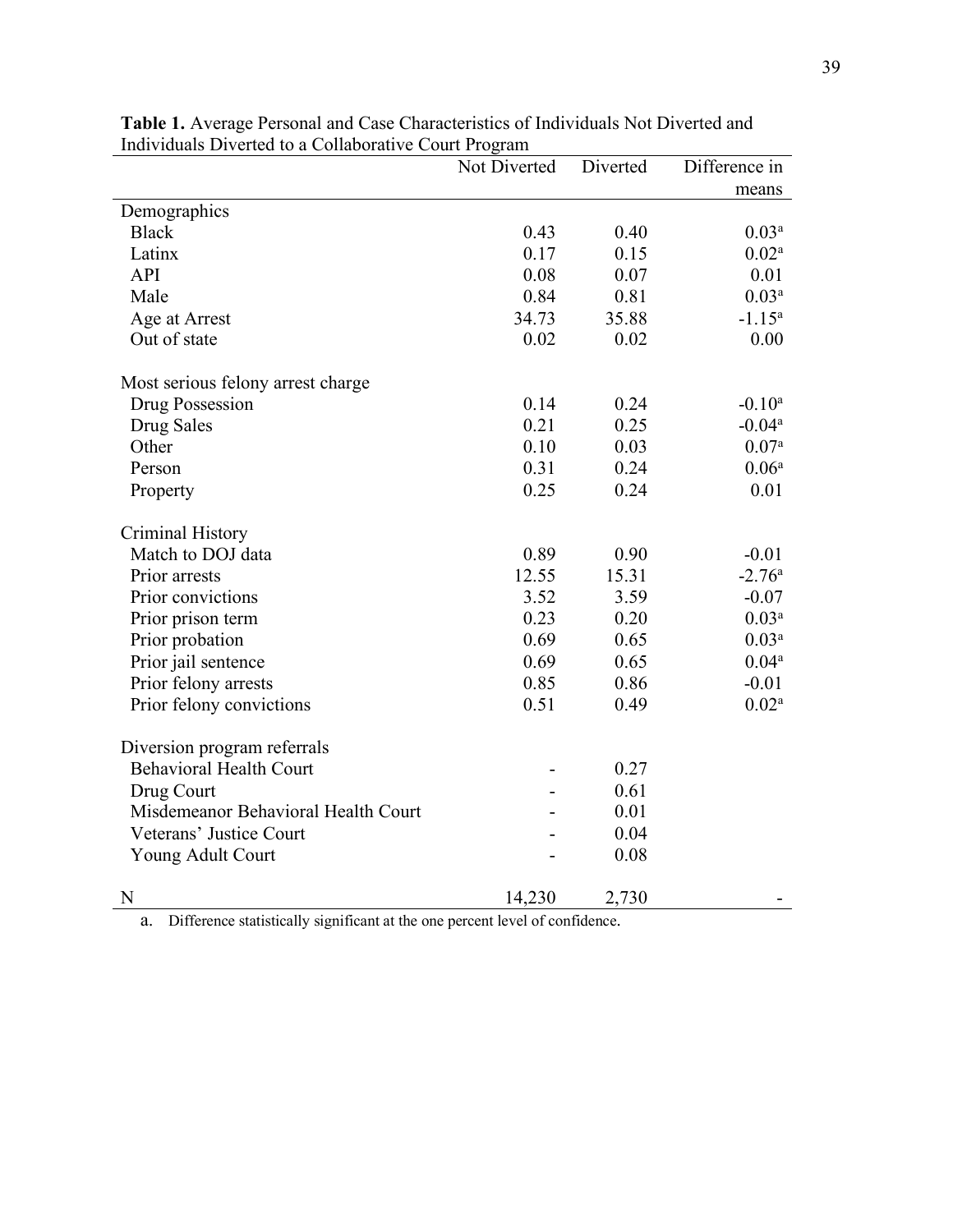| marvidads Diverted to a Conaborative Court Flogram |              |          |                      |
|----------------------------------------------------|--------------|----------|----------------------|
|                                                    | Not Diverted | Diverted | Difference in means  |
| Case Outcomes                                      |              |          |                      |
| Convicted                                          | 0.66         | 0.37     | 0.29 <sup>a</sup>    |
| Case dismissed                                     | 0.19         | 0.23     | $-0.04a$             |
| Time to disposition                                | 232.85       | 437.51   | $-204.65^{\text{a}}$ |
| Positive Outcome                                   | 0.24         | 0.42     | $-0.19a$             |
| Disposition missing                                | 0.06         | 0.07     | $-0.01$              |
| Post-Arraignment Arrest Outcomes <sup>b</sup>      |              |          |                      |
| Within 6 months                                    | 0.37         | 0.40     | $-0.03a$             |
| 6 to 12 months                                     | 0.50         | 0.56     | $-0.06a$             |
| 12 to 18 months                                    | 0.57         | 0.63     | $-0.06a$             |
| 18 to 24 months                                    | 0.61         | 0.68     | $-0.07a$             |
| N                                                  | 14,230       | 2,730    |                      |

**Table 2.** Average Case and Rearrest Outcomes for Defendants Who are Not Diverted and Individuals Diverted to a Collaborative Court Program

a. Difference statistically significant at the one percent level of confidence.

b. Sample used to tabulate rearrest outcome change with period to accommodate difference in observable post-arrest observation length.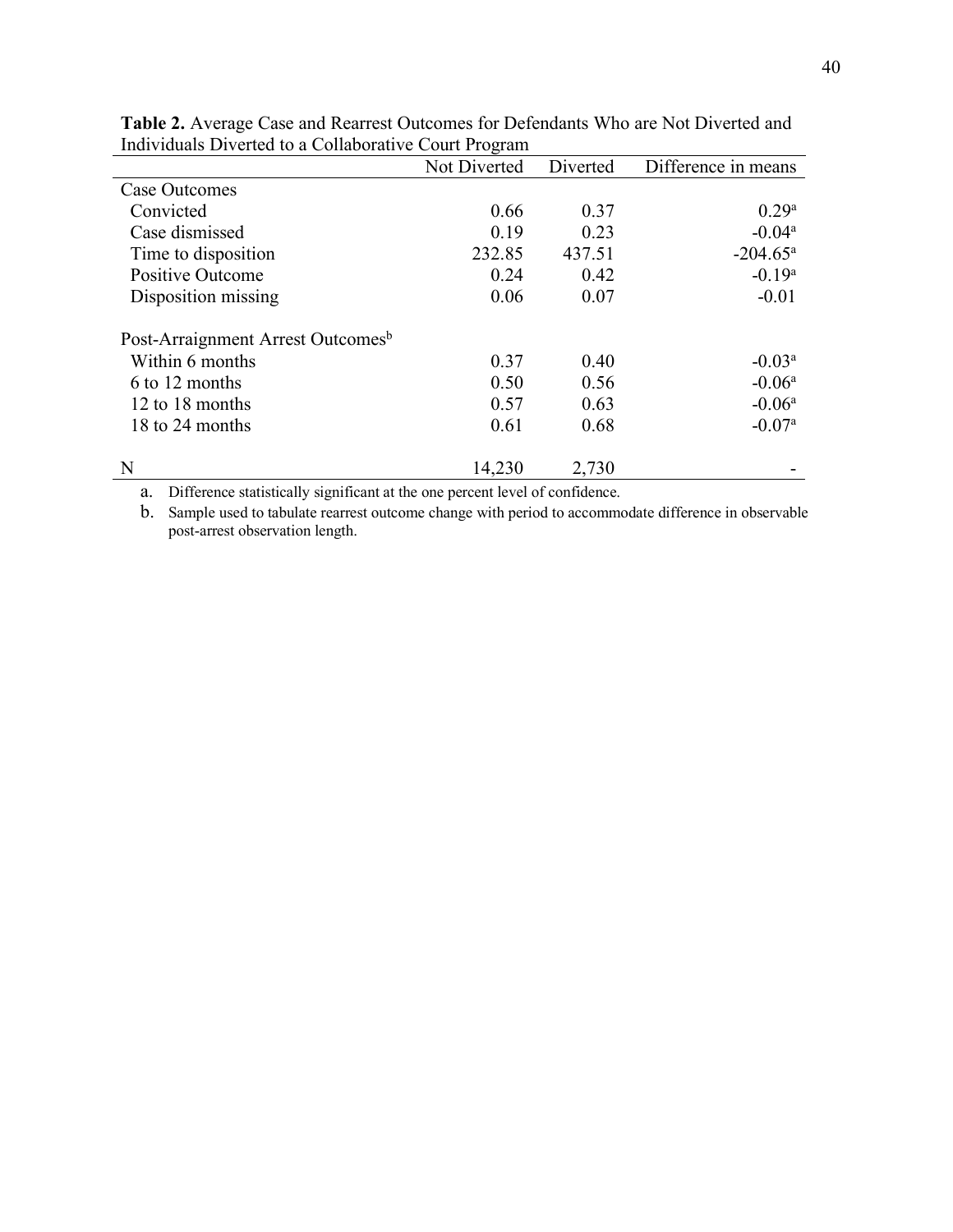|                                                                                                             | No Covariates | Inclusive of Covariates |
|-------------------------------------------------------------------------------------------------------------|---------------|-------------------------|
| Judge propensity to divert                                                                                  | $0.912^a$     | $0.981$ <sup>a</sup>    |
|                                                                                                             | (0.032)       | (0.062)                 |
| N                                                                                                           | 16,958        | 16,958                  |
| Notes, Debust standard every elustered by urdea are in november of The urdea proponsity measure is the eggs |               |                         |

**Table 3.** Linear Probability Model Estimates of the First-Stage Regression Modeling the Likelihood of a Diversion Referral

Notes. Robust standard errors clustered by judge are in parentheses. The judge propensity measure is the casespecific leave out mean outlined in equation (1). The model inclusive of covariates includes year fixed effects as well as controls for demographic variables, case characteristics, and criminal history variables listed in Table 1.

a. Coefficient is statistically significant at the one percent level of confidence.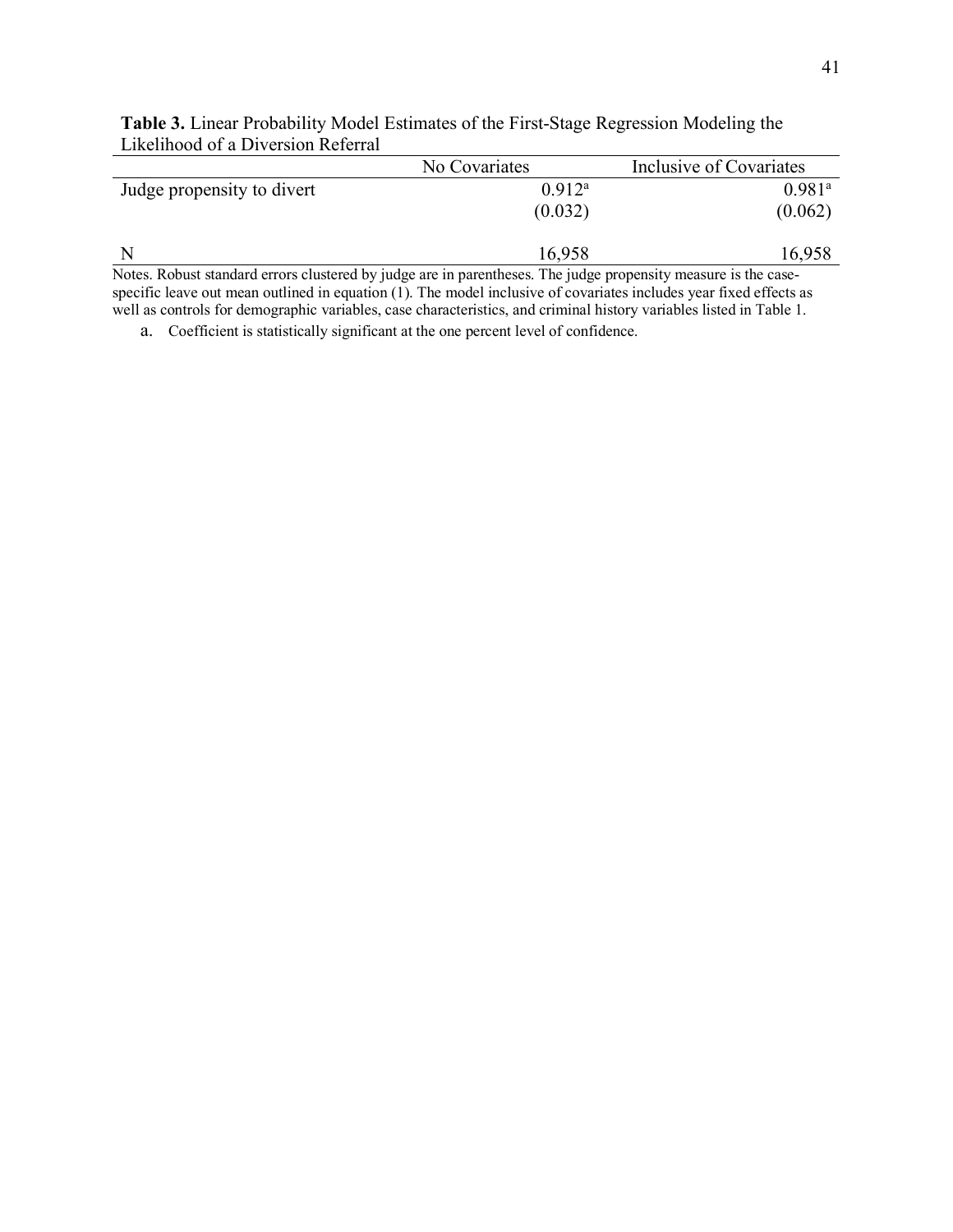|                                   | <b>Below Median</b> | Above Median | Difference in means |
|-----------------------------------|---------------------|--------------|---------------------|
| Demographics                      |                     |              |                     |
| <b>Black</b>                      | 0.62                | 0.62         | 0.00                |
| Latinx                            | 0.09                | 0.09         | 0.00                |
| API                               | 0.02                | 0.02         | 0.00                |
| Male                              | 0.79                | 0.79         | 0.00                |
| Age at Arrest                     | 34.22               | 34.38        | 0.16                |
| Out of state                      | 0.00                | 0.00         | 0.00                |
| Most serious felony arrest charge |                     |              |                     |
| Drug Possession                   | 0.14                | 0.13         | $-0.01$             |
| Drug Sales                        | 0.50                | 0.49         | $-0.01$             |
| Other                             | 0.04                | 0.03         | $-0.01$             |
| Person                            | 0.25                | 0.26         | 0.01                |
| Property                          | 0.08                | 0.09         | 0.01                |
| Criminal History                  |                     |              |                     |
| Match to DOJ data                 | 0.92                | 0.91         | $-0.01a$            |
| Prior arrests                     | 17.66               | 18.12        | 0.45                |
| Prior convictions                 | 4.13                | 4.16         | 0.03                |
| Prior prison term                 | 0.29                | 0.30         | 0.01                |
| Prior probation                   | 0.81                | 0.81         | 0.00                |
| Prior jail sentence               | 0.80                | 0.79         | $-0.01$             |
| Prior felony arrests              | 0.91                | 0.89         | $-0.02a$            |
| Prior felony convictions          | 0.70                | 0.70         | 0.00                |
| Proportion Referred for Diversion | 0.13                | 0.20         | 0.07 <sup>a</sup>   |
| N                                 | 9,459               | 7,501        |                     |

**Table 4.** Comparison of Average Covariate Values for Cases with Below Median and Above Median Values of the Leave-Out-Mean Estimate of the Judge Propensity to Refer to Diversion

Notes. Robust standard errors clustered by judge for all estimates with the exception of the proportion of cases referred for diversion, which is a simple difference in means.

a. Difference statistically significant at the one percent level of confidence.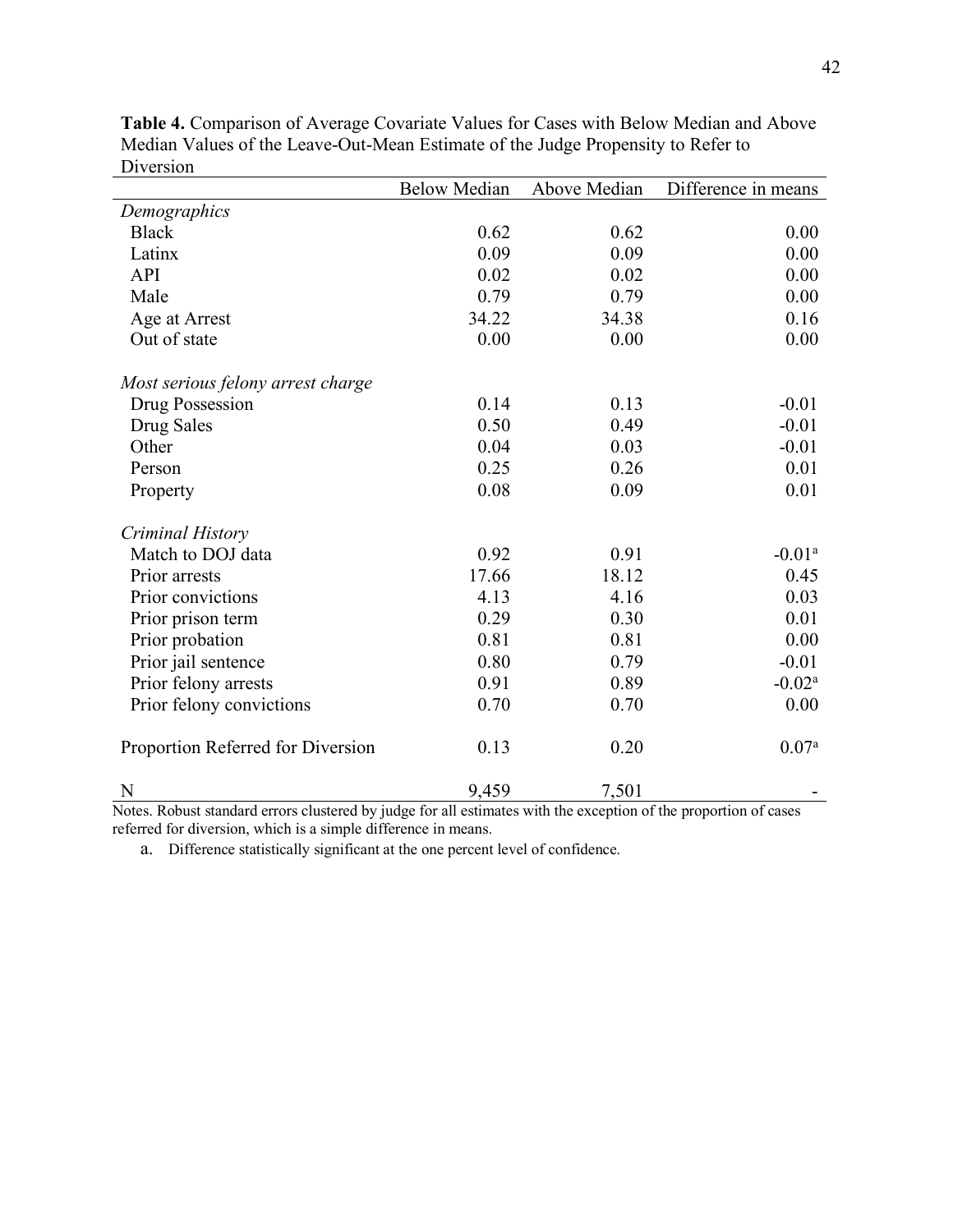| Characteristics/Criminal Tristoly | Covarian vector<br>Year Effects Only |            | Year Effects and Full Covariates |
|-----------------------------------|--------------------------------------|------------|----------------------------------|
| <b>Black</b>                      |                                      | $-0.0018$  | (0.0013)                         |
| Latinx                            |                                      | 0.0001     | (0.0014)                         |
| Other                             |                                      | 0.0003     | (0.0029)                         |
| <b>API</b>                        |                                      | $-0.0019$  | (0.0024)                         |
| Race Missing                      |                                      | $-0.0141$  | (0.0106)                         |
| Age                               |                                      | $-0.0001$  | (0.0003)                         |
| Age <sup>2</sup>                  |                                      | 0.0000     | (0.0000)                         |
| Out of State                      |                                      | $-0.0098c$ | (0.0049)                         |
| Male                              |                                      | $-0.0002$  | (0.0013)                         |
| Most Serious Arrest Charge        |                                      |            |                                  |
| Drug Sales                        |                                      | 0.0021     | (0.0023)                         |
| Other                             |                                      | 0.0005     | (0.0069)                         |
| Person                            |                                      | 0.0127c    | (0.0073)                         |
| Property                          |                                      | 0.0067c    | (0.0038)                         |
| Criminal History                  |                                      |            |                                  |
| Prior arrests                     |                                      | 0.0000     | (0.0000)                         |
| Prior convictions                 |                                      | $-0.0002$  | (0.0002)                         |
| Prior prison term                 |                                      | 0.0031     | (0.0019)                         |
| Prior probation                   |                                      | $-0.0015$  | (0.0035)                         |
| Prior jail sentence               |                                      | $-0.0010$  | (0.0034)                         |
| Prior felony arrests              |                                      | $-0.0022$  | (0.0017)                         |
| Prior felony convictions          |                                      | 0.0029c    | (0.0015)                         |
| $#$ of open arrests               |                                      | 0.0000     | (0.0001)                         |
| F-test                            | 1.659                                | 1.809      |                                  |
| P-Value                           | 0.126                                | 0.032      |                                  |
| N                                 | 16,958                               | 16,958     |                                  |

**Table 5.** Regressions Models of the Leave-Out-Mean Estimate of the Judge Propensity to Refer to Diversion on Year Fixed Effects and the Full Demographic/Case Characteristics/Criminal History Covariate Vector

Notes. Standard errors in parentheses are tabulated accounting for clustering by judge.

c. Coefficient statistically significant at the 10 percent level of confidence.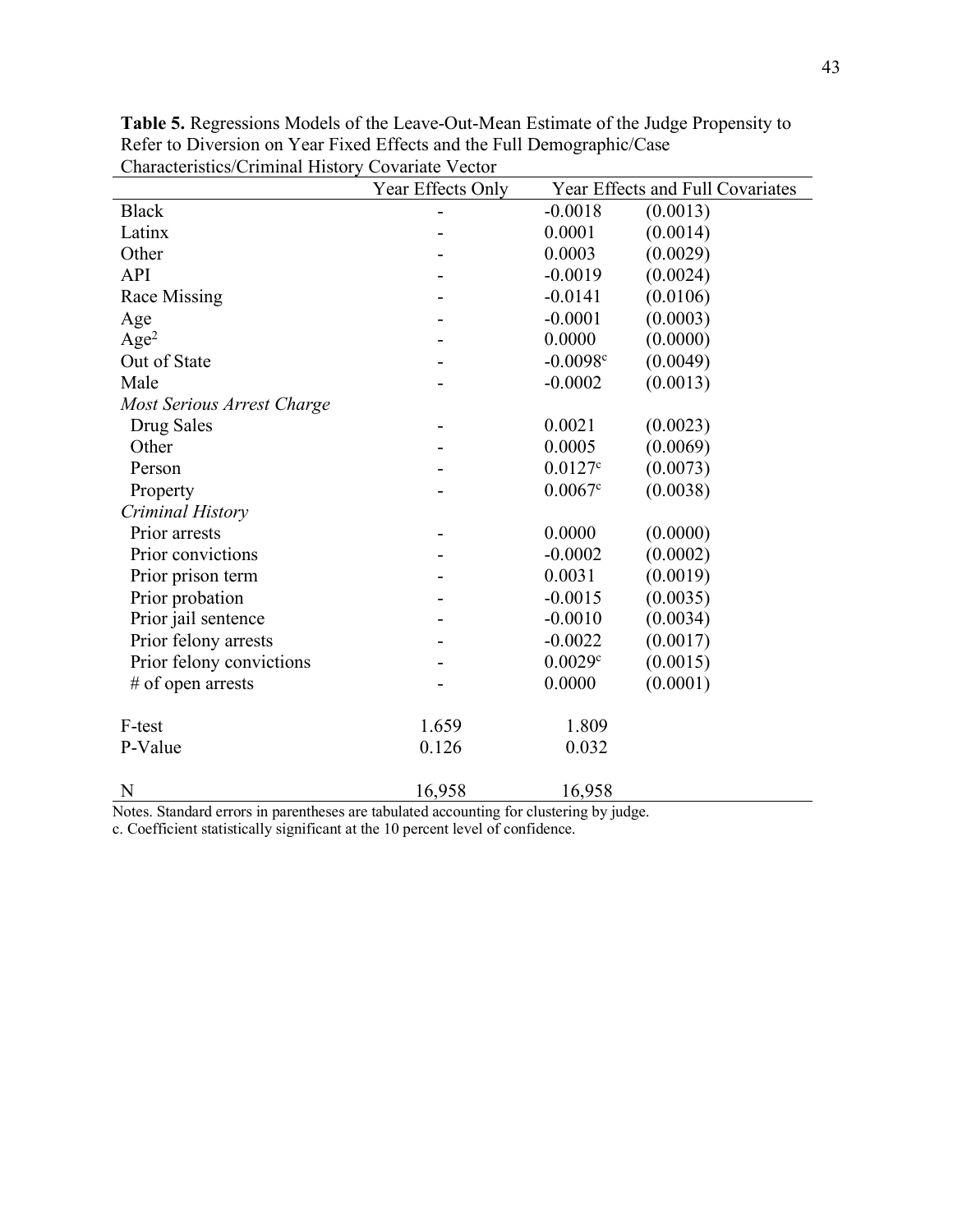|                     |        | <b>OLS</b>            |                       |             | 2SLS         |
|---------------------|--------|-----------------------|-----------------------|-------------|--------------|
| Outcome             | Mean   | <b>B</b> ivariate     | Multivariate          | Bivariate   | Multivariate |
|                     |        | estimates             | estimates             | estimates   | estimates    |
| Convicted           | 0.612  | $-0.289$ <sup>a</sup> | $-0.239$ <sup>a</sup> | 0.0846      | $-0.0878$    |
|                     |        | (0.0229)              | (0.0202)              | (0.155)     | (0.143)      |
| Case Dismissed      | 0.195  | 0.0397 <sup>b</sup>   | 0.00716               | $-0.177$    | $-0.0958$    |
|                     |        | (0.0159)              | (0.0143)              | (0.127)     | (0.0791)     |
| Time to disposition | 265.6  | 204.7 <sup>a</sup>    | $208.8^{a}$           | $288.5^{a}$ | $325.5^a$    |
|                     |        | (13.27)               | (13.95)               | (114.0)     | (68.26)      |
| Positive outcome    | 0.265  | 0.189a                | $0.146^a$             | $-0.0879$   | 0.0316       |
|                     |        | (0.0164)              | (0.0151)              | (0.0998)    | (0.0751)     |
| N                   | 15,857 | 15,857                | 15,857                | 15,855      | 15,855       |

**Table 6.** OLS and 2SLS Estimates of the Effect of Diversion of Case Disposition Outcomes

Notes. Standard errors are presented in parentheses. The standard errors in the 2SLS models are clustered by judge. The variables listed along the stub of the table provide the dependent variables. The reported coefficients present estimates of the effect of being referred for diversion on the outcome listed in the stub. The OLS models simply regress the outcome on the referral dummy with and without covariates. The 2SLS models employs the leave-outmean variable as the identifying instrument in the first stage. Again, we present estimates of models with and without additional covariates. The multivariate models (both for OLS and 2SLS) use all of the variables listed in Table 1 as control variables. The sample is restricted to the 94 percent of cases for which a disposition is recorded. a. Statistically significant at the one percent level of confidence.

b. Statistically significant at the five percent level of confidence.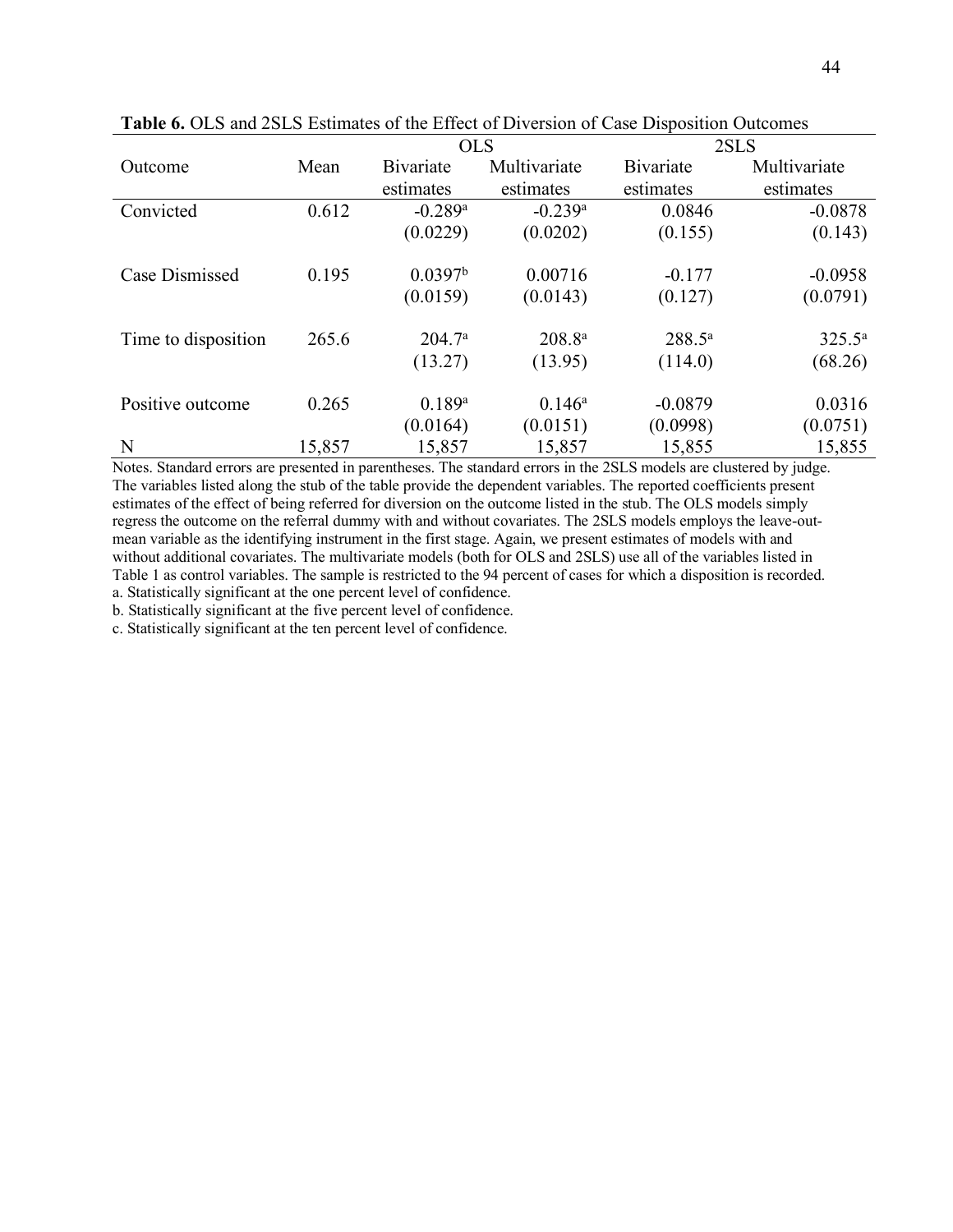|                       |        |                        | <b>OLS</b>             |                       | 2SLS                  |
|-----------------------|--------|------------------------|------------------------|-----------------------|-----------------------|
| Outcome               | Mean   | <b>B</b> ivariate      | Multivariate           | <b>B</b> ivariate     | Multivariate          |
|                       |        | estimates              | estimates              | estimates             | estimates             |
| New arrest            |        |                        |                        |                       |                       |
| Year 1                | 0.503  | $0.0595^{\rm a}$       | $0.0523^a$             | $-0.150$              | $-0.0651$             |
|                       |        | (0.0132)               | (0.0111)               | (0.138)               | (0.105)               |
| Year 2                | 0.618  | $0.0735^{\rm a}$       | $0.0738$ <sup>a</sup>  | 0.0193                | 0.0478                |
|                       |        | (0.0138)               | (0.0123)               | (0.125)               | (0.0803)              |
|                       |        |                        |                        |                       |                       |
| New felony Arrest     |        |                        |                        |                       |                       |
| Year 1                | 0.337  | $0.0687$ <sup>a</sup>  | 0.0615a                | $-0.0755$             | $-0.0977$             |
|                       |        | (0.0101)               | (0.00894)              | (0.0968)              | (0.0716)              |
| Year 2                | 0.412  | $0.0813^a$             | $0.0789$ <sup>a</sup>  | 0.0715                | $-0.0143$             |
|                       |        | (0.0113)               | (0.0110)               | (0.0955)              | (0.0667)              |
|                       |        |                        |                        |                       |                       |
| <b>New Conviction</b> |        |                        |                        |                       |                       |
| Year 1                | 0.196  | $-0.0351$ <sup>a</sup> | $-0.0428$ <sup>a</sup> | $-0.189$ <sup>a</sup> | $-0.128$ <sup>a</sup> |
|                       |        | (0.00611)              | (0.00570)              | (0.0725)              | (0.0501)              |
| Year 2                | 0.300  | $-0.0256$ <sup>a</sup> | $-0.0322$ <sup>a</sup> | $-0.119$              | $-0.0976^{\rm b}$     |
|                       |        | (0.00868)              | (0.00801)              | (0.0850)              | (0.0515)              |
|                       |        |                        |                        |                       |                       |
| N                     | 15,428 | 15,428                 | 15,428                 | 15,428                | 15,428                |

**Table 7.** OLS and 2SLS Estimates of the Effect of Diversion of Rearrest and Reconviction Outcomes: Restricted to Sample for Which We Observe Two Years of Post-Arrest Outcomes

Notes. Standard errors are presented in parentheses. The standard errors in the 2SLS models are clustered by judge. The variables listed along the stub of the table provide the dependent variables. The reported coefficients present estimates of the effect of being referred for diversion on the outcome listed in the stub. Dependent variables are cumulative (Year 2 reports on any outcome in the two years, not just in the second year). The OLS models simply regress the outcome on the referral dummy with and without covariates. The 2SLS models employs the leave-outmean variable as the identifying instrument in the first stage. Again, we present estimates of models with and without additional covariates. The multivariate models (both for OLS and 2SLS) use all of the variables listed in Table 1 as control variables.

a. Statistically significant at the five percent level of confidence.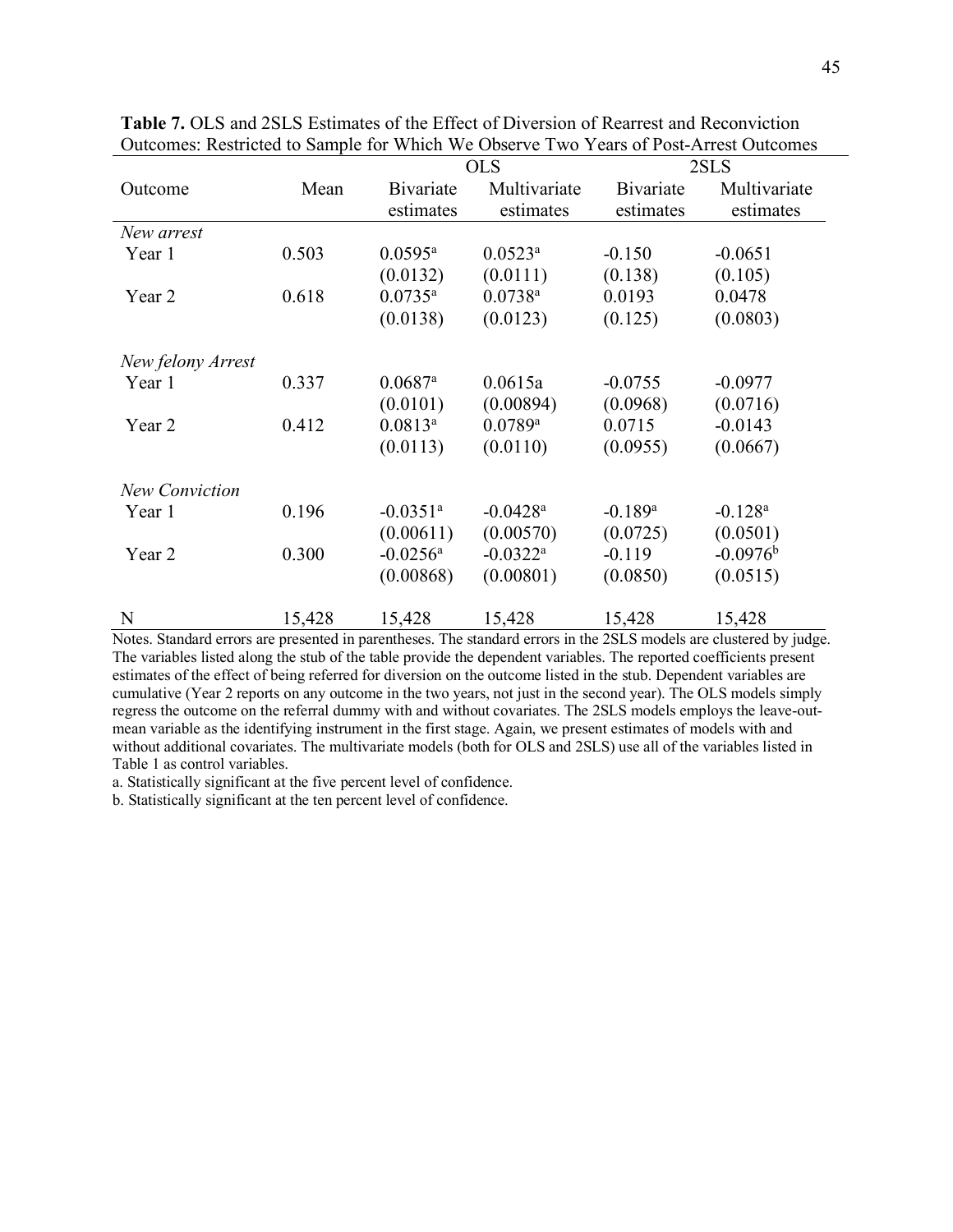|                     | Drug               | Drug Sales         | Other       | Person             | Property           |
|---------------------|--------------------|--------------------|-------------|--------------------|--------------------|
|                     | Possession         |                    |             |                    |                    |
| Case outcomes       |                    |                    |             |                    |                    |
| Convicted           | 0.151              | $-0.448c$          | 1.569       | $-0.234b$          | $-0.0657$          |
|                     | (0.221)            | (0.231)            | (1.007)     | (0.0986)           | (0.222)            |
|                     |                    |                    |             |                    |                    |
| Case Dismissed      | 0.0311             | 0.481 <sup>b</sup> | $-1.019$    | $-0.263^{b}$       | $-0.157$           |
|                     | (0.150)            | (0.167)            | (0.745)     | (0.0513)           | (0.139)            |
|                     |                    |                    |             |                    |                    |
| Time to disposition | 470.4 <sup>b</sup> | $419.8^{b}$        | $927.5^{b}$ | 273.9 <sup>b</sup> | 219.2 <sup>b</sup> |
|                     | (132.3)            | (177.8)            | (454.4)     | (97.01)            | (71.99)            |
| Positive outcome    | 0.0294             | 0.531 <sup>b</sup> | $-0.871$    | $-0.0493$          | $-0.0746$          |
|                     | (0.163)            | (0.176)            | (0.674)     | (0.0540)           | (0.124)            |
|                     |                    |                    |             |                    |                    |
| N                   | 2,467              | 3,478              | 1,354       | 4,659              | 3,897              |
| New arrest          |                    |                    |             |                    |                    |
| Year 1              | $-0.103$           | $-0.288b$          | 0.310       | 0.052              | $-0.117$           |
|                     | (0.161)            | (0.125)            | (0.396)     | (0.133)            | (0.144)            |
|                     |                    |                    |             |                    |                    |
| Year 2              | 0.023              | $-0.0952$          | 0.0414      | 0.192 b            | $-0.0379$          |
|                     | (0.162)            | (0.103)            | (0.385)     | (0.0884)           | (0.128)            |
| New felony arrest   |                    |                    |             |                    |                    |
| Year 1              | $-0.126$           | $-0.243c$          | $-0.0768$   | $-0.0302$          | $-0.0874$          |
|                     | (0.146)            | (0.125)            | (0.477)     | (0.109)            | (0.0982)           |
|                     |                    |                    |             |                    |                    |
| Year 2              | $-0.00671$         | $-0.127$           | 0.0152      | 0.0863             | $-0.0754$          |
|                     | (0.173)            | (0.120)            | (0.495)     | (0.0823)           | (0.132)            |
| New Conviction      | $-0.107$           | $-0.175$ b         | 0.414       | $-0.199b$          | $-0.101$           |
| Year 1              |                    |                    |             |                    |                    |
|                     | (0.075)            | (0.0085)           | (0.289)     | (0.0557)           | (0.083)            |
| Year 2              | 0.000441           | $-0.199$ b         | 0.482       | $-0.191b$          | 0.0214             |
|                     | (0.0814)           | (0.0697)           | (0.300)     | (0.0767)           | (0.0911)           |
|                     |                    |                    |             |                    |                    |
| N                   | 2,531              | 3,584              | 1,243       | 4,444              | 3,626              |

**Table 8.** 2SLS Estimates of Diversion on Case Outcomes, Future Arrest, Future Felony Arrest, and Future Convictions by Original Offense Category

Notes. Robust standard errors in parentheses. The reported coefficients present 2SLS estimates of the effect of being referred for diversion on the outcome listed in the stub for the subgroup listed across the top of the table. Subsequent contact outcome estimates are restricted to the sample for which we observe two years of data following case arraignment. Dependent variables are cumulative (Year 2 reports on any outcome in the two years, not just in the second year). Models include all of the variables listed in Table 1 as control variables.

a. Statistically significant at the one percent level of confidence.

b. Statistically significant at the five percent level of confidence.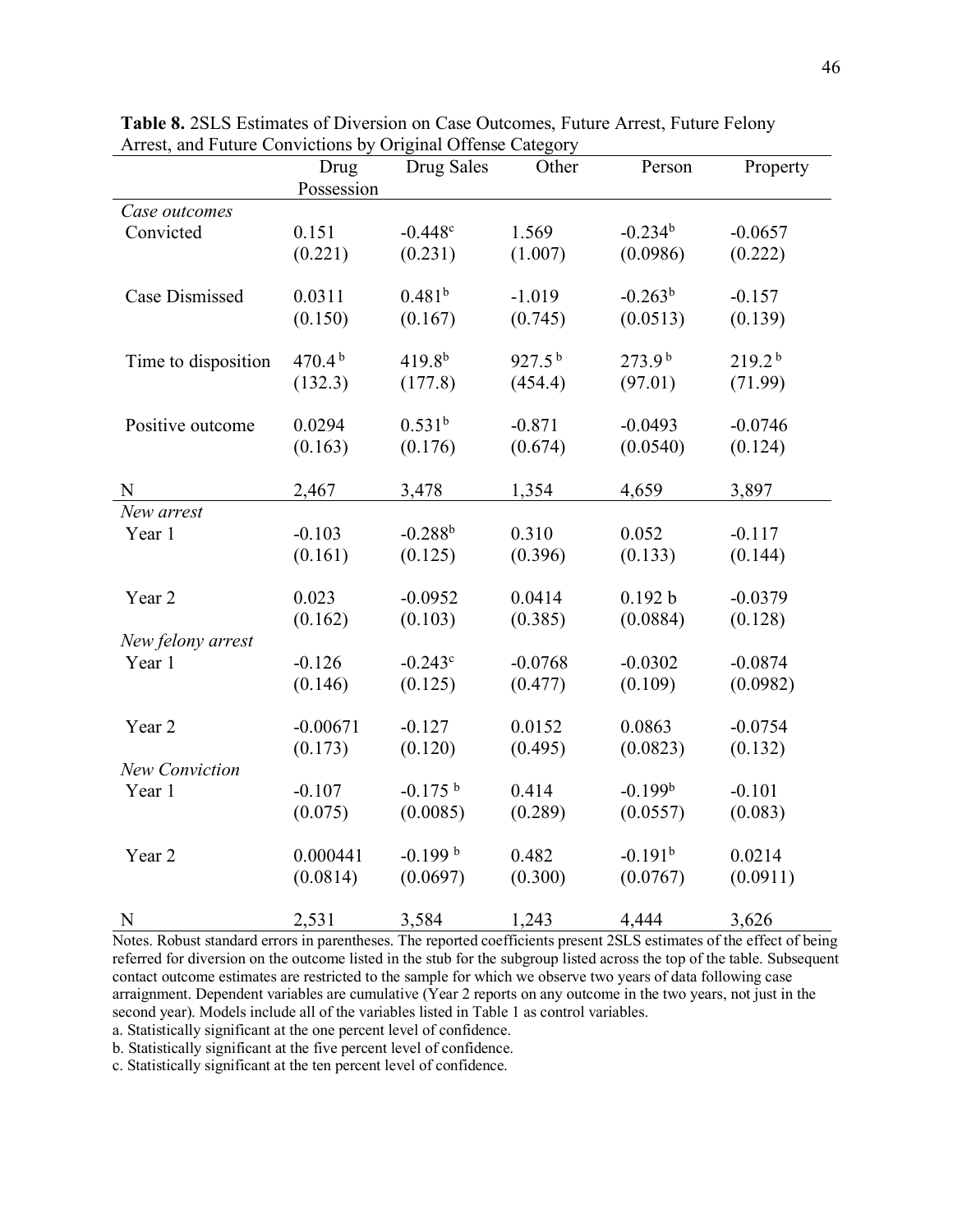|                     | Asian              | <b>Black</b>       | Latinx                | White              |
|---------------------|--------------------|--------------------|-----------------------|--------------------|
| Case outcomes       |                    |                    |                       |                    |
| Convicted           | 0.0150             | $-0.128$           | $-0.324b$             | 0.0327             |
|                     | (0.222)            | (0.191)            | (0.125)               | (0.137)            |
|                     |                    |                    |                       |                    |
| Case Dismissed      | $-0.0997$          | $-0.0290$          | $-0.0213$             | $-0.202b$          |
|                     | (0.222)            | (0.101)            | (0.109)               | (0.0793)           |
|                     |                    | 307.9 <sup>b</sup> | 520.5 $^{\rm b}$      | 291.3 <sup>b</sup> |
| Time to disposition | 207.0              |                    |                       |                    |
|                     | (201.8)            | (119.0)            | (120.5)               | (59.43)            |
| Positive outcome    | 0.0477             | 0.0771             | 0.0404                | $-0.0247$          |
|                     | (0.244)            | (0.123)            | (0.107)               | (0.0835)           |
|                     |                    |                    |                       |                    |
| N                   | 1,179              | 6,844              | 2,554                 | 4,899              |
| New arrest          |                    |                    |                       |                    |
| Year 1              | $-0.113$           | $-0.0456$          | $-0.0274$             | $-0.146$           |
|                     | (0.216)            | (0.179)            | (0.197)               | (0.120)            |
|                     |                    |                    |                       |                    |
| Year 2              | $-0.120$           | 0.0896             | 0.0579                | $-0.0112$          |
|                     | (0.199)            | (0.0978)           | (0.188)               | (0.114)            |
| New felony arrest   |                    |                    |                       |                    |
| Year 1              | $-0.0316$          | $-0.0759$          | $-0.199$              | $-0.140$           |
|                     | (0.205)            | (0.138)            | (0.126)               | (0.0930)           |
| Year 2              | $-0.144$           | 0.0380             | $-0.142$              | $-0.0347$          |
|                     | (0.200)            | (0.106)            | (0.138)               | (0.0962)           |
| New Conviction      |                    |                    |                       |                    |
| Year 1              | 0.357 <sup>b</sup> | $-0.122$           | $-0.211$ <sup>b</sup> | $-0.194b$          |
|                     | (0.162)            | (0.123)            | (0.0881)              | (0.0925)           |
|                     |                    |                    |                       |                    |
| Year 2              | 0.221              | $-0.101$           | $-0.331b$             | $-0.0661$          |
|                     | (0.192)            | (0.118)            | (0.104)               | (0.0815)           |
|                     |                    |                    |                       |                    |
| $\mathbf N$         | 1,141              | 6,668              | 2,457                 | 4,779              |

**Table 9.** 2SLS Estimates of Diversion on Case Outcomes, Future Arrest, Future Felony Arrest, and Future Convictions by Race/Ethnicity

Notes. Robust standard errors in parentheses. The reported coefficients present 2SLS estimates of the effect of being referred for diversion on the outcome listed in the stub for the subgroup listed across the top of the table. Subsequent contact outcome estimates are restricted to the sample for which we observe two years of data following case arraignment. Dependent variables are cumulative (Year 2 reports on any outcome in the two years, not just in the second year). See Tables 6 and 7 for outcome means. Models include all of the variables listed in Table 1 as control variables.

a. Statistically significant at the one percent level of confidence.

b. Statistically significant at the five percent level of confidence.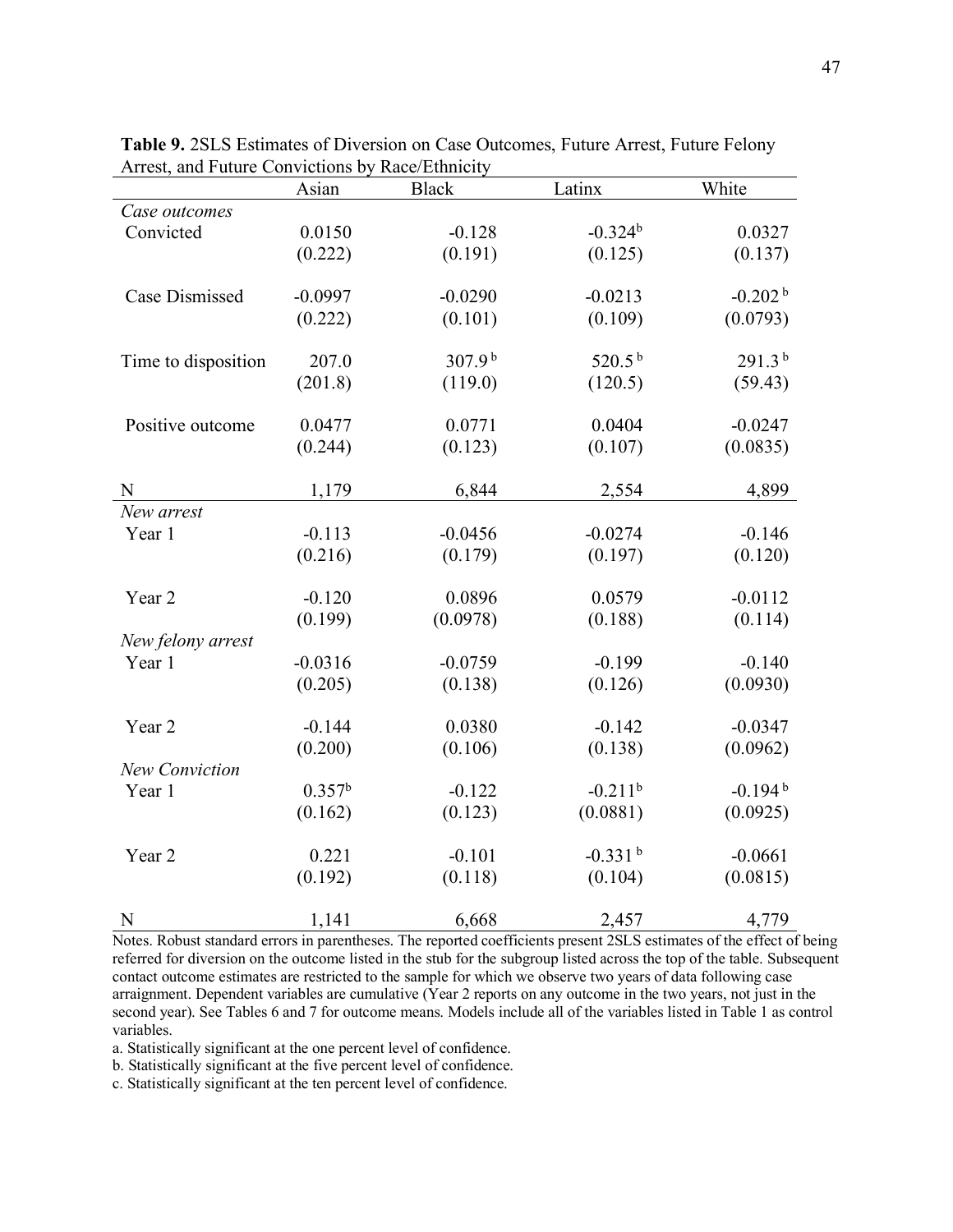| $\frac{1}{2}$ and $\frac{1}{2}$ convictions $\frac{1}{2}$ | Women                 | $\frac{1}{2}$ and $\frac{1}{2}$ $\frac{1}{2}$ $\frac{1}{2}$ $\frac{1}{2}$ $\frac{1}{2}$ $\frac{1}{2}$<br>Men | <b>Transitional Age</b><br>Youth (TAY) | Non-TAY      |
|-----------------------------------------------------------|-----------------------|--------------------------------------------------------------------------------------------------------------|----------------------------------------|--------------|
| Case outcomes                                             |                       |                                                                                                              |                                        |              |
| Convicted                                                 | $-0.208$              | $-0.0616$                                                                                                    | $-0.174$                               | $-0.0535$    |
|                                                           | (0.200)               | (0.141)                                                                                                      | (0.124)                                | (0.162)      |
| <b>Case Dismissed</b>                                     | 0.0823                | $-0.134c$                                                                                                    | $-0.0951$                              | $-0.102$     |
|                                                           | (0.205)               | (0.0730)                                                                                                     | (0.111)                                | (0.0842)     |
| Time to disposition                                       | 291.6 <sup>b</sup>    | 347.6 <sup>b</sup>                                                                                           | 267.4                                  | $343.3^{b}$  |
|                                                           | (126.4)               | (65.71)                                                                                                      | (168.7)                                | (54.70)      |
| Positive outcome                                          | 0.246                 | $-0.0142$                                                                                                    | 0.141                                  | $-0.00956$   |
|                                                           | (0.162)               | (0.0780)                                                                                                     | (0.0967)                               | (0.0882)     |
| $\mathbf N$                                               | 2,667                 | 13,188                                                                                                       | 4,510                                  | 11,345       |
| New arrest                                                |                       |                                                                                                              |                                        |              |
| Year 1                                                    | $-0.382b$             | 0.0039                                                                                                       | $-0.112$                               | $-0.052$     |
|                                                           | (0.166)               | (0.106)                                                                                                      | (0.130)                                | (0.107)      |
| Year 2                                                    | $-0.340c$             | 0.133c                                                                                                       | 0.213                                  | $-0.002$     |
|                                                           | (0.174)               | (0.0777)                                                                                                     | (0.135)                                | (0.0777)     |
| New felony arrest                                         |                       |                                                                                                              |                                        |              |
| Year 1                                                    | $-0.299c$             | $-0.0543$                                                                                                    | $-0.336^{b}$                           | $-0.033$     |
|                                                           | (0.155)               | (0.0686)                                                                                                     | (0.131)                                | (0.0751)     |
| Year 2                                                    | $-0.292$ <sup>c</sup> | 0.0468                                                                                                       | $-0.234c$                              | 0.0445       |
|                                                           | (0.150)               | (0.0669)                                                                                                     | (0.121)                                | (0.0732)     |
| New Conviction                                            |                       |                                                                                                              |                                        |              |
| Year 1                                                    | $-0.234^{b}$          | $-0.105c$                                                                                                    | $-0.111$                               | $-0.130b$    |
|                                                           | (0.0963)              | (0.0561)                                                                                                     | (0.0883)                               | (0.0475)     |
| Year 2                                                    | $-0.393^{b}$          | $-0.0319$                                                                                                    | $-0.0386$                              | $-0.113^{b}$ |
|                                                           | (0.137)               | (0.0679)                                                                                                     | (0.112)                                | (0.0431)     |
| ${\bf N}$                                                 | 2,612                 | 12,816                                                                                                       | 4,292                                  | 11,136       |

**Table 10.** 2SLS Estimates of Diversion on Case Outcomes, Future Arrest, Future Felony Arrest, and Future Convictions by Gender and Broad Age Group

Notes. Robust standard errors in parentheses. The reported coefficients present 2SLS estimates of the effect of being referred for diversion on the outcome listed in the stub for the subgroup listed across the top of the table. Subsequent contact outcome estimates are restricted to the sample for which we observe two years of data following case arraignment. Dependent variables are cumulative (Year 2 reports on any outcome in the two years, not just in the second year). See Tables 6 and 7 for outcome means. Models include all of the variables listed in Table 1 as control variables.

a. Statistically significant at the one percent level of confidence.

b. Statistically significant at the five percent level of confidence.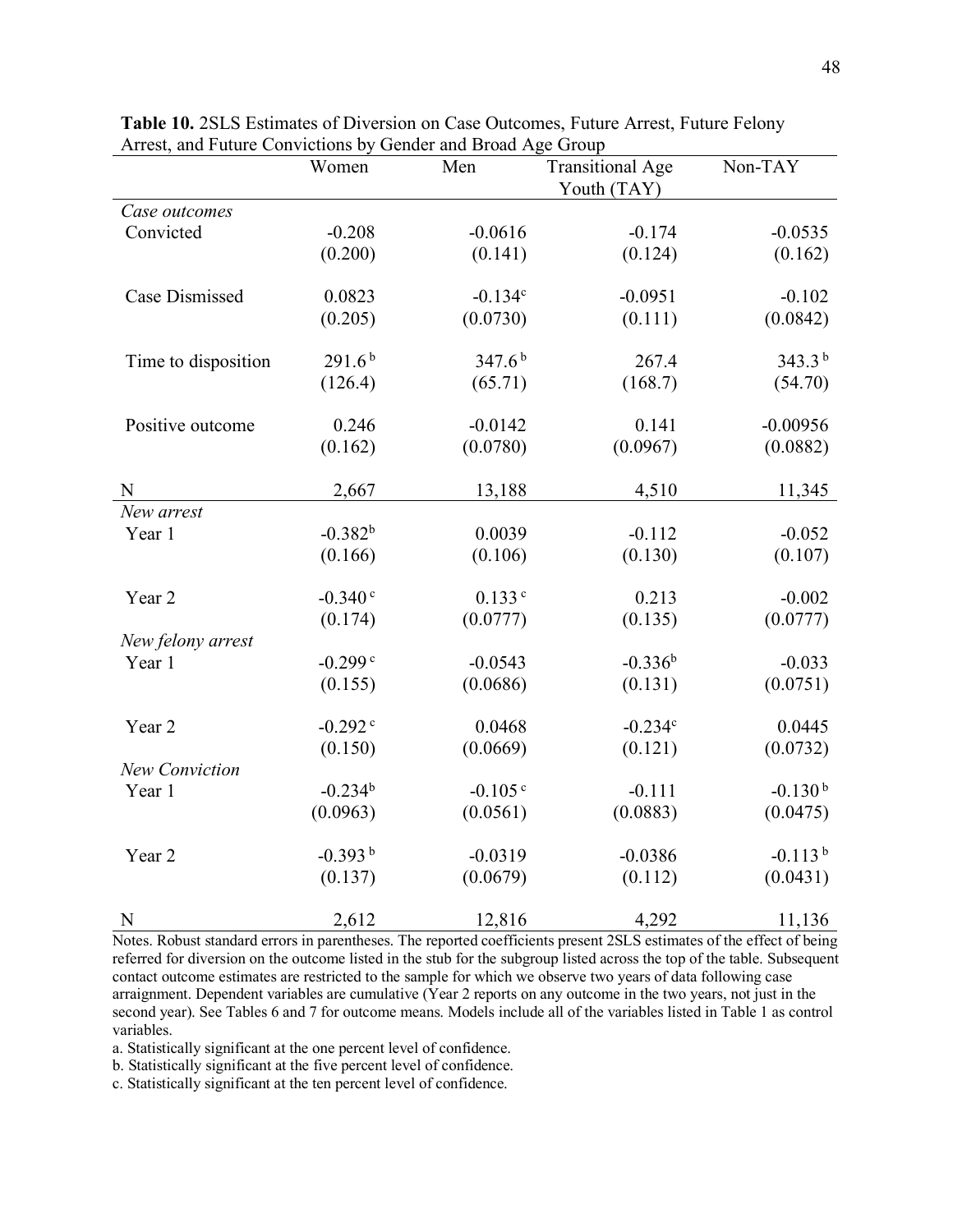| $\frac{1}{2}$                       |        | $E$ ennograpme $C$ roap  |       |                          |            |
|-------------------------------------|--------|--------------------------|-------|--------------------------|------------|
|                                     | Full   | Women                    | Men   | <b>TAY</b>               | Non-       |
|                                     | sample |                          |       |                          | <b>TAY</b> |
| <b>Behavioral Health Court</b>      | 0.27   | 0.27                     | 0.27  | 0.17                     | 0.30       |
| Drug Court                          | 0.60   | 0.64                     | 0.60  | 0.52                     | 0.64       |
| Misdemeanor Behavioral Health Court | 0.01   | $\overline{\phantom{0}}$ | 0.01  | $\overline{\phantom{a}}$ | 0.01       |
| Veterans' Justice Court             | 0.04   | -                        | 0.05  | -                        | 0.05       |
| Young Adult Court                   | 0.08   | 0.07                     | 0.08  | 0.28                     |            |
|                                     |        |                          |       |                          |            |
| N                                   | 2,730  | 530                      | 2,200 | 724                      | 2,006      |

**Table 11.** Diversion Program Referrals by Demographic Group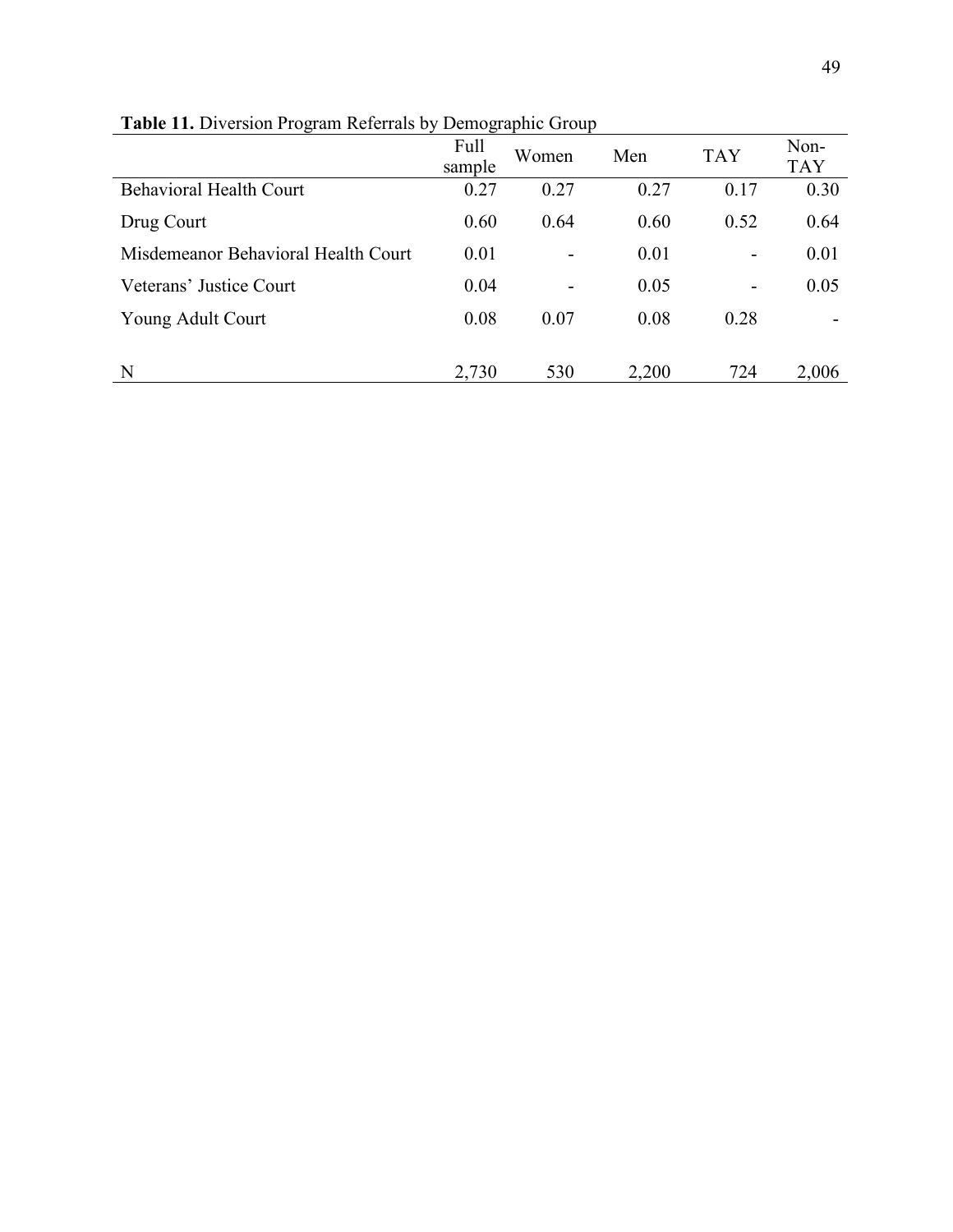|                       | Prior felony convictions | No prior felony convictions |
|-----------------------|--------------------------|-----------------------------|
| Case outcomes         |                          |                             |
| Convicted             | $-0.204$                 | 0.0222                      |
|                       | (0.181)                  | (0.121)                     |
|                       |                          |                             |
| <b>Case Dismissed</b> | 0.0212                   | $-0.217b$                   |
|                       | (0.0791)                 | (0.0969)                    |
|                       |                          |                             |
| Time to disposition   | 310.6 <sup>b</sup>       | $317.5^{b}$                 |
|                       | (74.36)                  | (102.3)                     |
|                       |                          |                             |
| Positive outcome      | 0.106                    | $-0.0370$                   |
|                       | (0.0967)                 | (0.0825)                    |
|                       |                          |                             |
| N                     | 8,170                    | 7,685                       |
| New arrest            |                          |                             |
| Year 1                | $-0.0584$                | $-0.0977$                   |
|                       | (0.141)                  | (0.0814)                    |
|                       |                          |                             |
| Year 2                | 0.0743                   | $-0.00268$                  |
|                       | (0.0930)                 | (0.0998)                    |
| New felony arrest     |                          |                             |
| Year 1                | $-0.0632$                | $-0.146b$                   |
|                       | (0.0998)                 | (0.0716)                    |
| Year <sub>2</sub>     | 0.0498                   | $-0.0942$                   |
|                       | (0.0988)                 | (0.0670)                    |
| <b>New Conviction</b> |                          |                             |
| Year 1                | $-0.196b$                | $-0.0714$                   |
|                       | (0.0575)                 | (0.0556)                    |
|                       |                          |                             |
| Year <sub>2</sub>     | $-0.176$ <sup>b</sup>    | $-0.0214$                   |
|                       | (0.0643)                 | (0.0548)                    |
|                       |                          |                             |
| N                     | 8,101                    | 7,327                       |

**Table 12.** 2SLS Estimates of Diversion on Case Outcomes, Future Arrest, Future Felony Arrest, and Future Convictions by felony criminal history

Notes. Robust standard errors in parentheses. The reported coefficients present 2SLS estimates of the effect of being referred for diversion on the outcome listed in the stub for the subgroup listed across the top of the table. Subsequent contact outcome estimates are restricted to the sample for which we observe two years of data following case arraignment. Dependent variables are cumulative (Year 2 reports on any outcome in the two years, not just in the second year). See Tables 6 and 7 for outcome means. Models include all of the variables listed in Table 1 as control variables.

a. Statistically significant at the one percent level of confidence.

b. Statistically significant at the five percent level of confidence.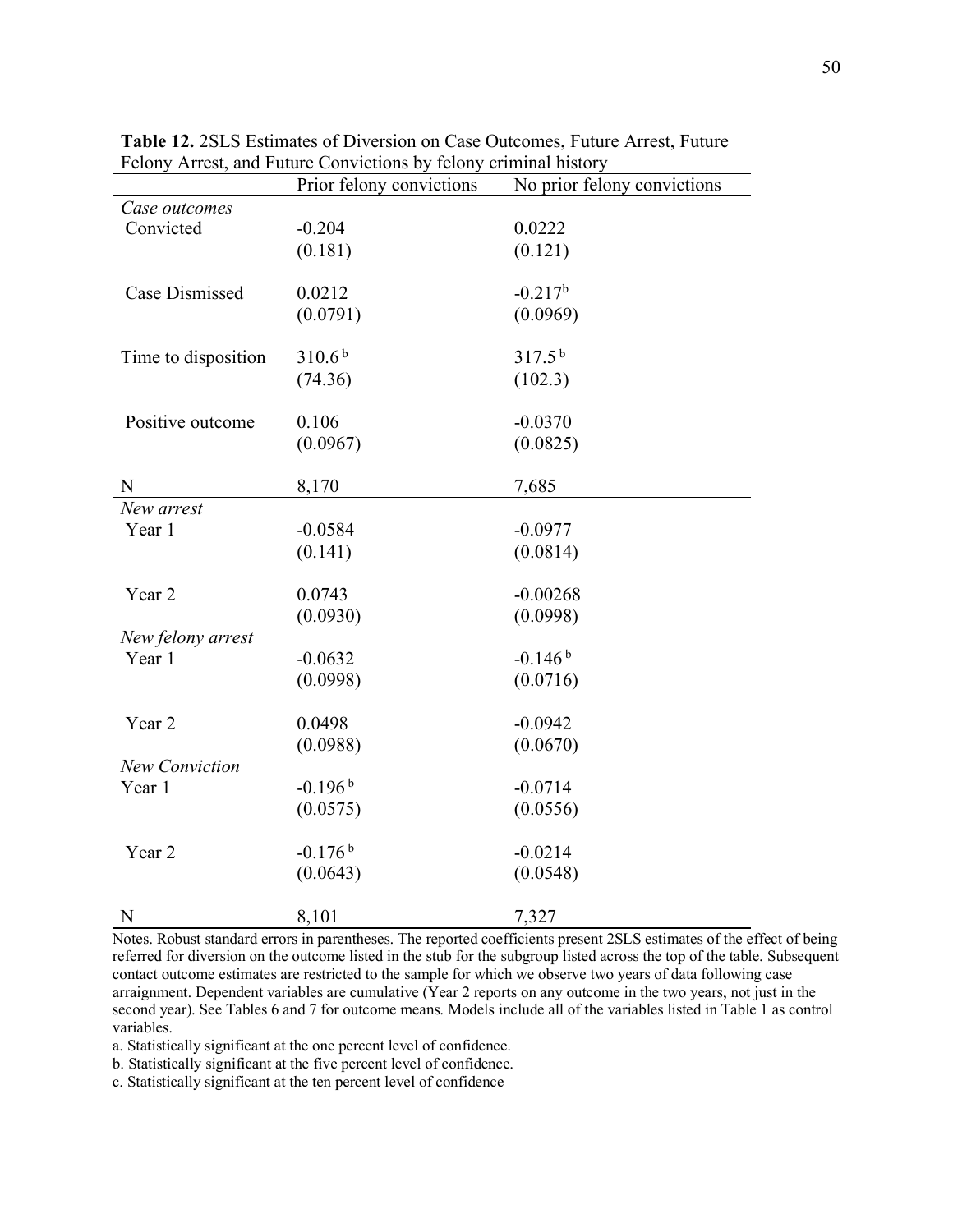# **APPENDIX A**

Table A-1 details the keywords used to identify diversion to a felony Collaborative Court – Behavioral Health Court (BHC), Drug Court (DC), Veterans' Justice Court (VJC), and Young Adult Court (YAC) – in the court event data. The "Step" column identifies which stage of the diversion process is identified; "Court" identifies which Collaborative Court the reference pertains to ("Generic" denotes a reference to a diversion program where specific program is undetectable); and "Keyword String" denotes the specific string searched for in the regular expression analysis.

| <b>Step</b> | Court            | <b>Keyword String</b>                                      |  |
|-------------|------------------|------------------------------------------------------------|--|
| Appearance  | <b>BHC</b>       | <b>Behavior Court Report</b>                               |  |
| Appearance  | <b>BHC</b>       | TRANS to DEPT 15                                           |  |
| Appearance  | DC               | To Join Drug Diversion Eligibility                         |  |
| Appearance  | DC               | Drug Court-Track II                                        |  |
| Appearance  | DC               | Drug Court                                                 |  |
| Appearance  | <b>VJC</b>       | Matter is in Veteran's CT in CJC                           |  |
| Appearance  | <b>VJC</b>       | <b>VJC Progress Report</b>                                 |  |
| Appearance  | <b>VJC</b>       | Review VJC Plan                                            |  |
| Appearance  | <b>VJC</b>       | <b>Veterans Court</b>                                      |  |
| Appearance  | <b>VJC</b>       | <b>VJC PROGRESS REP</b>                                    |  |
| Appearance  | YAC              | Young Adult Court Progress                                 |  |
| Assessment  | <b>BHC</b>       | Found not eligible for BHC                                 |  |
| Assessment  | <b>BHC</b>       | 4011,6 Report for BHC                                      |  |
| Assessment  | <b>BHC</b>       | 4011,6 for BHC purposes                                    |  |
| Assessment  | <b>BHC</b>       | <b>BHC</b> Suitability                                     |  |
| Assessment  | DC               | Drug Ct Elig + Contd: Drug Court for In-Custody Assessment |  |
| Assessment  | DC               | Defendant is found eligible for Drug Court                 |  |
| Assessment  | DC               | Drug Court Assessment                                      |  |
| Assessment  | DC               | Drug Court Assessment Report                               |  |
| Assessment  | DC               | Drug Court Suitability                                     |  |
| Assessment  | DC               | Drug Court Eligibility                                     |  |
| Assessment  | DC               | Ref to Drug Court                                          |  |
| Assessment  | DC               | Drug Court for in-custody assessment                       |  |
| Assessment  | <b>VJC</b>       | found suitable for VJC                                     |  |
| Assessment  | $\overline{VJC}$ | <b>CJC</b> for Veteran's Court Ref                         |  |
| Assessment  | <b>VJC</b>       | <b>VJC</b> Assessment                                      |  |
| Assessment  | <b>VJC</b>       | <b>Veterans Court Assessment</b>                           |  |
| Assessment  | <b>VJC</b>       | CJC (VJC) Assessment                                       |  |
| Assessment  | <b>YAC</b>       | Declines to participate in young adult court               |  |
| Assessment  | YAC              | The Defendant is Referred to Young Adult Court             |  |
| Assessment  | <b>YAC</b>       | Youth Adult Assessment                                     |  |
| Assessment  | YAC              | Youth Adult Court Assessment                               |  |

**Table A-1.** Keywords Used to Identify Diverted Cases in San Francisco's Court Event Data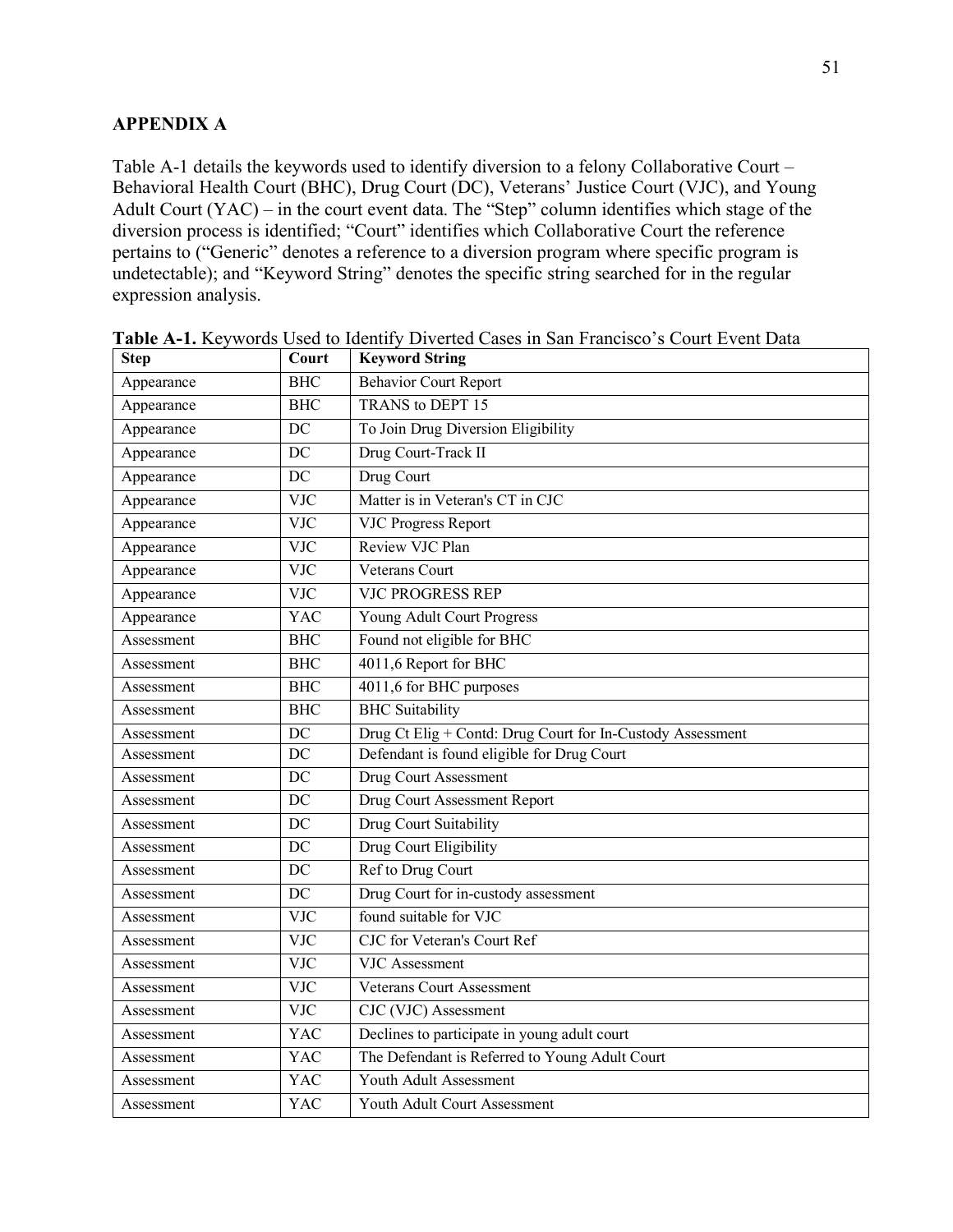| Assessment               | YAC        | Young Adult Court Eligibility                                                  |  |
|--------------------------|------------|--------------------------------------------------------------------------------|--|
| Assessment               | <b>YAC</b> | Assessed for Young Adult Court Suitability                                     |  |
| Assessment               | YAC        | YAC Suitability                                                                |  |
| Assessment               | <b>YAC</b> | Assessed for Youth Adult Court Suitability                                     |  |
| Assessment               | <b>YAC</b> | YAC assmt                                                                      |  |
| Assessment               | <b>YAC</b> | <b>YAC</b> Eligibility                                                         |  |
| Bench warrant            | Generic    | <b>Bench Warrant</b>                                                           |  |
| Bench warrant            | Generic    | <b>Bench Warrant Date Issued</b>                                               |  |
| Bench warrant            | Generic    | FTA/BWI                                                                        |  |
| Bench warrant            | Generic    | FTA/OREVKD/BWI                                                                 |  |
| Bench warrant            | Generic    | Bench warrants issued this date                                                |  |
| Court term               | DC         | Defendant is found not suitable for drug court and terminated from the program |  |
| Court term               | DC         | Defendant is terminated with prejudice from drug court                         |  |
| Court term               | DC         | court termination drug court                                                   |  |
| Court term               | DC         | TERMINATE DRUG COURT                                                           |  |
| Court term               | DC         | drug court termination                                                         |  |
| Court term               | DC         | defendant is not suitable for drug court                                       |  |
| Court term               | DC         | Defendant is terminated from Drug Court                                        |  |
| $\overline{C}$ ourt term | Generic    | FTA/OREVKD/BWI                                                                 |  |
| Court term               | Generic    | Probation in $\#[0-9]\{7,8\}$ is hereby terminated as unsuccessful             |  |
| Court term               | <b>VJC</b> | VJC DEJ PRG RPT/DEF: Terminated from Program 13013663                          |  |
| Court term               | <b>YAC</b> | Defendant Terminated from Youth Adult Court                                    |  |
| Court term               | <b>YAC</b> | DEFENDANT IS NOT ELIGIBLE FOR YOUNG ADULT COURT                                |  |
| Court term               | <b>YAC</b> | No longer eligible for young adult court                                       |  |
| <b>MTR</b>               | Generic    | MTR filing                                                                     |  |
| Other term               | Generic    | <b>DEFT DECEASED</b>                                                           |  |
| Other term               | Generic    | DEFENDANT IS DECEASED                                                          |  |
| Other term               | <b>BHC</b> | status of conservatorship                                                      |  |
| Referral                 | <b>BHC</b> | <b>BHC</b> Referral                                                            |  |
| Referral                 | <b>BHC</b> | <b>BHC</b> Referral                                                            |  |
| Referral                 | <b>BHC</b> | Referred to BHC                                                                |  |
| Referral                 | <b>BHC</b> | Behavior Court Referral                                                        |  |
| Referral                 | $DC$       | Drug Diversion Eligibility Report                                              |  |
| Referral                 | $\rm DC$   | Drug Div Elig                                                                  |  |
| Referral                 | $\rm DC$   | Drug Court Elig                                                                |  |
| Referral                 | DC         | Defendant did not enter drug court                                             |  |
| Referral                 | DC         | Drug Court Eligibility                                                         |  |
| Referral                 | $\rm DC$   | Drug Court Referral                                                            |  |
| Referral                 | $\rm DC$   | Drug Court-Referral                                                            |  |
| Referral                 | DC         | Drug Ct Referral                                                               |  |
| Referral                 | $DC$       | Drug Court Ref                                                                 |  |
| Referral                 | $\rm DC$   | Referred to Drug Court                                                         |  |
| Referral                 | Generic    | <b>REFRD TO DIVERSN</b>                                                        |  |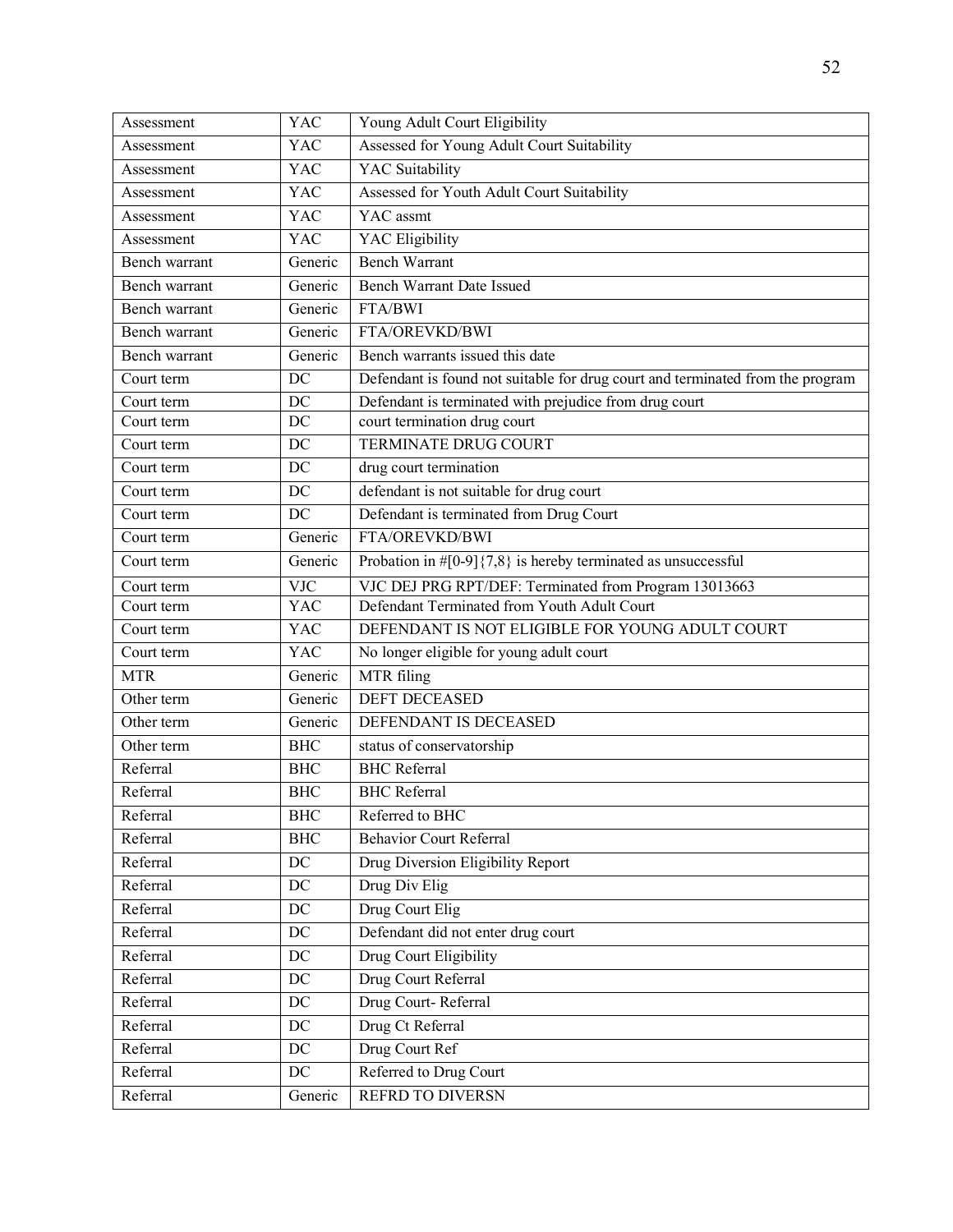| Referral               | <b>VJC</b>       | <b>VJC</b> Eligibility                                            |  |
|------------------------|------------------|-------------------------------------------------------------------|--|
| Referral               | <b>VJC</b>       | Unsuitable for both CJC & VJC                                     |  |
| Referral               | <b>VJC</b>       | VJC Suitability                                                   |  |
| Referral               | $\overline{VJC}$ | Veteran's Court Eligibility                                       |  |
| Referral               | <b>VJC</b>       | VJC Referral                                                      |  |
| Referral               | <b>VJC</b>       | Veterans Court Referral                                           |  |
| Referral               | <b>VJC</b>       | Veterans Court Refer                                              |  |
| Referral               | <b>VJC</b>       | Veteran Court Referral                                            |  |
| Referral               | <b>VJC</b>       | Referral - Veteran's Court                                        |  |
| Referral               | <b>VJC</b>       | Veteran's Court Referral                                          |  |
| $\overline{R}$ eferral | <b>VJC</b>       | VETERAN'S COURT REFERRAL                                          |  |
| Referral               | <b>YAC</b>       | <b>YAC</b> Eligibility                                            |  |
| Referral               | <b>YAC</b>       | Status of Transitional Aged Youth Court                           |  |
| Referral               | <b>YAC</b>       | Youth Court Referral                                              |  |
| Referral               | <b>YAC</b>       | Not Accepted in Youth Adult Court                                 |  |
| Referral               | YAC              | Young Adult Court Refer                                           |  |
| Referral               | <b>YAC</b>       | Referred to YAC                                                   |  |
| Referral               | <b>YAC</b>       | <b>YAC</b> Referral                                               |  |
| Referral               | <b>YAC</b>       | Youth Adult Court Referral                                        |  |
| Referral               | <b>YAC</b>       | Young Adult Court Referral                                        |  |
| Referral               | <b>YAC</b>       | Referred to Young Adult Court                                     |  |
| Self term              | DC               | Defendant self-terminated from Drug Court                         |  |
| Self term              | DC               | def self-term drug court                                          |  |
| Self term              | DC               | defendant self-terminates drug court                              |  |
| Self term              | DC               | defendant admitted failure to complete the drug court program     |  |
| Self term              | <b>VJC</b>       | Defendant requests termination from VJC                           |  |
| Successful completion  | DC               | 1000,5                                                            |  |
| Successful completion  | <b>BHC</b>       | Defendant has successfully completed the behavioral health court  |  |
| Successful completion  | <b>BHC</b>       | Defendant has completed the Behavior Court Program                |  |
| Successful completion  | <b>BHC</b>       | 1001,7                                                            |  |
| Successful completion  | <b>BHC</b>       | DEF:COMPLETED BHC PROGRAM                                         |  |
| Successful completion  | <b>BHC</b>       | <b>Behavior Court Graduation</b>                                  |  |
| Successful completion  | <b>BHC</b>       | Behavior court program has been completed successfully            |  |
| Successful completion  | $\rm DC$         | Defendant will graduate today                                     |  |
| Successful completion  | $DC$             | Case will be dismissed re penal code 1000,5PC                     |  |
| Successful completion  | $\rm DC$         | [GRADUATION]: Hearing Description: [Drug Ct- Track II Prog Rpt]   |  |
| Successful completion  | DC               | Has successfully completed all terms and conditions of Drug Court |  |
| Successful completion  | DC               | <b>GRADUATION CEREMONY HELD TODAY</b>                             |  |
| Successful completion  | DC               | DRUG COURT GRADUATION                                             |  |
| Successful completion  | Generic          | 17(B)/MO GRTD                                                     |  |
| Successful completion  | Generic          | 17B is granted                                                    |  |
| Successful completion  | Generic          | PC 17(B) MOTION/MO GRTD                                           |  |
| Successful completion  | Generic          | RECORDS ORDERED SEALED PURSUANT TO PC 851,90                      |  |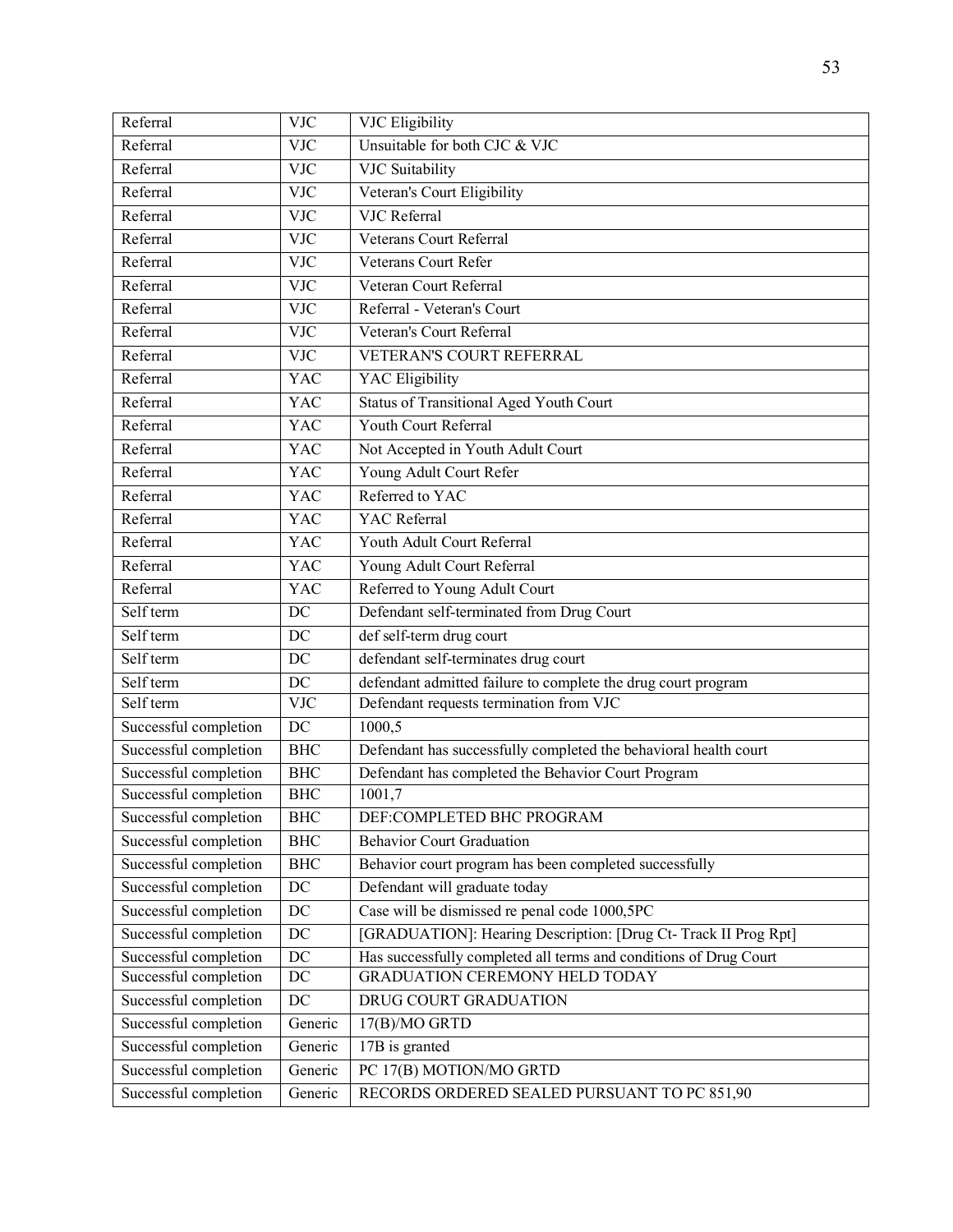| Successful completion | Generic    | DEF HAS SUCCSESFULLY COMPLETED A DIVERSION PROGRAM                   |  |
|-----------------------|------------|----------------------------------------------------------------------|--|
| Successful completion | Generic    | 851,90 is filed,/mo grtd                                             |  |
| Successful completion | Generic    | 1203,4 MOTION/NP/MO GRTD                                             |  |
| Successful completion | Generic    | PC 1203,4 (A) PETITION IS GRANTED                                    |  |
| Successful completion | Generic    | grants motion pursuant to pc 1203,4                                  |  |
| Successful completion | Generic    | 1203,4 petition/mo grtd                                              |  |
| Successful completion | Generic    | grants defendant's motion pursuant to PC 1203,4                      |  |
| Successful completion | Generic    | COURT GRANTS BOTH THE 1203,4 AND 17(B) MOTIONS                       |  |
| Successful completion | Generic    | COURT GRANTS PC 1203,4 MOTION FOR DISMISSAL                          |  |
| Successful completion | Generic    | DIVERSION HAS BEEN SUCCESSFULLY COMPLETED                            |  |
| Successful completion | Generic    | <b>CASE DISMISSED</b>                                                |  |
| Successful completion | Generic    | DEFENDANT IS DISCHARGED                                              |  |
| Successful completion | Generic    | GRANTS MOTION PURSUANT TO PC 1203,4                                  |  |
| Successful completion | Generic    | DEFENDANT REMAINS ON SUPERVISED PROBATION                            |  |
| Successful completion | Generic    | DEFENDANT REMAINS ON COURT PROBATION                                 |  |
| Successful completion | Generic    | THE DEFENDANT WILL CONTINUE ON COURT PROBATION                       |  |
| Successful completion | Generic    | DFT REMAINS ON SUPERVISED PROBATION                                  |  |
| Successful completion | Generic    | DEFT REMAINS ON SUPERVISED PROBATION                                 |  |
| Successful completion | Generic    | Probation in $\#[0-9]\{7,8\}$ is hereby terminated as successful     |  |
| Successful completion | <b>VJC</b> | MO PC 1385: Successful completion of VJC                             |  |
| Successful completion | <b>VJC</b> | Sccessful VJC completion                                             |  |
| Successful completion | <b>VJC</b> | Successful completion of terms of veterans justice court             |  |
| Successful completion | <b>VJC</b> | Successfully completed all terms and conditions of veteran's court   |  |
| Successful completion | <b>YAC</b> | Successfully completed all terms and conditions of young adult court |  |
| Successful completion | <b>YAC</b> | Graduated and successfully completed the young adult program         |  |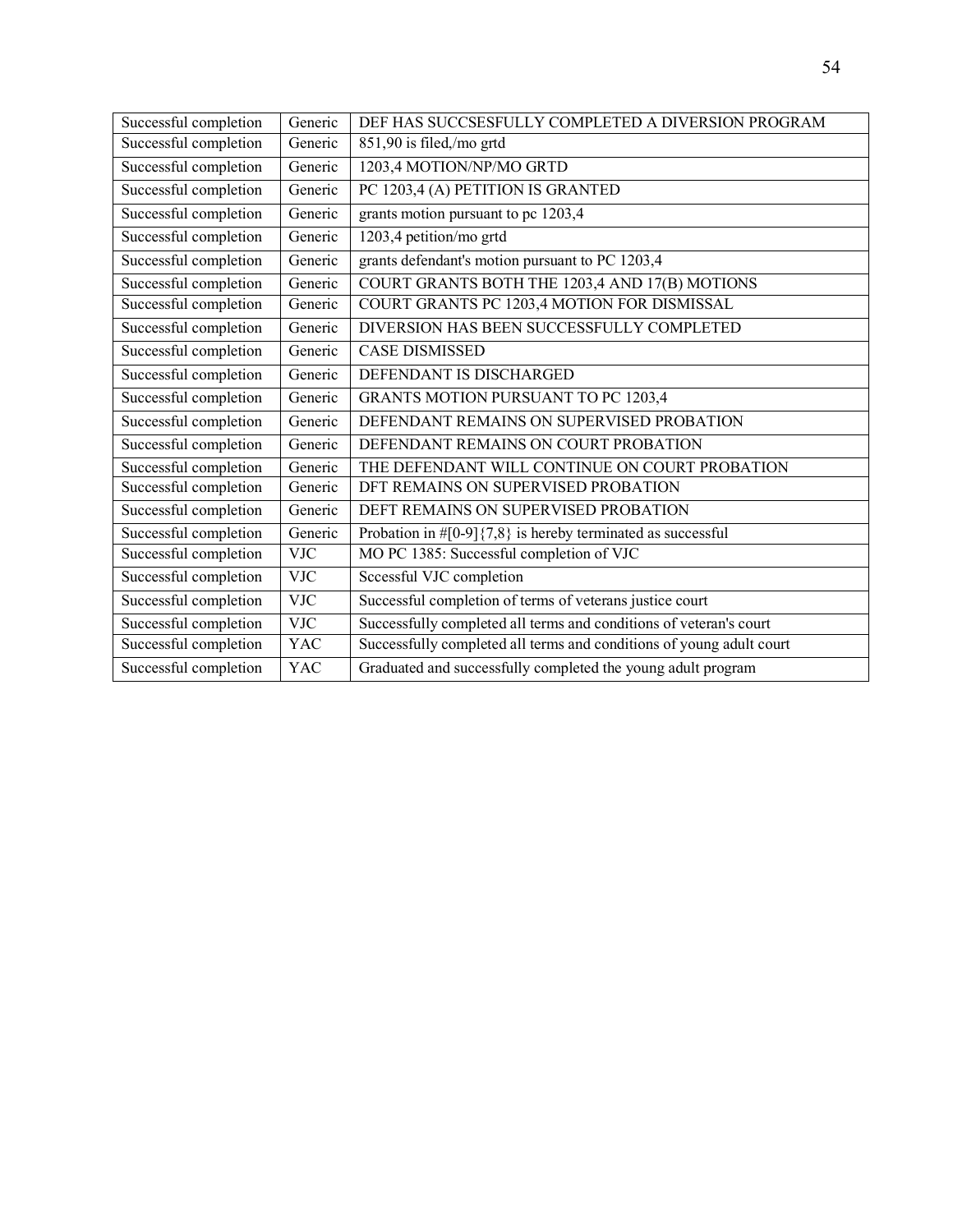#### **APPENDIX B**

Table B-1 presents the results of a placebo test, in which we limit the sample only to those observations we drop from analysis sample due to ineligibility for diversion programs, or other reasons, and test whether the judge leave-out propensity to refer to diversion is correlated with any of the measured outcomes. Each row presents a separate model, inclusive of demographic, charge, and criminal history controls (see Table 1 for full list). The judge propensity to divert is not associated with any of the outcome measures for the omitted sample.

| Outcome                     | Judge propensity to divert | N    |
|-----------------------------|----------------------------|------|
| Convicted                   | 0.158<br>(0.103)           | 4542 |
| Case dismissed              | $-0.0158$<br>(0.0376)      | 4542 |
| Time to disposition         | 77.75<br>(51.58)           | 4542 |
| Positive outcome            | $-0.0622$<br>(0.0598)      | 4542 |
| New arrest $(1$ year)       | 0.0315<br>(0.101)          | 3432 |
| New arrest (2 years)        | $-0.0467$<br>(0.110)       | 3172 |
| New felony arrest (1 year)  | 0.0259<br>(0.0762)         | 3432 |
| New felony arrest (2 years) | $-0.0444$<br>(0.0842)      | 3172 |
| New conviction (1 year)     | 0.0170<br>(0.0413)         | 3432 |
| New conviction (2 years)    | $-0.0328$<br>(0.0664)      | 3172 |

**Table B-1.** Associations Between Judge Propensity to Divert and Outcome Measures Among Cases Omitted from Analysis Sample

Notes. Robust standard errors in parentheses. Subsequent contact outcome estimates are restricted to the sample for which we observe two years of data following case arraignment. Dependent variables are cumulative (Year 2 reports on any outcome in the two years, not just in the second year). Models include all of the variables listed in Table 1 as control variables.

a. Statistically significant at the one percent level of confidence.

b. Statistically significant at the five percent level of confidence.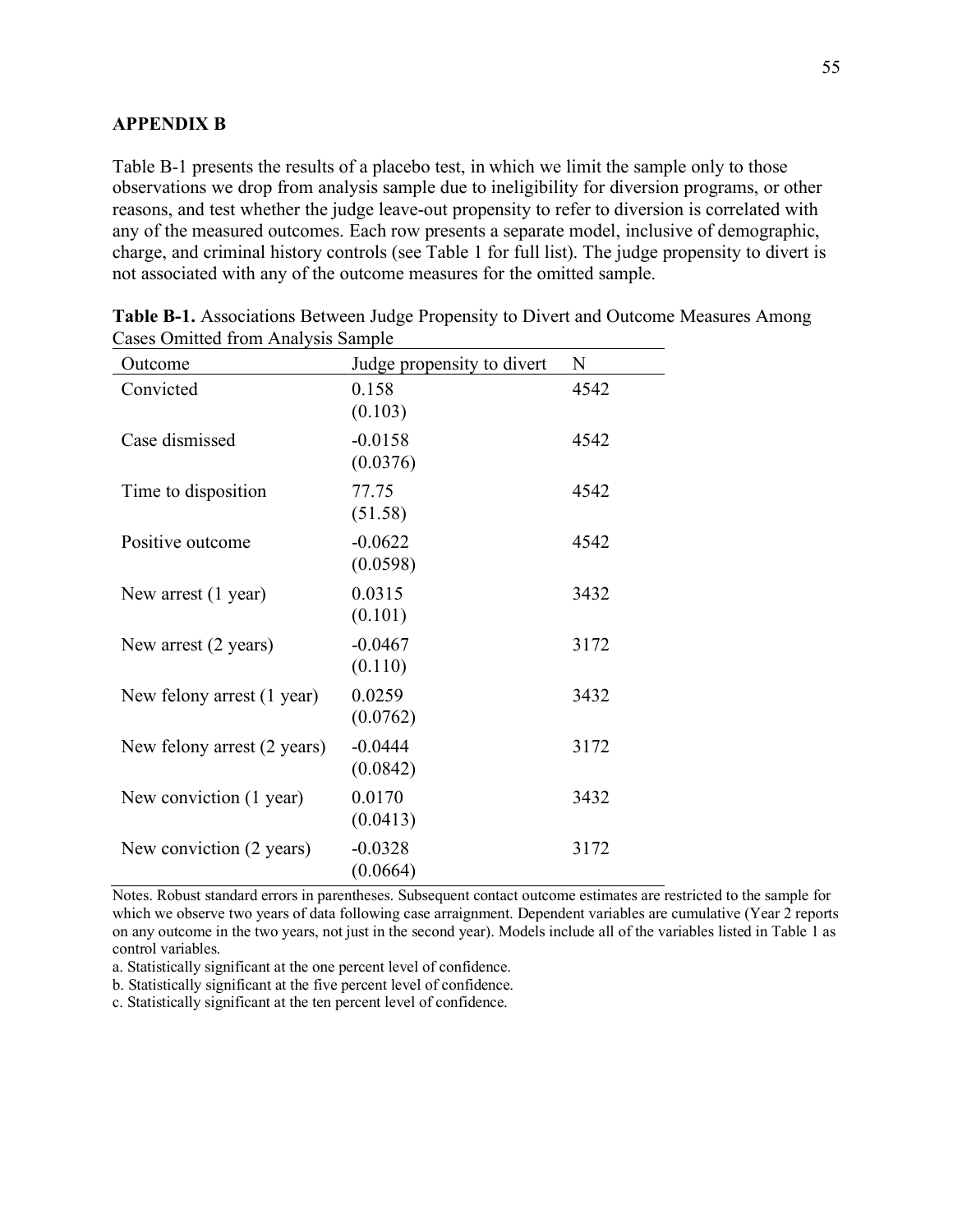# **APPENDIX C**



**Figure C-1.** Share of Individuals Referred to Diversion Programs, by Multiple or Single Referral Status

Notes. The figure presents the share of individuals referred to multiple programs, who are referred to each program (the blue bars, which are not mutually exclusive and therefore add up to more than 100 percent), and the share of individuals who received only one referral referred to each program (the orange bars, which sum to 100 percent).